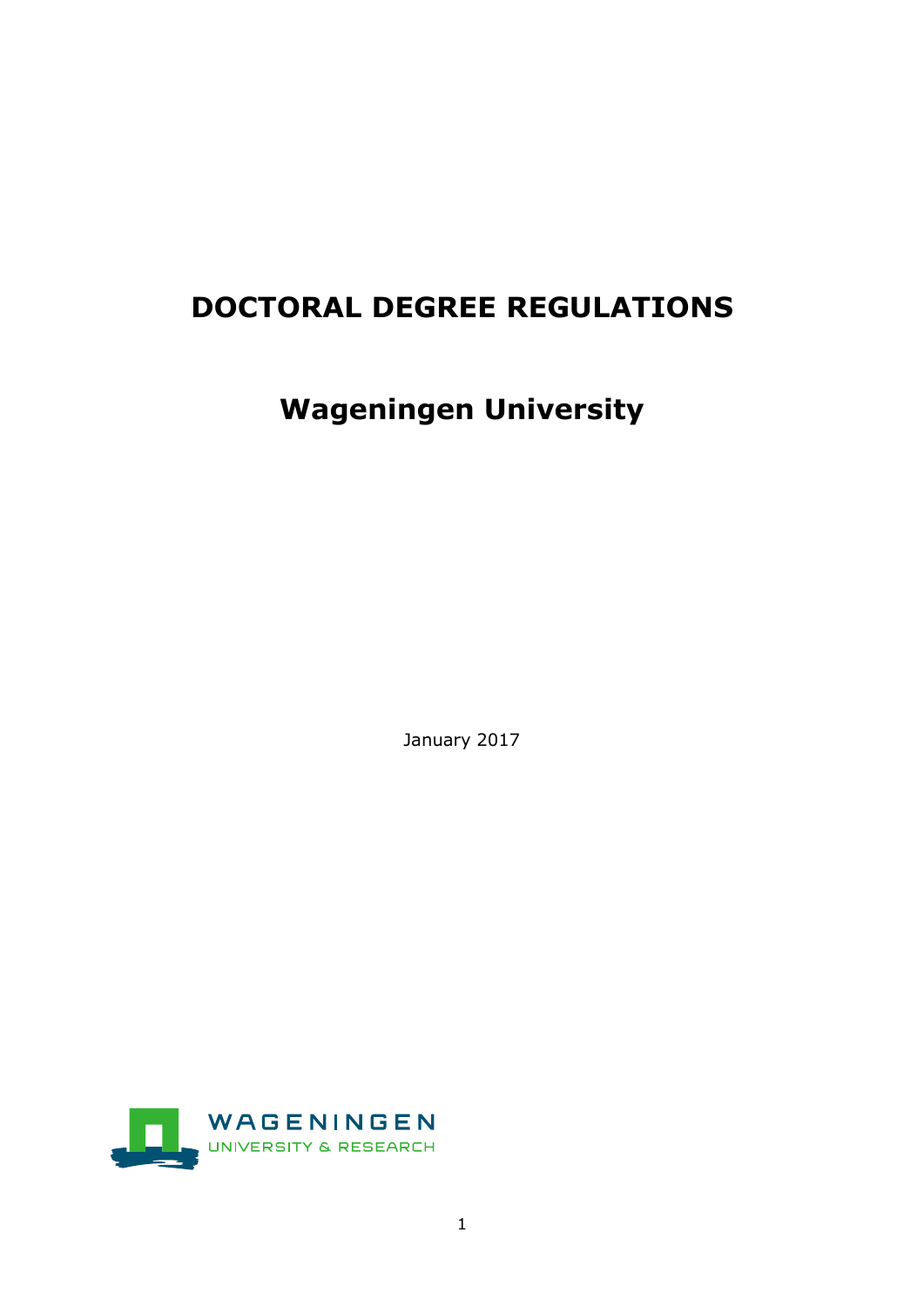# **Table of contents**

| <b>Table of contents</b>  |                                                                 | 2                       |
|---------------------------|-----------------------------------------------------------------|-------------------------|
| <b>General provisions</b> |                                                                 | 4                       |
| Article 1                 | Definitions and general provisions                              | 4                       |
| Article 2                 | Introductory provisions                                         | 4                       |
| <b>The PhD candidate</b>  |                                                                 | 6                       |
| Article 3                 | Qualifications for the doctorate                                | 6                       |
|                           | The promotor and co-promotor                                    | $\overline{\mathbf{z}}$ |
| Article 4                 | Qualifications and tasks of the promotor                        | 7                       |
| Article 5                 | Qualifications and tasks of the co-promotor                     | 7                       |
| The thesis committee      |                                                                 | 9                       |
| Article 6                 | Composition and operation of the thesis committee               | 9                       |
|                           | Application for the PhD defence and appointment of the promotor | 10                      |
| Article 7                 | Application for the PhD defence                                 | 10                      |
| Article 8                 | Appointment of promotor and co-promotor                         | 10                      |
|                           | <b>Evaluation of the PhD thesis and the propositions</b>        | 11                      |
| Article 9                 | Evaluation by the promotor                                      | 11                      |
|                           | Article 10 Evaluation of the propositions by the Academic Board | 11                      |
| Article 11                | Evaluation of the PhD thesis by the opponents                   | 11                      |
| <b>The thesis</b>         |                                                                 | 13                      |
| Article 12                | Contents of the thesis and the propositions                     | 13                      |
| Article 13                | Structure and design of the thesis                              | 14                      |
| Article 14                | Language of the thesis and the propositions                     | 14                      |
| Article 15                | Printing/reproduction and distribution of the thesis            | 14                      |
|                           | The public defence of the thesis                                | 16                      |
|                           | Article 16 The thesis defence ceremony                          | 16                      |
|                           | Article 17 Conferring the doctorate and the degree certificate  | 16                      |
|                           | The designation cum laude                                       | 18                      |
|                           | Article 18 The designation cum laude                            | 18                      |
| <b>Settling disputes</b>  |                                                                 | 19                      |
|                           | Article 19 Settling disputes                                    | 19                      |
|                           | Article 20 Complaint handling procedure                         | 19                      |
|                           | Article 21 Objection procedure                                  | 19                      |
| <b>Honorary doctorate</b> |                                                                 | 21                      |
|                           | Article 22 Honorary doctorate                                   | 21                      |
| <b>Final provisions</b>   |                                                                 | 22                      |
|                           | Article 23 Final provisions                                     | 22                      |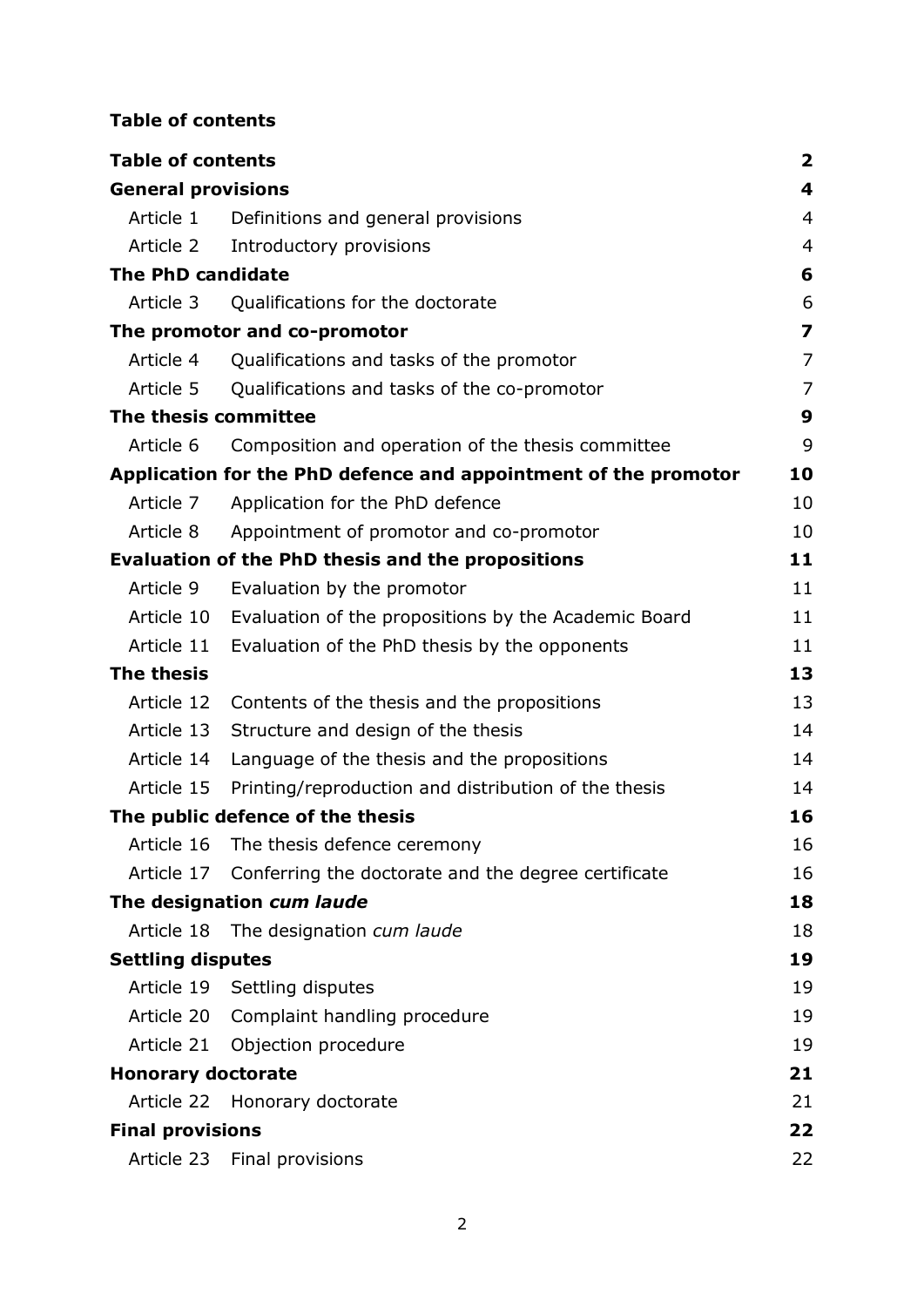| <b>Appendices:</b>                                                             | 23 |
|--------------------------------------------------------------------------------|----|
| <b>Appendix 1</b> Learning targets for the PhD degree (doctorate)              | 24 |
| <b>Appendix 2</b> Language requirements                                        | 25 |
| <b>Appendix 3</b> Application letter for the public defence                    | 26 |
| <b>Appendix 4</b> Design, format, reproduction and distribution of the thesis  | 27 |
| <b>Appendix 5 PhD candidate's authorship statement</b>                         | 35 |
| <b>Appendix 6</b> Thesis evaluation form with rubric                           | 36 |
| <b>Appendix 7</b> Protocol for the thesis defence ceremony                     | 43 |
| <b>Appendix 8</b> Regulations for conferring a joint, double or dual doctorate | 46 |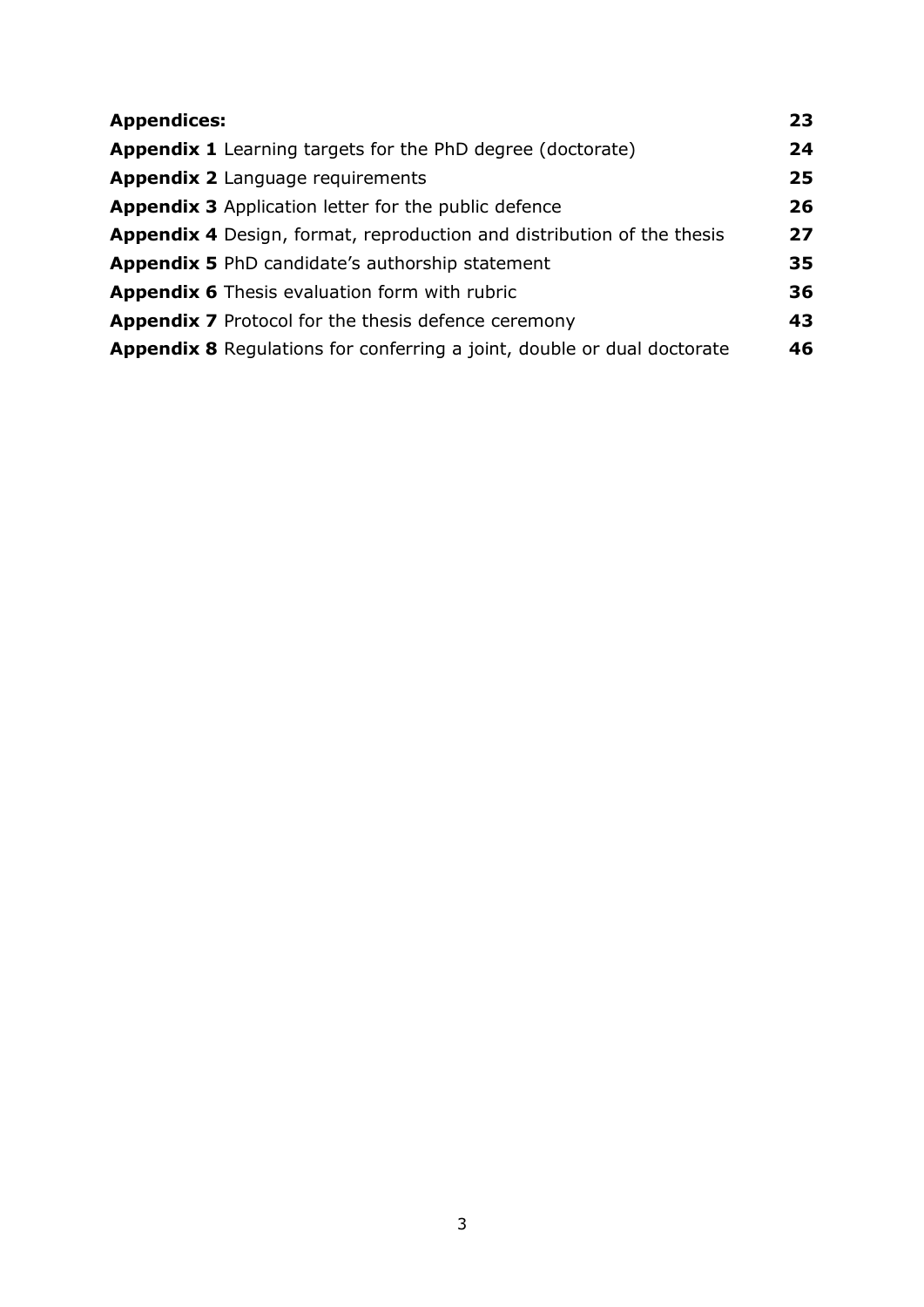# **General provisions**

# Article 1 Definitions and general provisions

#### 1.1 Definitions

As used in these regulations, the following terms are defined below: Act: the Higher Education and Research Act.

Regulations: these doctoral degree regulations, including the corresponding appendices;

The other terms appearing in these regulations have the same meaning as those same terms from the Act.

# 1.2

When these regulations refer to a promotor or co-promotor, if reference is made to more than one promotor or co-promotor, this should be read as: promotors or co-promotors.

### 1.3

For purposes of clarity and simplicity, the feminine form (she, her) is used in these regulations. Of course, these regulations apply equally to both men and women.

### Article 2 Introductory provisions

#### 2.1.1

At Wageningen University, the doctorate can be conferred based on the PhD thesis.

#### 2.1.2

The Academic Board confers the doctorate subject to the provisions in the Act and in these regulations.

# 2.2.1

At Wageningen University, a joint doctorate can be conferred based on the PhD thesis.

# 2.2.2

The Academic Board confers the joint doctorate together with one or more bodies authorised to confer the doctorate, the latter being linked to one or more partner institutes, on the basis of statutory provisions, these regulations and agreements made with the partner institute(s).

#### 2.2.3

For a joint doctorate, prior written permission must be received from the Academic Board for the PhD programme.

#### 2.2.4

Appendix 8 of these regulations contains additional rules on the joint doctorate.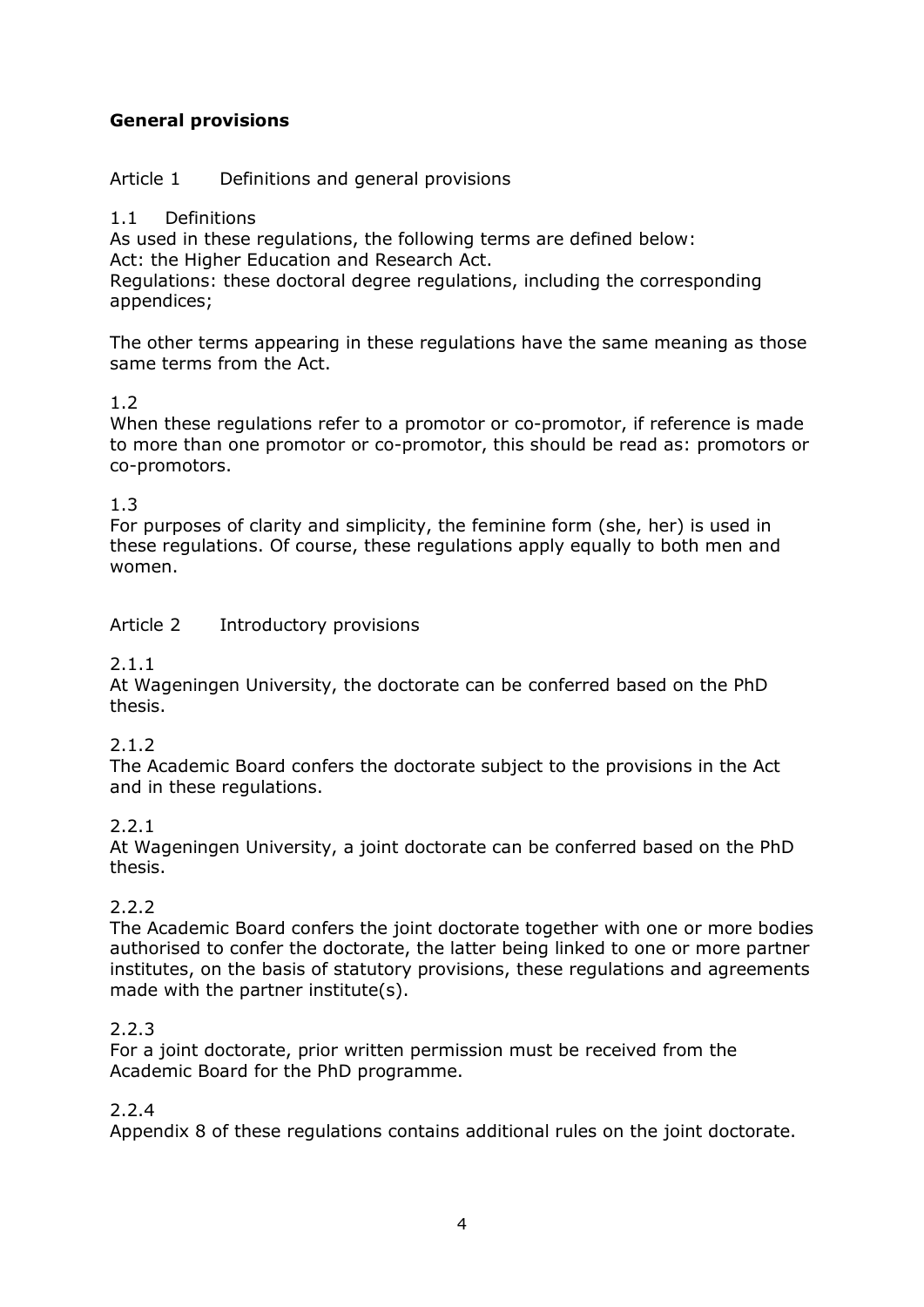# 2.3

The Academic Board enacts the regulations concerning the conferral of a doctorate after acquiring approval from the Executive Board.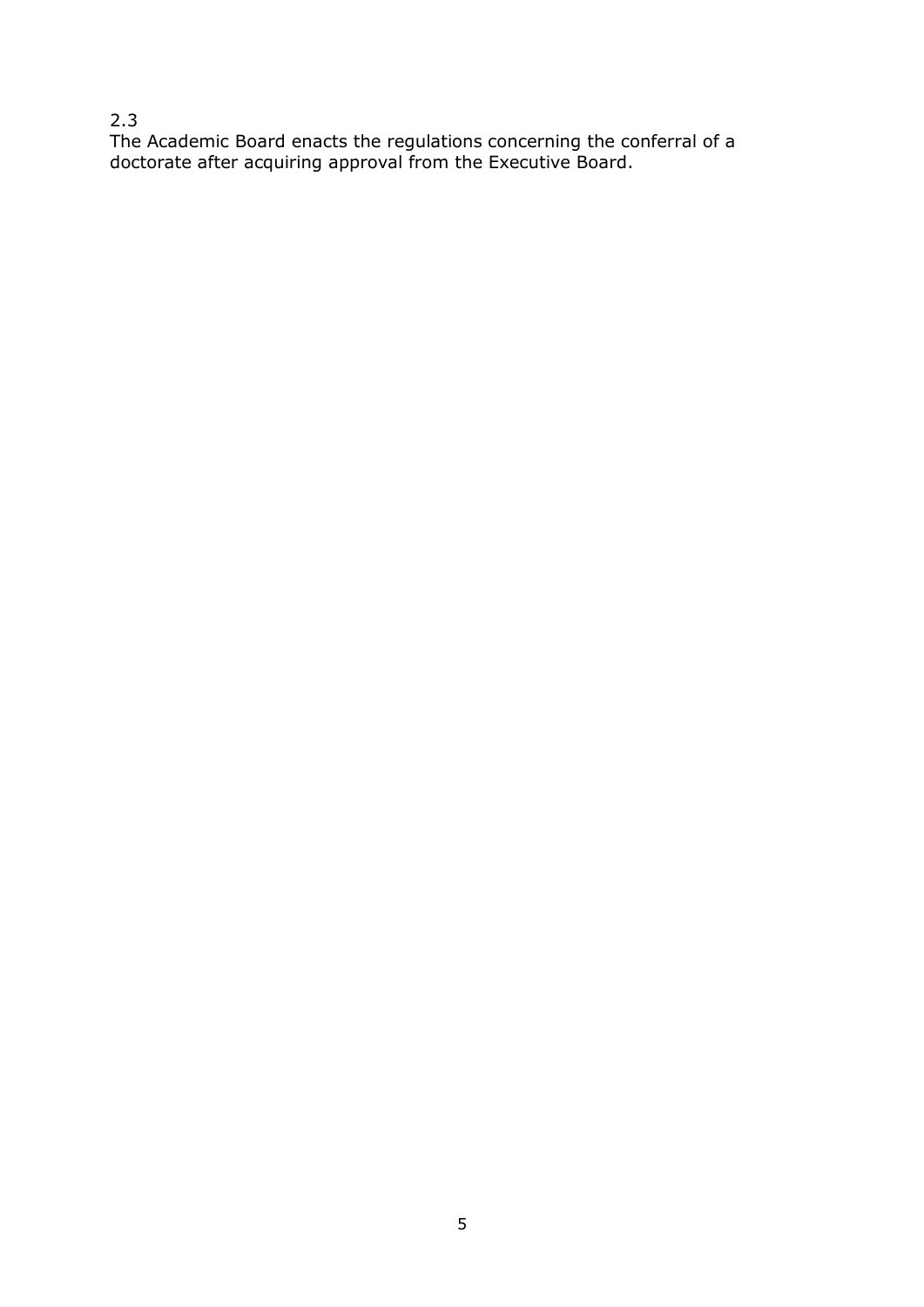# **The PhD candidate**

### Article 3 Qualifications for the doctorate

3.1

- To qualify for the doctorate:
- a. based on the provisions in Article 7.10a, first, second or third clause of the Act, the candidate must have earned the degree of Master at an institute of academic education which is recognised by the Academic Board;
- b. as proof of her ability to perform as an independent practitioner of science, the candidate must have written a PhD thesis or created a technological design; and
- c. must have written at least six and no more than eight propositions; and
- d. must have satisfied the other requirements in these regulations.

# 3.2

In exceptional cases, the Academic Board can grant a doctorate to individuals who have satisfied the provisions in the first clause under b, c and d, but have not satisfied the provision in that clause under a.

3.3

The PhD candidate must have demonstrable proficiency in the language in which the thesis is written at the level established by the Academic Board as described in Appendix 2.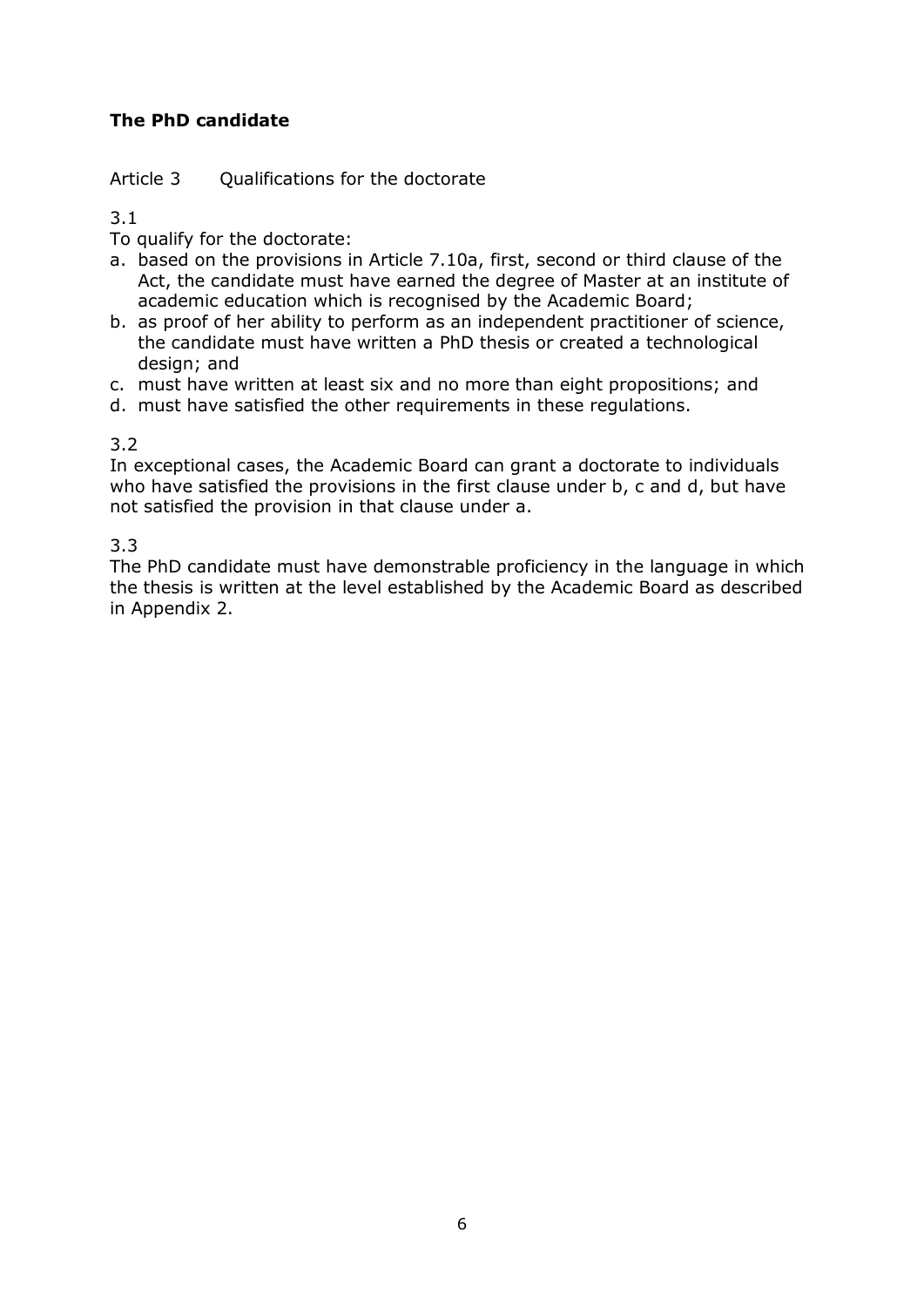# **The promotor and co-promotor**

Article 4 Qualifications and tasks of the promotor

4.1

A promotor can be a professor at Wageningen University (with the exception of a honorary professor) or at another accredited university.

### 4.2

An honourably discharged professor retains her right to act as a promotor for candidates for whom she was already appointed as intended promotor for five years after her discharge.

### 4.3

If the promotor to be appointed is not a professor at Wageningen University (and not recently was, as meant in article 4.2), the Academic Board also appoints a professor from Wageningen University as promotor.

#### 4.4

No more than two promotors will be appointed. The Academic Board can appoint more than two promotors only in exceptional cases. If multiple promotors are appointed, then they will determine amongst each other their individual tasks after consulting the PhD candidate.

### 4.5

Individuals who have a family relationship with the PhD candidate, or have a relationship with the PhD candidate that might impair their objectivity, do not qualify for the position of promotor.

# 4.6

The promotor has the task of supervising the PhD candidate and is responsible for the supervision. She ensures that the thesis satisfies the requirements pursuant to these regulations.

# Article 5 Qualifications and tasks of the co-promotor

#### 5.1

The promotor can request the Academic Board to appoint one or two promotors. If a single promotor is appointed, the Academic Board can appoint one or two copromotors. If multiple promotors have been appointed, the Academic Board will appoint only one co-promotor, if requested to do so. In such cases, the Academic Board can appoint two co-promotors only in exceptional cases.

# 5.2

The co-promotor is employed as a member of scientific staff, not necessarily at Wageningen University, and has earned a doctorate at an accredited university.

# 5.3

Individuals who have a family relationship with the PhD candidate, or have a relationship with the PhD candidate that might impair their objectivity, do not qualify for the position of co-promotor.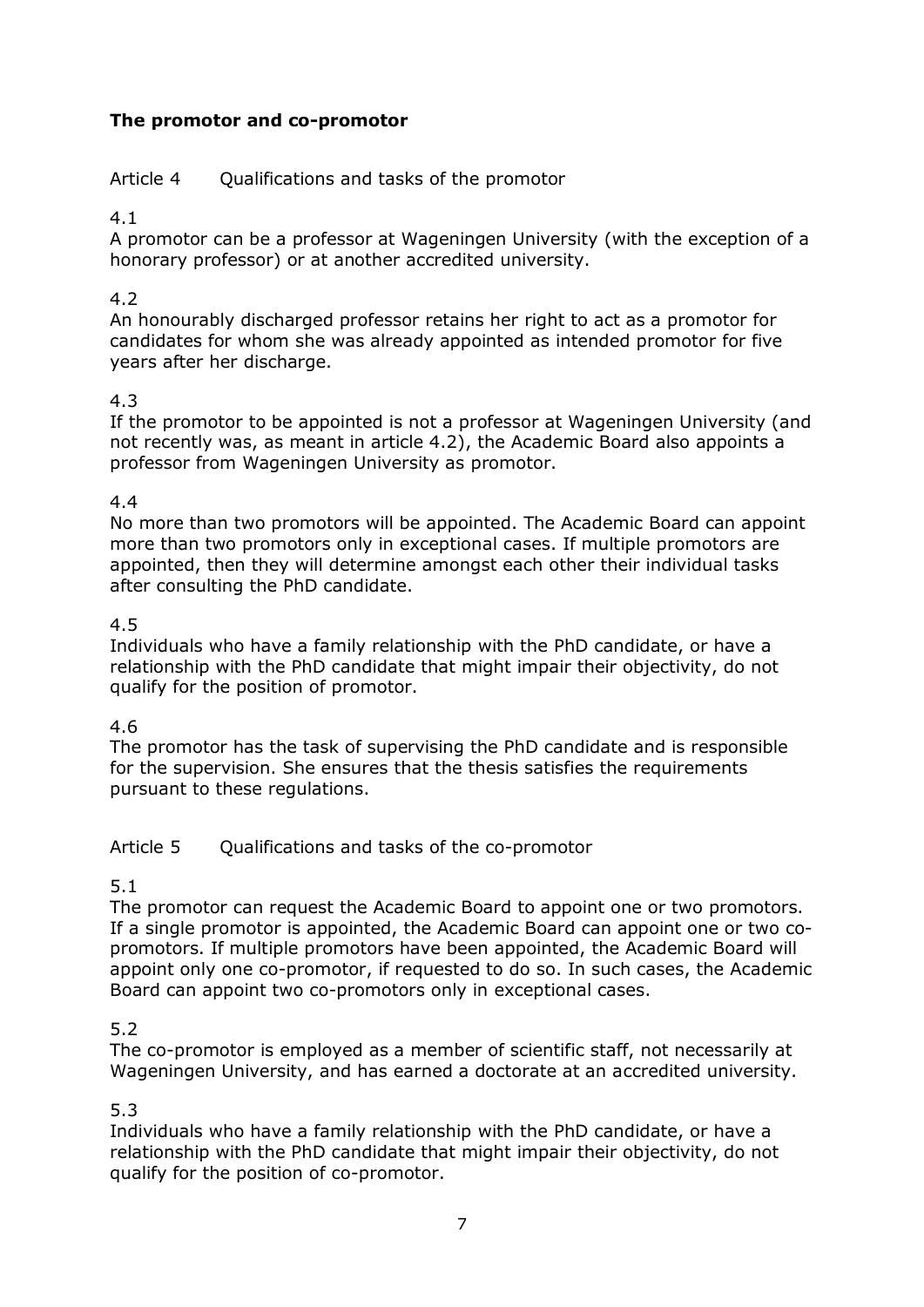# 5.4

The co-promotor aids the promotor with the supervision of the PhD candidate. She determines whether the PhD thesis satisfies the requirements pursuant to these regulations and advises the promotor in this matter.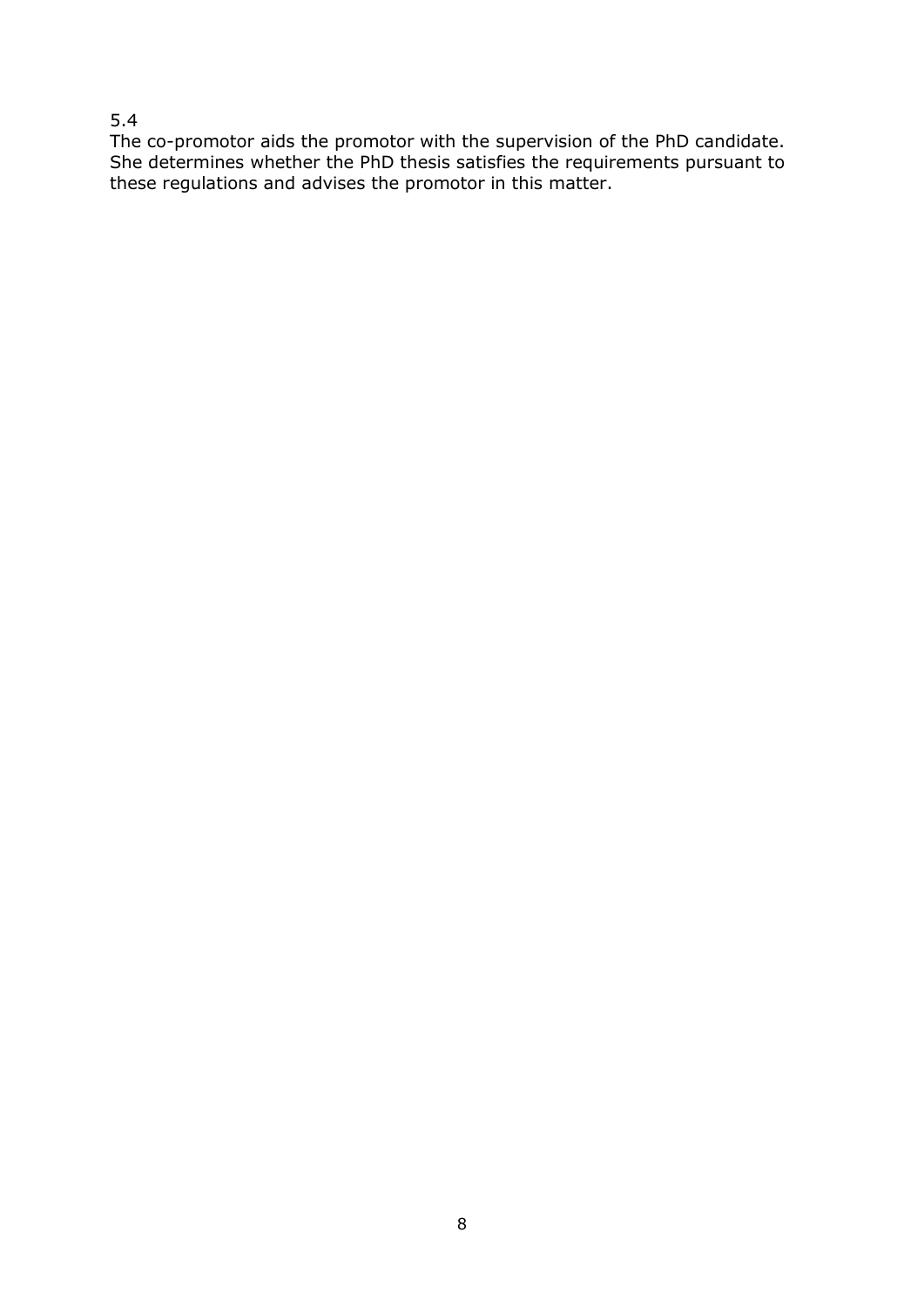# **The thesis committee**

Article 6 Composition and operation of the thesis committee

6.1

The Academic Board appoints a thesis committee for every PhD candidate.

# 6.2

The composition of the thesis committee is as follows:

- a. as chairperson, the rector magnificus in her capacity as chairman of the Academic Board, or her replacement;
- b. the appointed promotor(s) and co-promotor(s), including in any case one promotor who is (or recently was, as meant in article 4.2) a professor at Wageningen University;
- c. four opponents, as further described in Article 6.3, of whom at least one is (or recently was, as meant in article 4.2) a professor at Wageningen University.

# 6.3

Professors or individuals who have earned doctorates can be appointed as opponents after the Academic Board has evaluated these individuals and determined that they are sufficiently qualified to be a member of the thesis committee.

Opponents must not be affiliated with or employed by the chair group of the PhD candidate or the chair group of one of the promotors or co-promotors. They may not have a family relationship with the PhD candidate or a relationship with her that might impair their independent judgement. They may not be a co-author in any of the thesis chapters.

# 6.4

The chairperson appoints the primary promotor as secretary.

The chairperson cannot vote. The members referred to under clause 2 sub b jointly have a single vote, the other members as referred to in clause 2 sub c have one vote per person. The thesis committee makes decisions based on a simple majority of votes, unless stated otherwise in these regulations. The members can also submit their evaluation and their vote in writing to the chairperson. In any case, the chairperson calls a meeting if the required majority is not achieved by written ballot.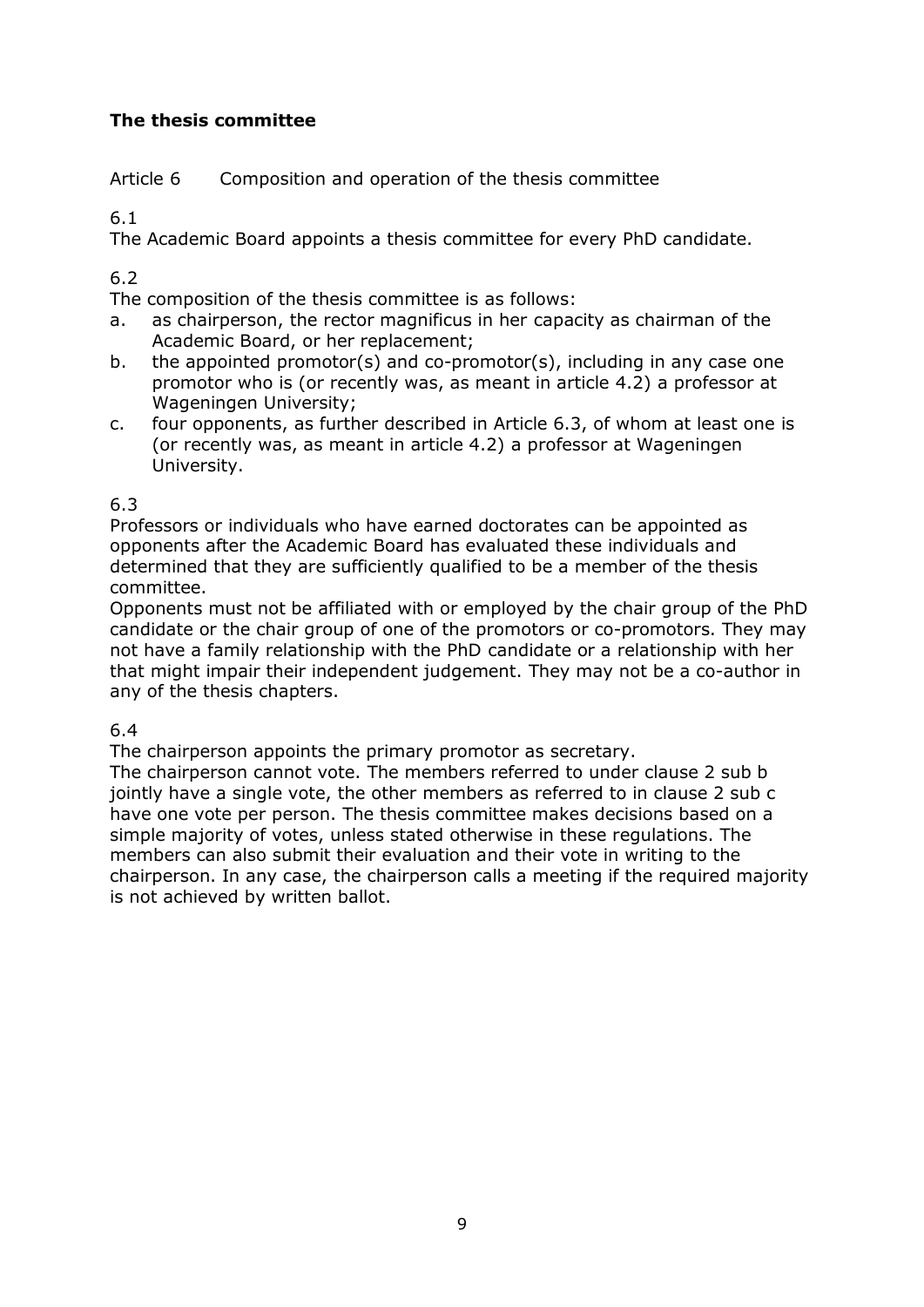# **Application for the PhD defence and appointment of the promotor**

# Article 7 Application for the PhD defence

# 7.1

At least six months in advance of the desired date of the PhD defence, the PhD candidate applies to the Academic Board by submitting the application form (Appendix 3) to the Secretariat; the application must include all the information referred to on the application form.

# 7.2

The PhD candidate ensures that at the time of application she meets the education requirements referred to in Article 3 of these regulations.

# 7.3

On the application form, the PhD candidate lists the name(s) of the proposed promotor(s), their teaching and research remit, university affiliation and work address, along with the same information for the proposed co-promotor(s). The application form is signed by the (first) proposed promotor.

Article 8 Appointment of promotor and co-promotor

# 8.1

Immediately after a PhD study begins, the Academic Board appoints a promotor and possibly (at the request of the promotor(s)) a co-promotor. If needed, upon application for the PhD defence as referred to in Article 7, either the promotor or PhD candidate can request the appointment of a different promotor.

# 8.2

As a result of the request of the PhD candidate on the application form referred to in Article 7.1, the Academic Board appoints one or more promotors and possibly one or two co-promotors, if this has not yet occurred as referred to in Article 8.1.

# 8.3

Preceding the appointment, the Academic Board can provide a hearing to the PhD candidate, the proposed promotor(s) and co-promotor(s).

# 8.4

Both the PhD candidate and the appointed (co-)promotor must accept the appointment. By accepting her appointment, the (co-)promotor accepts the applicability of these regulations.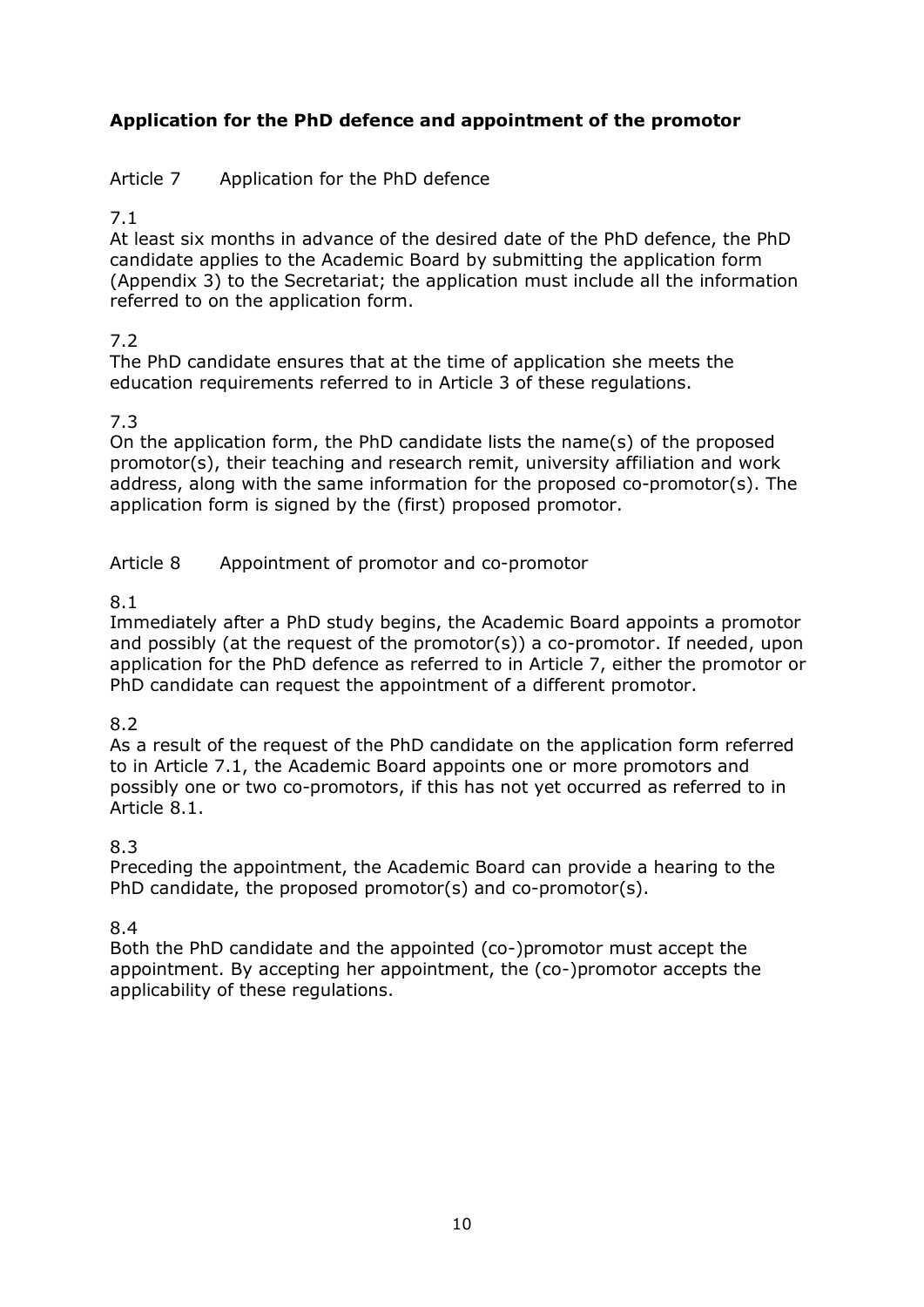# **Evaluation of the PhD thesis and the propositions**

Article 9 Evaluation by the promotor

9.1

The PhD candidate submits the PhD thesis and the propositions to the promotor for her evaluation.

# 9.2

In her evaluation of the PhD thesis and the propositions, the promotor takes the recommendation of the co-promotor into account.

# 9.3

The evaluation of the PhD thesis takes place by reviewing it in accordance with the requirements in these regulations, especially regarding the requirements in Articles 12 through 14 and 18, as well as the attainment targets established by the Academic Board as set down in Appendix 1*.*

# 9.4

The evaluation of the propositions takes place by reviewing them according to the requirements in Articles 12.3, 14.1 and 14.3, and according to general principles of morality and decency.

# 9.5

If the promotor determines that the PhD thesis and the propositions have satisfied the requirements, she approves the thesis and the propositions.

# 9.6

The promotor (or primary promotor if there is more than one) informs the Academic Board and the PhD candidate about this approval. This approval is not a final decision, but a recommendation to the Academic Board.

# 9.7

The Academic Board, taking account of the approval of the thesis and the propositions by the promotor, decides to appoint the thesis committee.

Article 10 Evaluation of the propositions by the Academic Board

# 10.1

After being approved by the promotor, the propositions are submitted to the Academic Board for evaluation.

# 10.2

The Academic Board decides whether the propositions meet the requirements set in articles 12.3 and 14.3.

# Article 11 Evaluation of the PhD thesis by the opponents

11.1

After being approved by the promotor, the thesis is submitted to the opponents, who have been appointed for this purpose.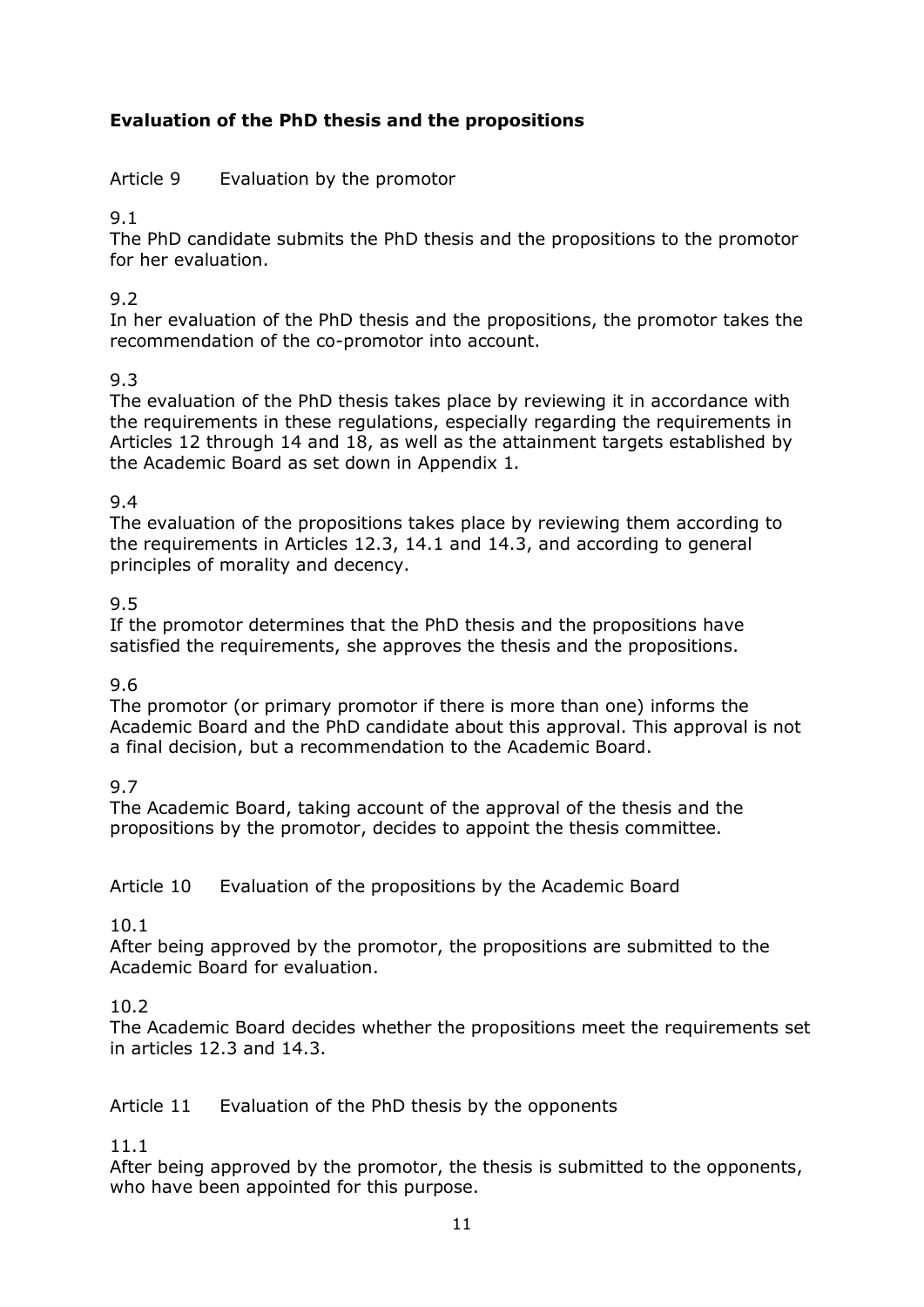# 11.2

Within six weeks after receiving the thesis as approved by the promotor, the opponents decide whether or not the thesis has provided sufficient proof of competency in the independent practice of science to allow the PhD candidate to publicly defend her thesis. A positive decision requires a positive evaluation of all opponents.

### 11.3

The decision referred to in Article 11.2 is based on a review of the thesis with respect to the attainment targets formulated by the Academic Board, which have been listed in Appendix 1 and in Articles 12.1, 12.2 and 18 (cum laude).

#### 11.4

As secretary of the thesis committee, the promotor reports the decision of the thesis committee in writing to the PhD candidate. If the thesis committee has decided that the PhD candidate cannot defend her thesis, the reasons for this decision will be explained.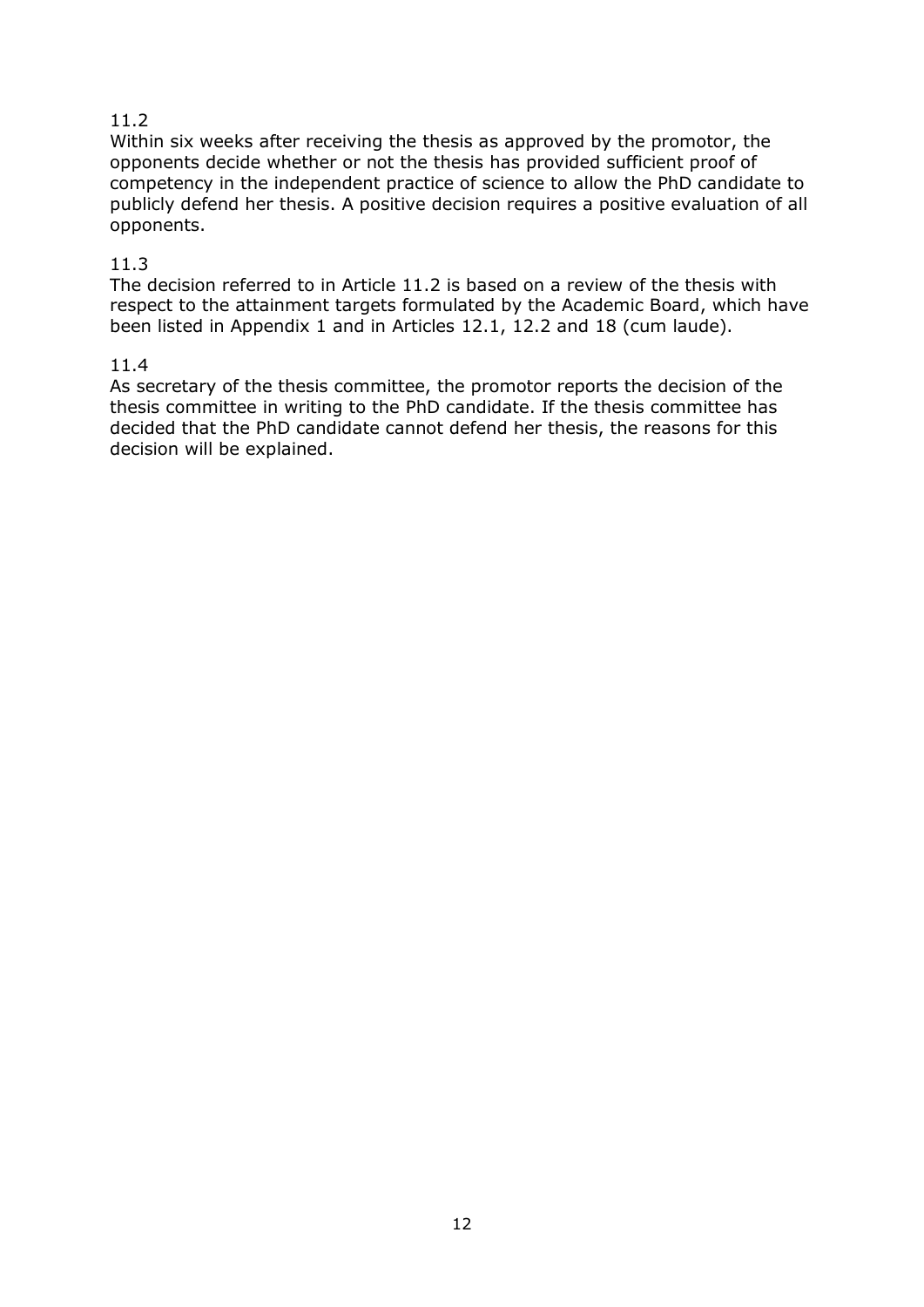# **The thesis**

Article 12 Contents of the thesis and the propositions

# 12.1

The thesis can be:

- a. a scientific treatment concerning a specific topic; or
- b. a number of distinct scientific treatments which already may have been published (partially or entirely), if they display sufficient coherence with respect to a specific topic; this coherence is to be demonstrated by the inclusion of a general introduction and general discussion; or
- c. a technological design, comprised of a drawing created with the help of appropriate theoretical knowledge and methodologies from the relevant field, accompanied by a scientific explanation and documentation.

# 12.2

The thesis is intended as proof of the competency of the PhD candidate to conduct independent scientific research.

# 12.3

At least six and no more than eight propositions are added to the thesis. Two of the propositions concern the topic of the thesis or the technological design, two to four propositions concern a different scientific field and two propositions concern a socially relevant topic. Propositions are concisely worded positions taken by the PhD candidate that are formulated in such a way that they can be debated at a scientific level and consist of one sentence.

# 12.4

A distinct scientific treatment, as referred to in Article 12.1 under b, which has been written by the PhD candidate in cooperation with others, can be part of the thesis only if she has provided a significant contribution and if the portion for which she is primarily responsible is clearly indicated in the thesis.

# 12.5

The thesis can be written by one individual, or by two or three individuals together. The individuals who have written a thesis together must satisfy the following conditions:

- a. all authors are PhD candidates, each of whom satisfies the provisions and procedures in these regulations;
- b. the PhD candidates have at least one promotor in common;
- c. in the thesis, the portions for which each PhD candidate is primarily responsible are clearly indicated;
- d. each PhD candidate adds the prescribed number of her own propositions to the thesis;
- e. all PhD candidates must defend their thesis on the same day at Wageningen University.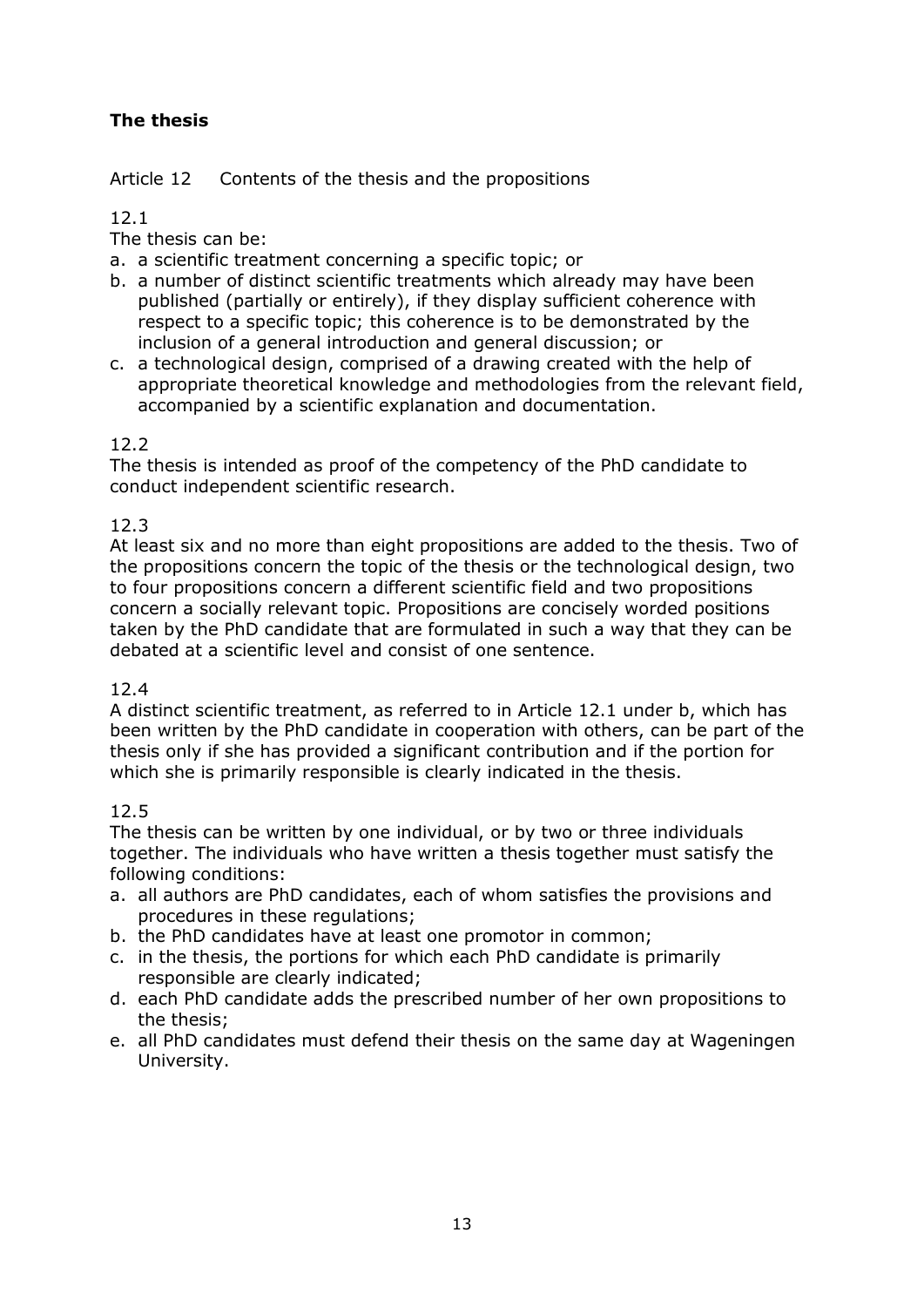# Article 13 Structure and design of the thesis

# 13.1

The structure and design of the thesis must satisfy the corresponding guidelines established by the Academic Board, which are included in these regulations as Appendix 4.

# 13.2

It is not allowed to include advertising or logos in the thesis or on the cover. If a thesis is the result of a joint PhD programme and if the partner university requires so, logos of both universities may be presented on the cover and/or first title page.

# 13.3

If the PhD research has been made possible in part by support, financial or otherwise, from outside the university, this must be reported in the thesis according to the guidelines referred to in article 13.1.

### 13.4

Sections which fall beyond the scope of the scientific treatment in the strictest sense can only be added to the thesis with permission from the Academic Board. Statements regarding religion or politics are not allowed, other than those related to acknowledgement of the support the PhD candidate has received.

### Article 14 Language of the thesis and the propositions

#### 14.1

The thesis is written in English. Upon request from the PhD candidate, the Academic Board can give her permission to write the thesis in Dutch.

# 14.2

The thesis contains a summary in English. One or two summaries in other languages are allowed. A thesis written in Dutch, contains a Dutch summary and an English summary that also provides a translation of the thesis title in English.

#### 14.3

The propositions are formulated in the same language as that in which the thesis is written.

#### Article 15 Printing/reproduction and distribution of the thesis

#### 15.1

Before the thesis is printed or reproduced in any other fashion:

- a. the thesis committee must have decided that the PhD candidate can be allowed to defend her thesis;
- b. the cover, the four title pages and the page opposite the end leaf must be approved by the Academic Board. To this end, the PhD candidate must submit copies of these pages for approval to the secretariat of the Academic Board;
- c. the printer's proof of the thesis and the propositions must be approved in writing by the promotor, where the promotor takes the standards in or pursuant to these regulations into account.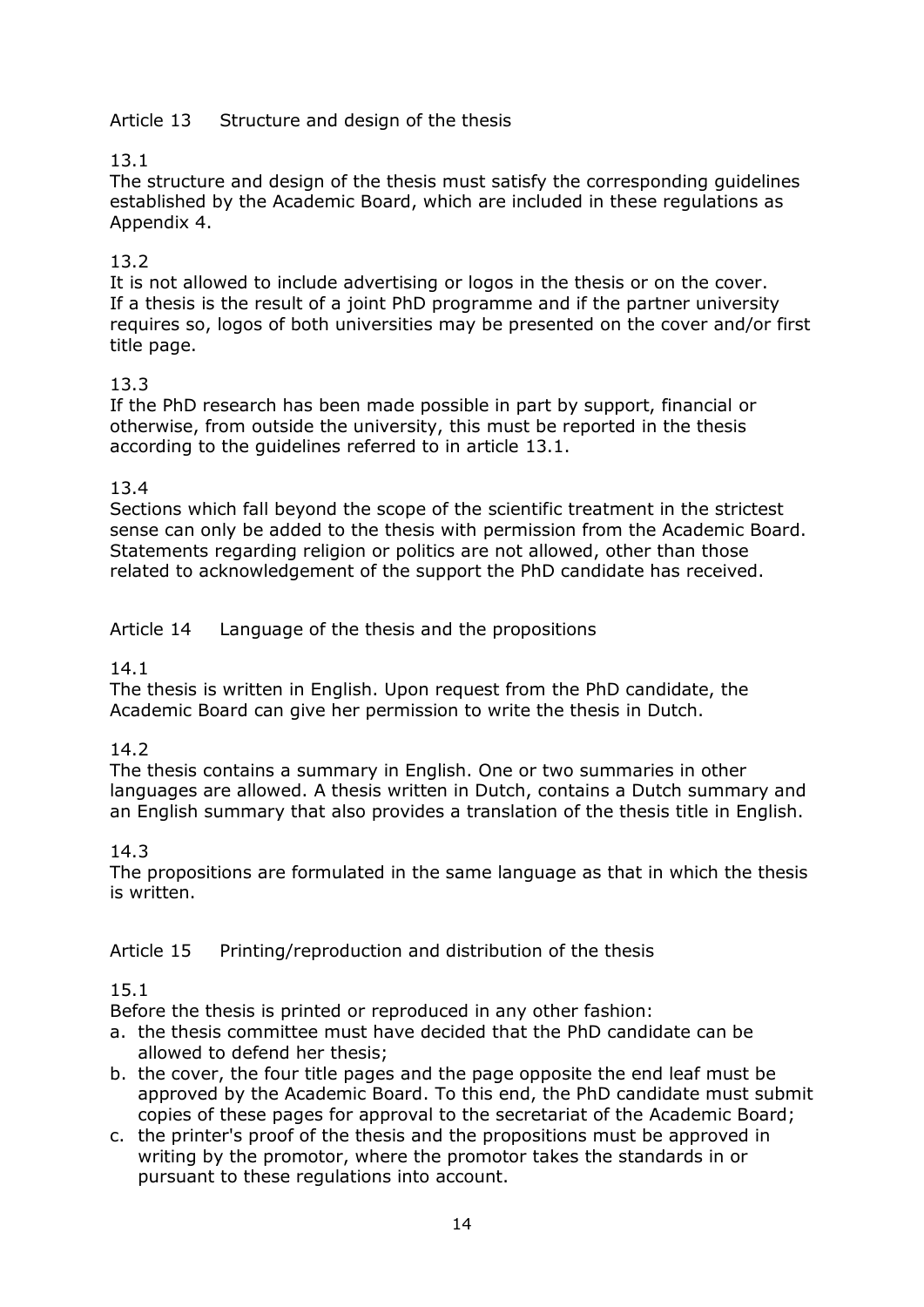### 15.2

In the guidelines that are included in these regulations as Appendix 4, the Academic Board determines the following:

- a. the number of copies of the thesis that, preceding the public defence, must be provided to the Academic Board.
- b. the number of copies of the thesis that the PhD candidate must supply at cost to the Wageningen University library, in consultation with the Executive Board.
- c. the way in which an electronic version of the thesis must be provided.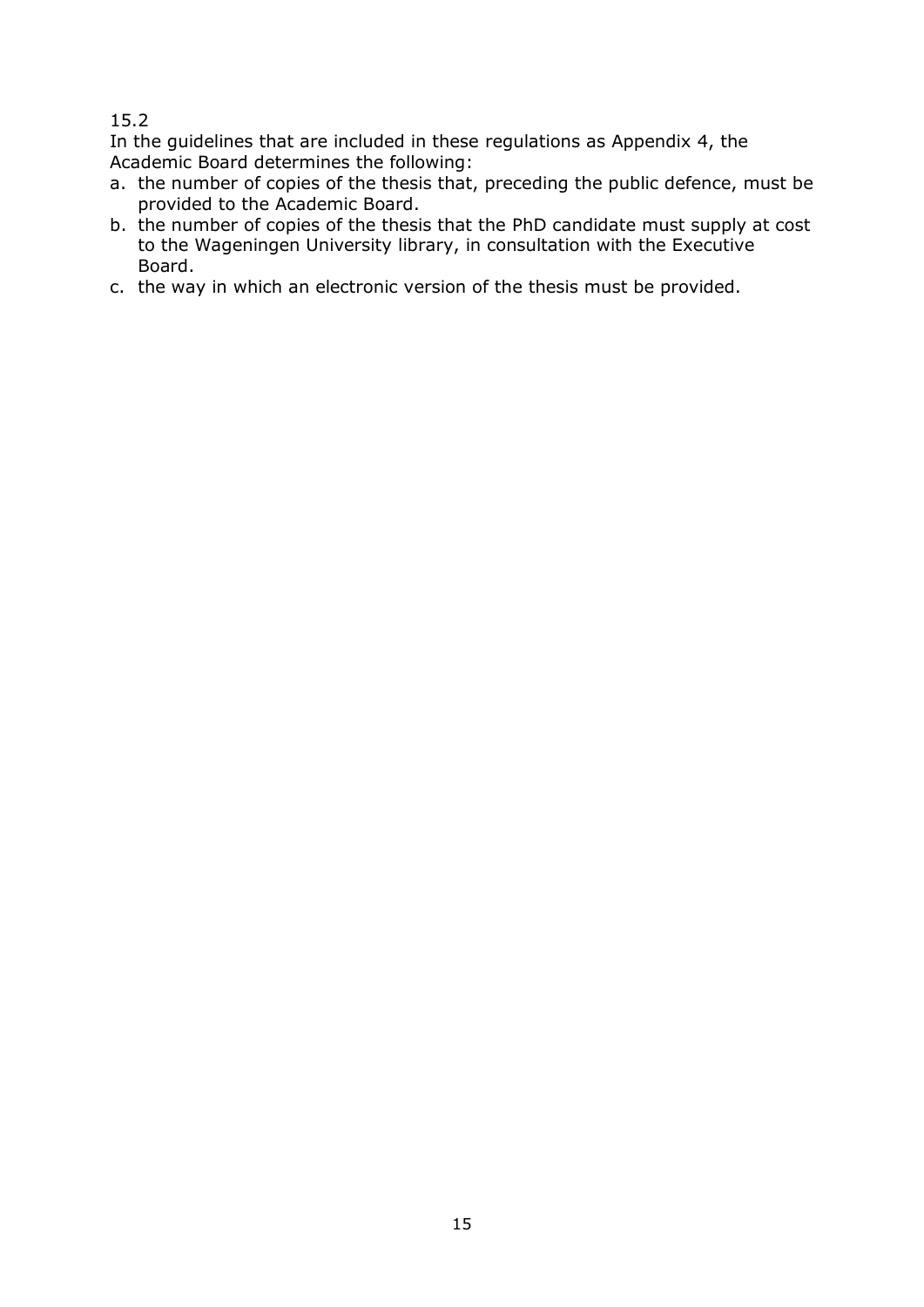# **The public defence of the thesis**

### Article 16 The thesis defence ceremony

16.1

The defence of the thesis takes place in public in the presence of the thesis committee.

### 16.2

The public defence is chaired by the rector magnificus as chairperson of the Academic Board, or her replacement.

# 16.3

The time and place of the public defence are determined by the Academic Board following consultation with the PhD candidate and promotor. The PhD candidate must submit a request for a time and place well in advance.

### 16.4

The Academic Board establishes the protocol of the public defence. The standard protocol is included in these regulations as Appendix 7.

### 16.5

The PhD candidate defends the thesis and the propositions for a period of 45 minutes; during this defence, she is opposed by the thesis committee and all other individuals who have been granted permission by the Academic Board. A request for permission to oppose the PhD candidate during the defence must be submitted to the Academic Board at least one week before the date of the public defence.

#### 16.6

The public defence is conducted in English unless the PhD candidate has submitted a written request to conduct the defence in Dutch and all members of the thesis committee are able to discuss in Dutch.

#### Article 17 Conferring the doctorate and the degree certificate

# 17.1

During a private meeting that takes place immediately following the thesis defence, the thesis committee, on behalf of the Academic Board, decides whether or not to confer the doctorate.

#### 17.2

Following the private meeting of the thesis committee, the chairperson reopens the public meeting and announces the decision of the thesis committee.

#### 17.3

As proof of conferral of the doctorate, the PhD candidate receives a degree certificate. The degree certificate is signed on behalf of the Academic Board by the rector magnificus or her replacement, the promotor(s), if relevant, the copromotor(s) and by the PhD candidate.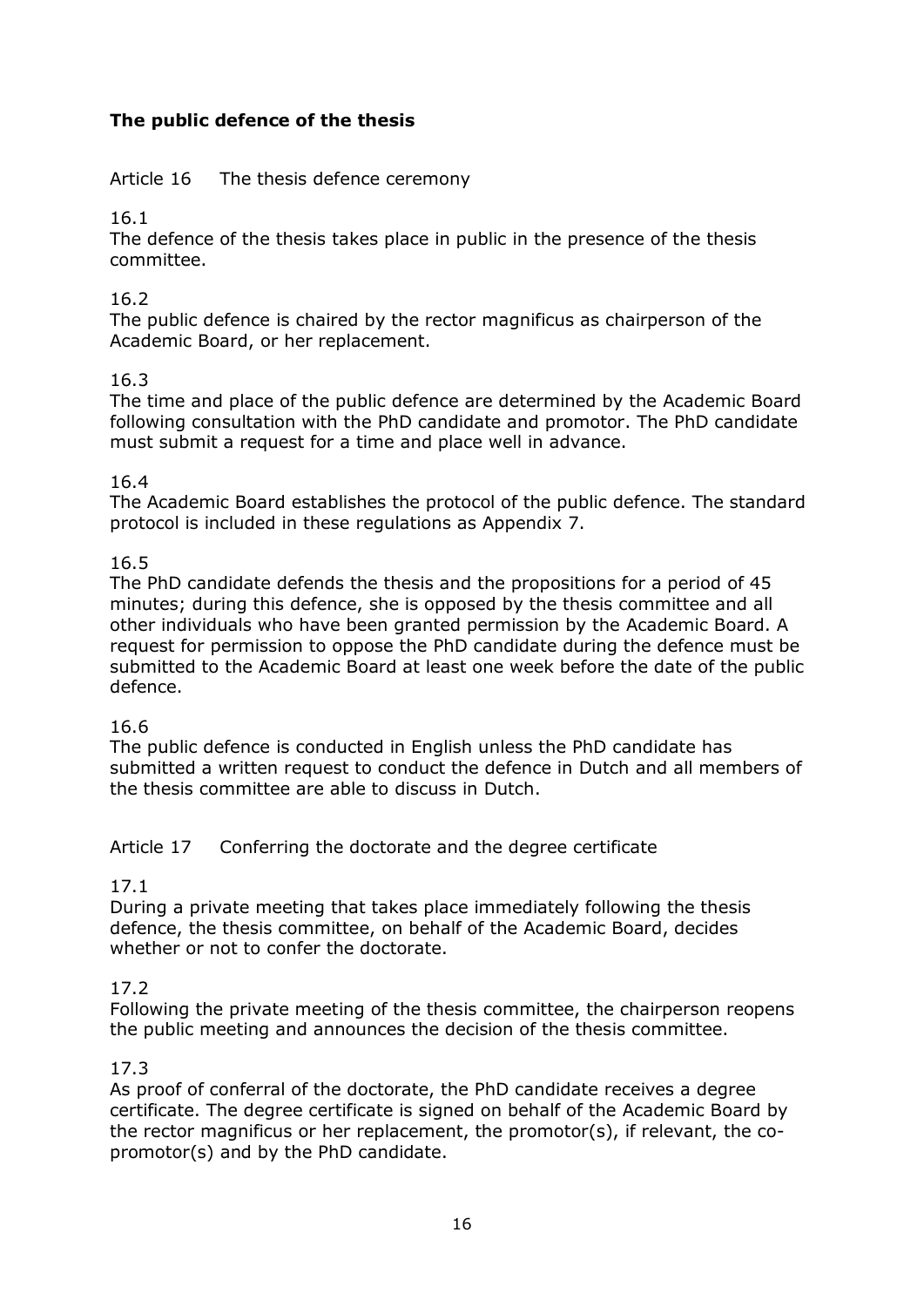# 17.4

If a decision has been made to confer the doctorate *cum laude*, then this is listed on the degree certificate.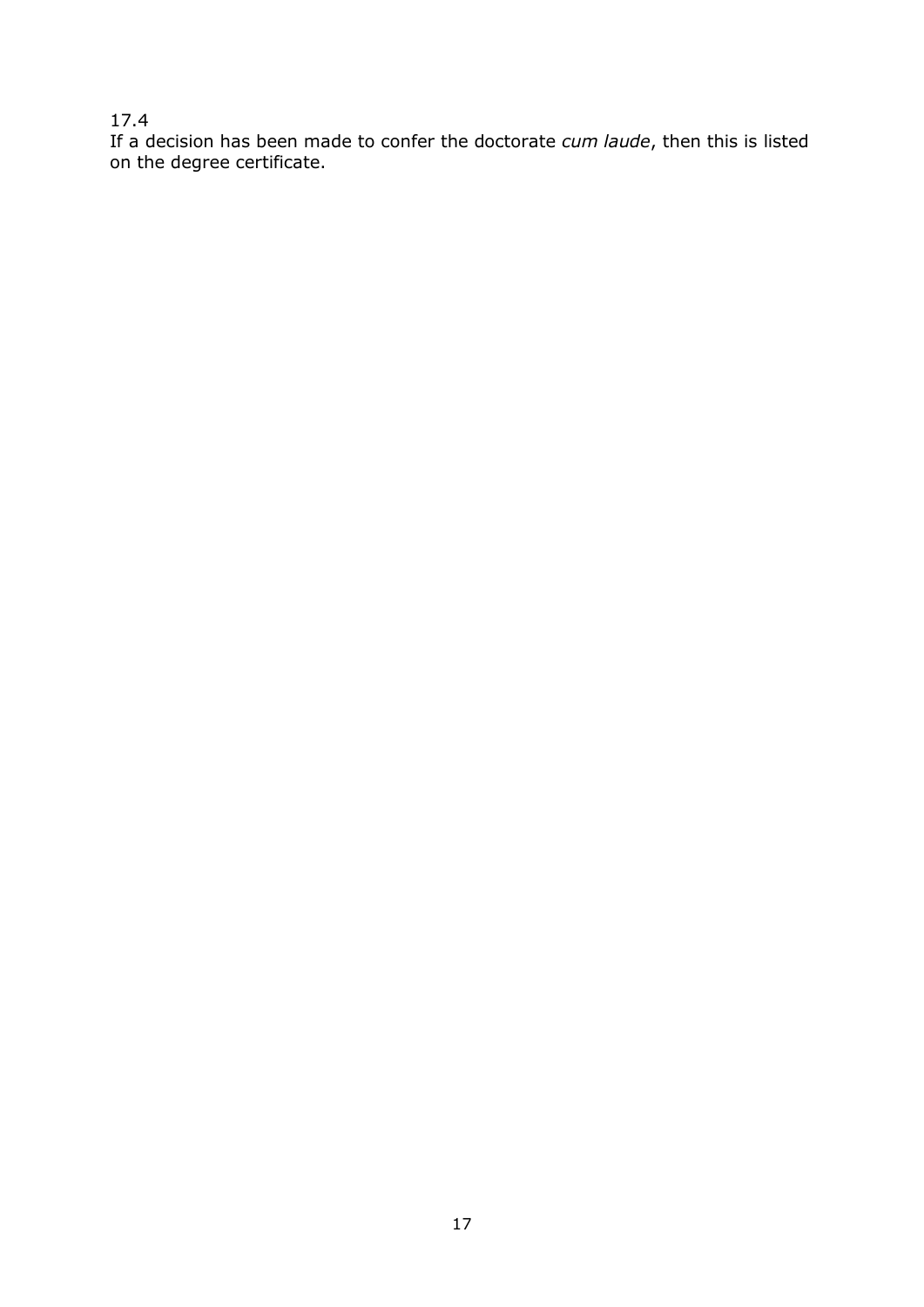# **The designation** *cum laude*

#### Article 18 The designation *cum laude*

### 18.1

If the PhD candidate has shown exceptional competency in the independent practice of science, the Academic Board can confer the doctorate *cum laude* (with distinction).

#### 18.2

Upon submission of the thesis, or up to six weeks before the day of public defence, the promotor and any other member of the thesis committee can submit a written proposal to the Academic Board to confer the designation *cum laude*. This document must explain the reasons for the proposed designation and will be forwarded to all members of the thesis committee.

### 18.3

If the evaluation by the thesis committee gives reason to do so, then the Academic Board immediately submits the thesis and the proposal to two experts and requests them to make a recommendation about the proposal in an explanatory letter. The experts must be professors, but not at Wageningen University. At least one of the experts must be affiliated with a university outside the Netherlands.

### 18.4

Only if at least one of the experts advised positively, the Academic Board informs the thesis committee about the submitted proposal and calls a closed meeting of the thesis committee immediately preceding the defence ceremony. During this meeting, the thesis committee discusses the possible designation *cum laude*.

#### 18.5

The thesis committee makes a decision about the proposal to confer the designation *cum laude* on behalf of the Academic Board during the closed meeting referred to in Article 17.1. The proposal will be approved if no member of the committee votes against it or if no more than one member of the committee abstains from voting. If one of the two consulted experts has made a negative recommendation, the proposal can be accepted only if there is a unanimous decision of the committee.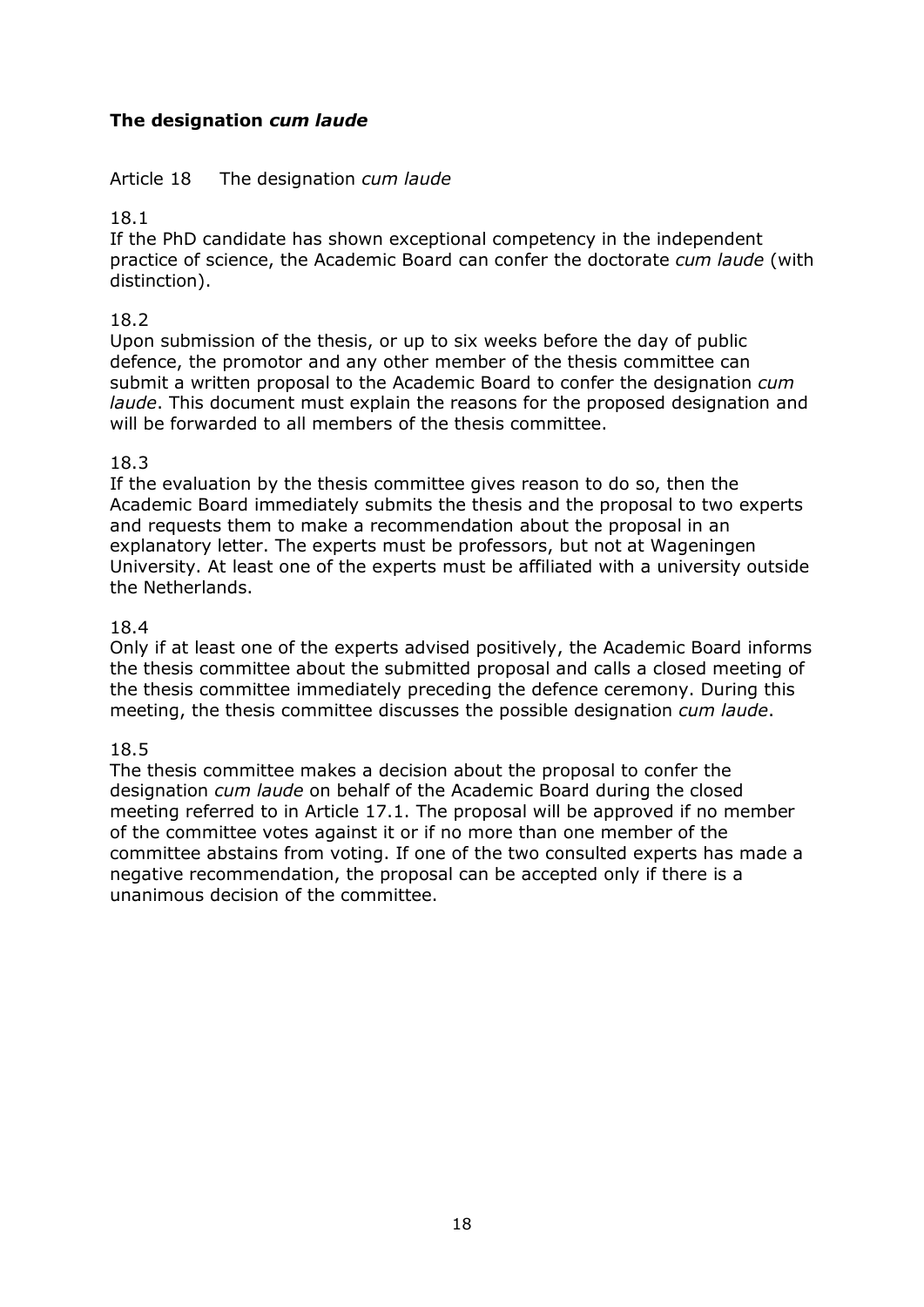# **Settling disputes**

### Article 19 Settling disputes

19.1

The provisions of the General Administrative Law Act (Awb) apply.

19.2

The regulations concerning the conferral of a doctorate do not apply to legal disputes.

# Article 20 Complaint handling procedure

#### 20.1

An interested party can submit a request for mediation or complaint handling to the Academic Board in case of a dispute that concerns the behaviours or decisions of promotors, co-promotors, the Academic Board itself, or individuals who are acting on behalf of the Academic Board. Mediation does not suspend the term referred to in Article 21.1. In consultation with the party submitting the request, the chairperson of the Academic Board provides mediation or complaint handling in accordance with Chapter 9 of the General Administrative Law Act.

# Article 21 Objection procedure

### 21.1

An interested party can object to decisions made by or on behalf of the Academic Board within six weeks after she is informed of the decision; she does this by submitting a notice of objection in an explanatory letter to the Academic Board.

# 21.2

After receiving a notice of objection, the Academic Board appoints an advisory committee.

#### 21.3

The advisory committee comprises two members from the Academic Board and a chairperson who is not a member of and is not responsible to the Academic Board. The members of the advisory committee have not been involved in the PhD procedure that is the subject of the decision.

#### 21.4

The advisory committee acts in accordance with the provisions in Article 7.13 of the General Administrative Law Act. The advisory committee can provide hearings to the parties involved and is authorised to obtain all information that is necessary for the adequate performance of its task.

#### 21.5

The advisory committee makes a written recommendation to the Academic Board. The recommendation includes a report of the hearings.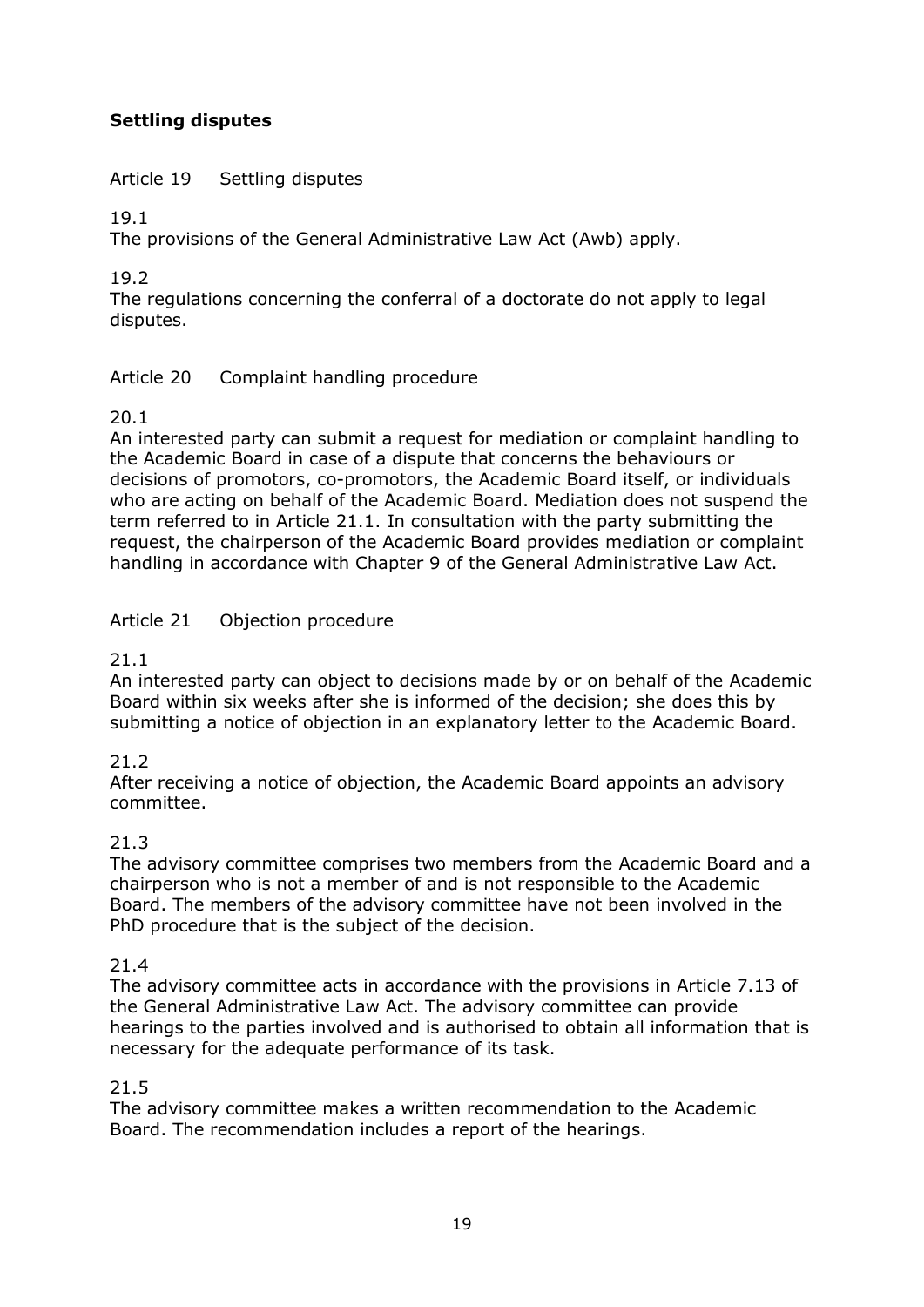# 21.6

Within 12 weeks after receiving the notice of objection, the Academic Board makes its decision about the objection, which it reports in an explanatory letter sent to the party who submitted the notice of objection and the other parties involved in the objection procedure.

### 21.7

If the decision on the objection deviates from the recommendation made by the advisory committee, the letter about the decision explains the reasons for this deviation, and the advisory committee recommendation is included.

#### 21.8

Within six weeks after receiving the decision referred to in Article 21.6, an interested party can appeal to the competent Dutch court against this decision.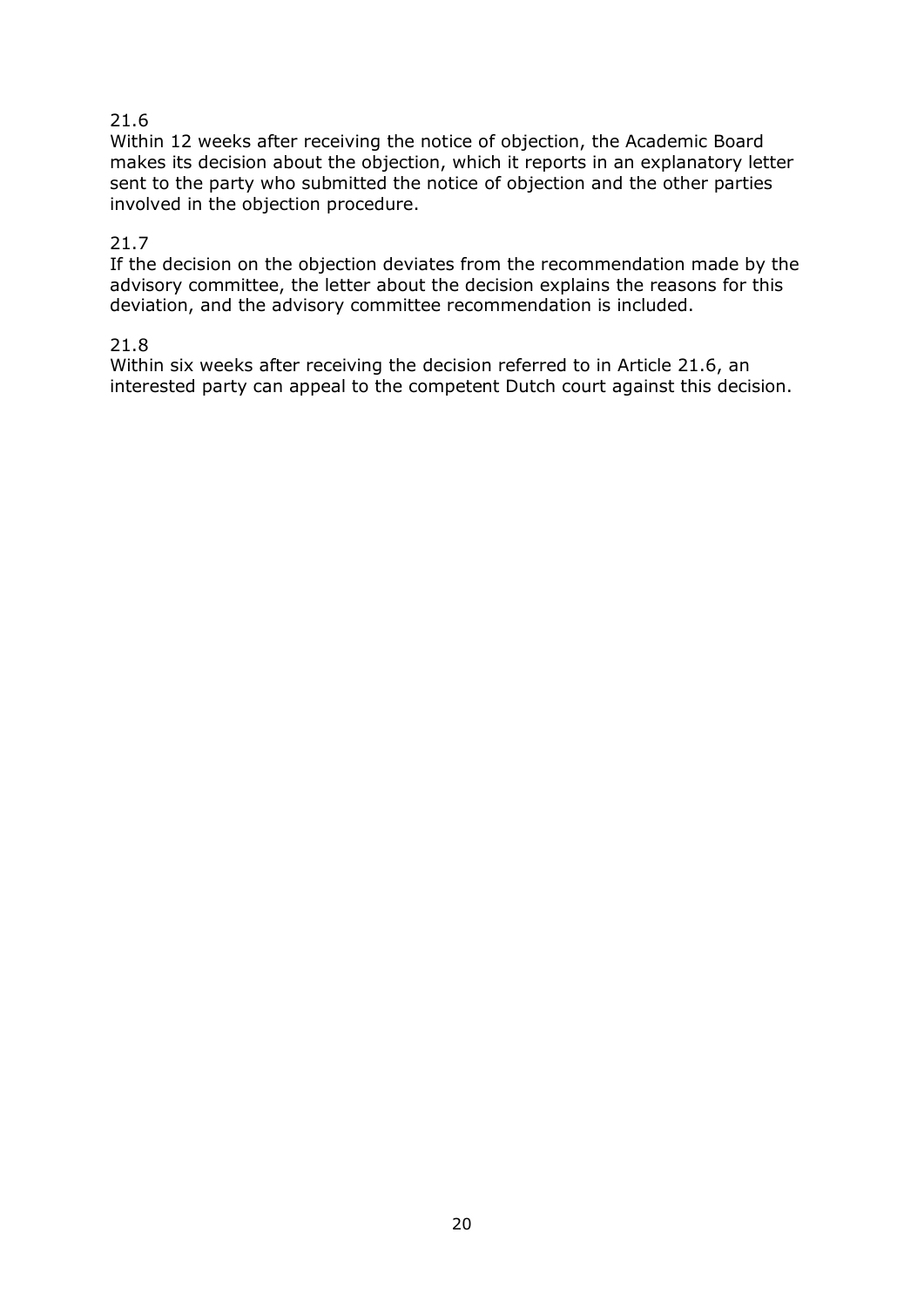# **Honorary doctorate**

### Article 22 Honorary doctorate

22.1

Upon nomination by the Executive Board, the Academic Board is authorised to award the degree *doctor honoris causa* (honorary doctorate) to an individual in recognition of her outstanding accomplishments. This doctorate is conferred by and in the presence of the Academic Board in a manner which is determined by this Board.

### 22.2

The other provisions in these regulations do not apply to the conferral of an honorary doctorate.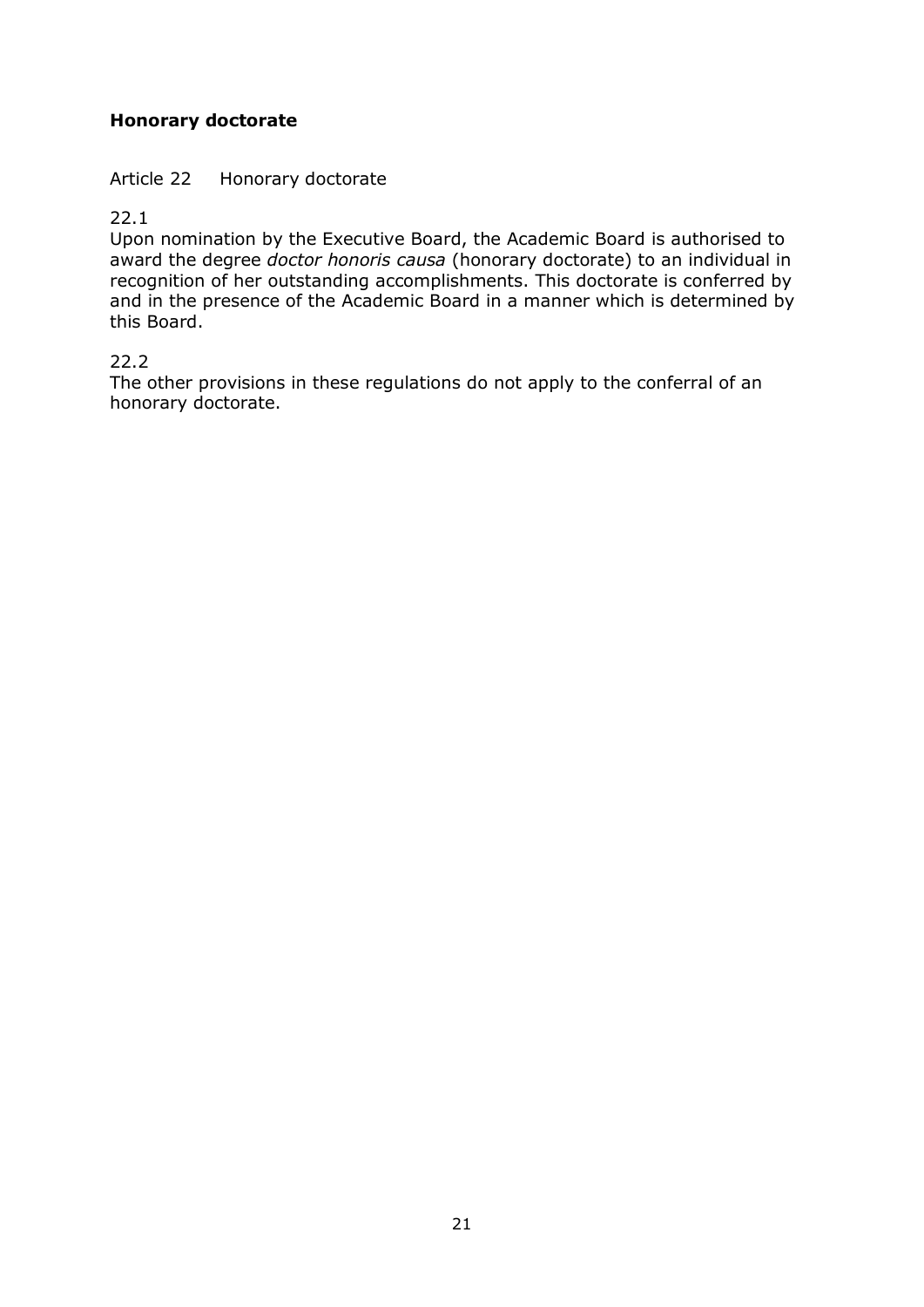### **Final provisions**

#### Article 23 Final provisions

In all cases not covered by these regulations, the Academic Board will make a decision on the matter.

These regulations were determined by the Academic Board of Wageningen University on 21 December 2016 and approved by the Executive Board of Wageningen University on 9 January 2017.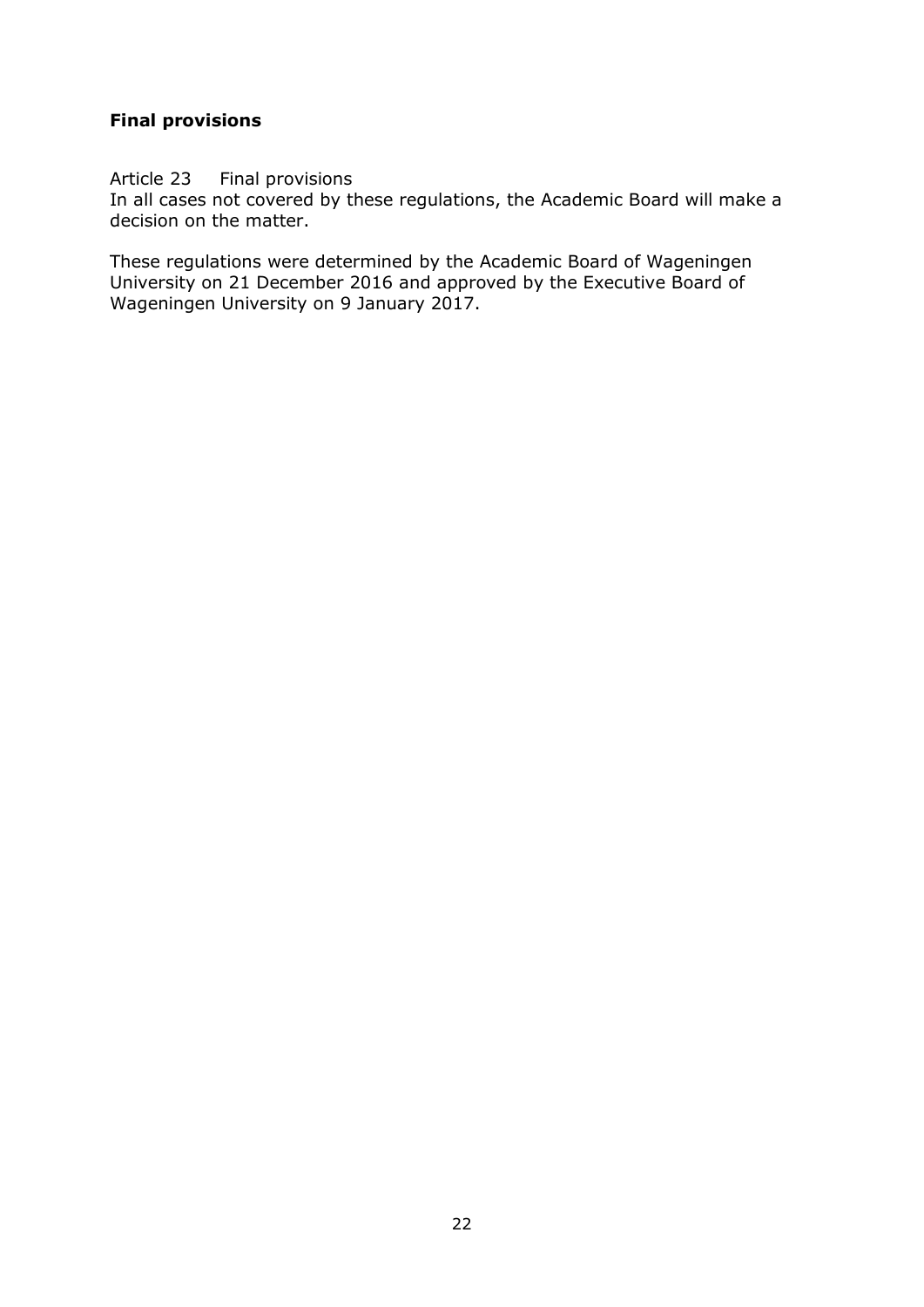# **Appendices:**

- 1. Learning targets of the doctorate
- 2. Language requirements
- 3. Application form for the PhD thesis defence
- 4. Guidelines for structure, design and distribution of the thesis
- 5. PhD candidate's authorship statement
- 6. Thesis evaluation form with rubric
- 7. Protocol for the thesis defence ceremony
- 8. Regulations for conferring a joint, double or dual doctorate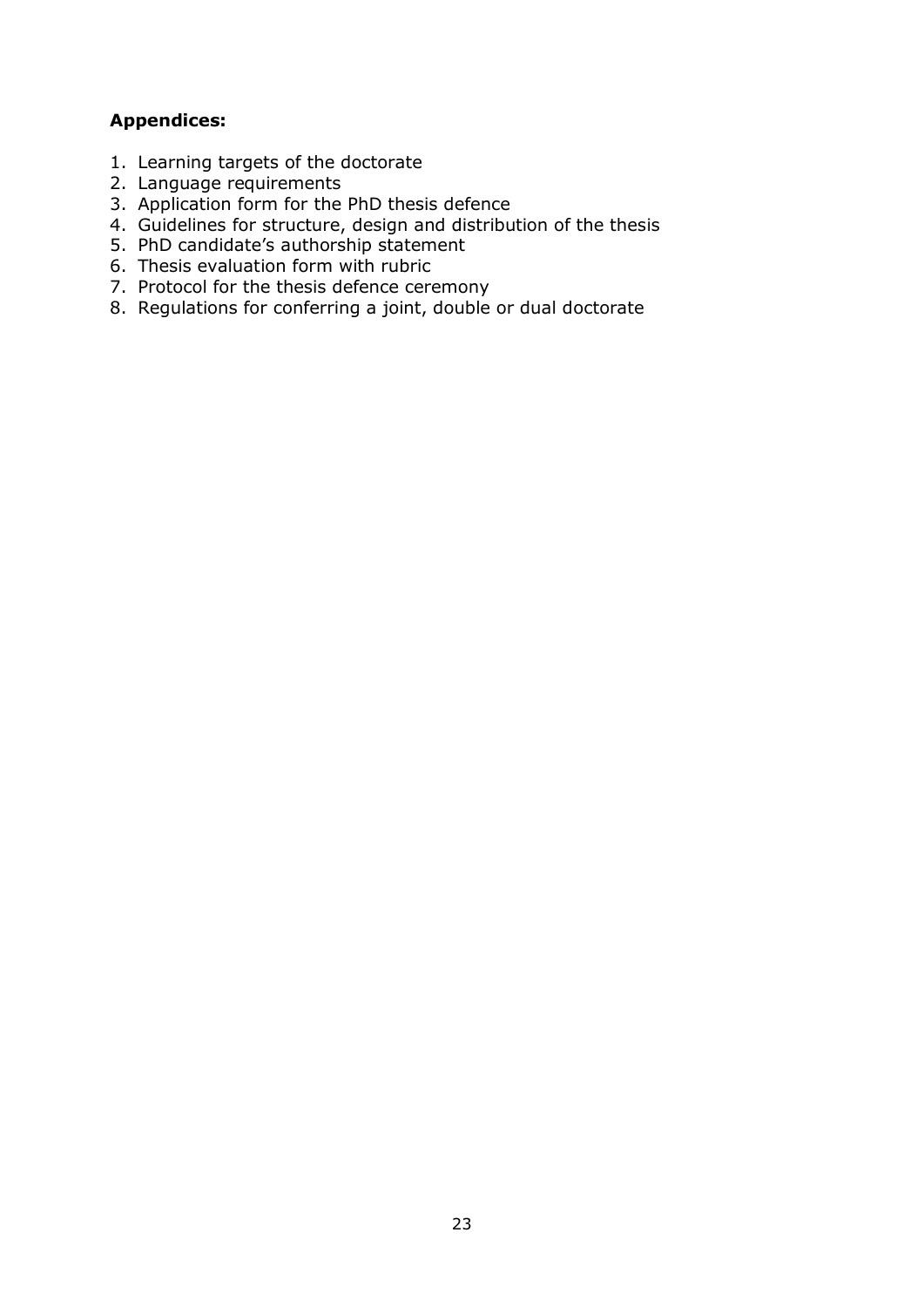# **Appendix 1 Learning targets for the PhD degree (doctorate)**

The recipient of the doctorate is capable of:

- 1. functioning as an independent practitioner of science who is able to:
	- a. formulate scientific questions, either based on social issues or scientific progress;
	- b. conduct original scientific research;
	- c. publish articles in peer-reviewed scientific journals, publish books with scientific publishers or make a technical design;
- 2. integrating her research in, or placing it within the framework of, the own scientific discipline and against the background of a broader scientific area;
- 3. placing the research aims and research results in a societal context;
- 4. postulating concisely worded propositions in scientific and societal areas, formulated in such a way that they are subject to opposition and defence.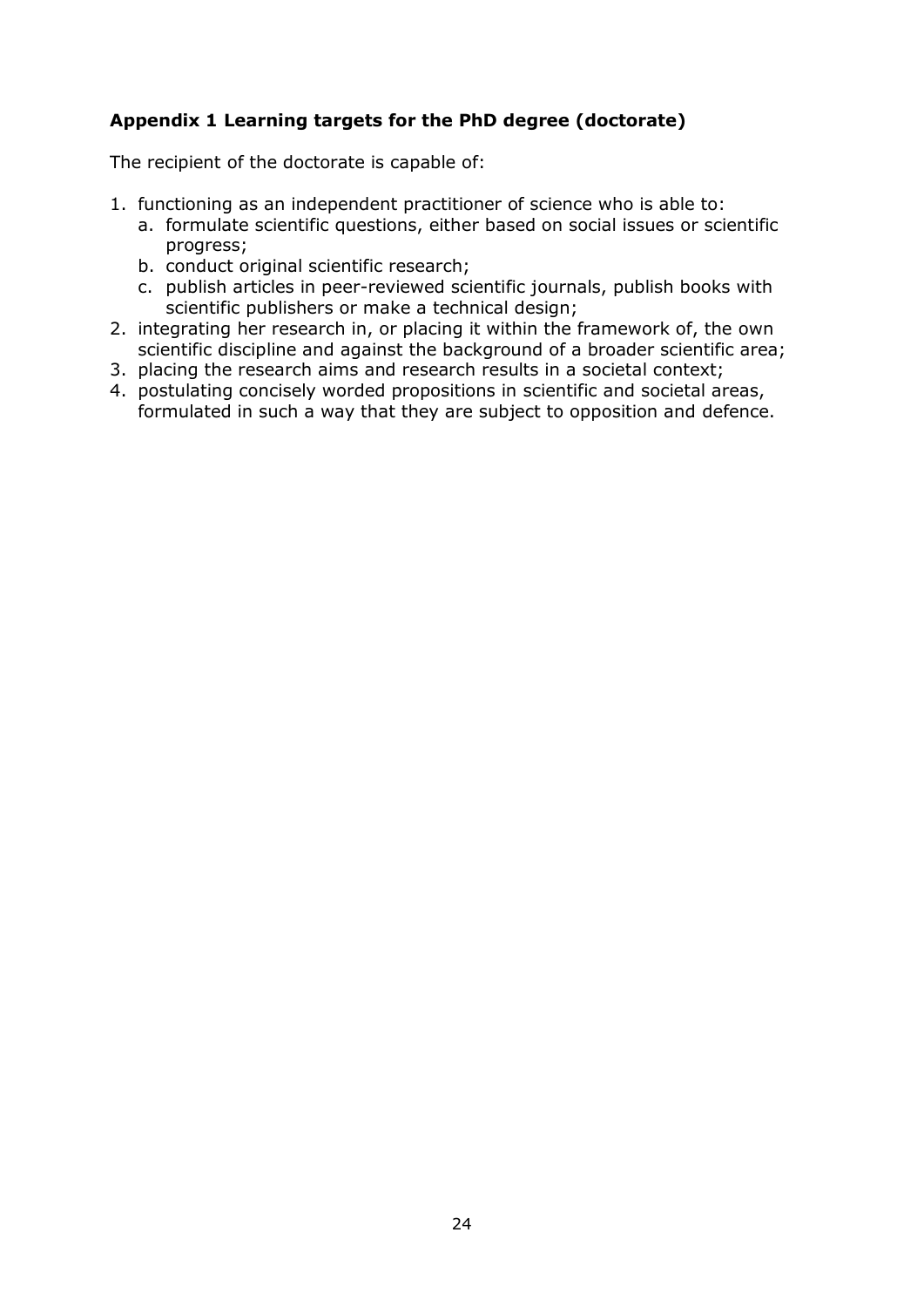### **Appendix 2 Language requirements**

In order to be admitted to the PhD programme, the PhD candidate must demonstrate proficiency in the English language, as well as the Dutch language if the thesis is written in Dutch, at the level established by the Academic Board.

Proficiency in Dutch is defined as having passed the final exam in Dutch for preuniversity education in the Netherlands, as shown by possession of a VWO diploma or comparable certificate.

For proficiency in English, the required level is CEFR C1 ('advanced'). CEFR stands for Common European Framework of Reference for Languages. Level C1 is defined as:

'Can understand a wide range of demanding, longer texts, and recognise implicit meaning. Can express him/herself fluently and spontaneously without much obvious searching for expressions. Can use language flexibly and effectively for social, academic and professional purposes. Can produce clear, well-structured, detailed text on complex subjects, showing controlled use of organisational patterns, connectors and cohesive devices.'

This corresponds to:

- TOEFL internet-based 90, with minimum sub-score 23 for speaking,
- IELTS 6.5, with minimum sub-score 6.0 for speaking,
- Cambridge Certificate of Advanced English (CAE) minimum grade B,
- Cambridge Certificate of Proficiency in English (CPE) any grade.

All PhD candidates must have passed one of the English language tests mentioned above within the past two years, except:

- 1. Dutch candidates.
- 2. Native English speaking candidates from the UK, Ireland, USA, Canada (except Quebec), Australia or New Zealand.
- 3. Candidates who can prove that the language of instruction in their MSc was completely in English.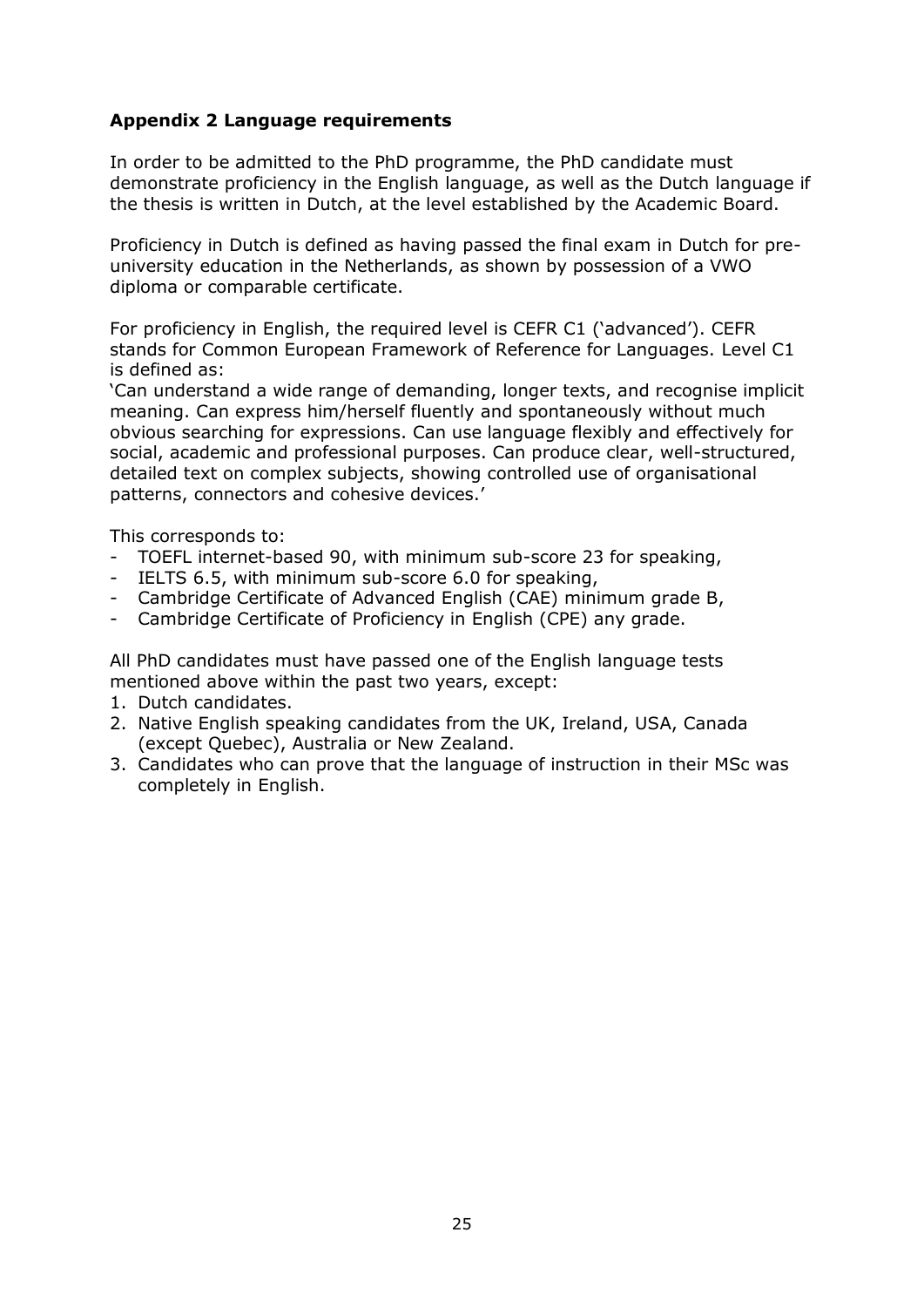# **Appendix 3 Application letter for the public defence**

#### **Application letter for the public defence of a PhD thesis at Wageningen University**

Please download this letter from the PhD registration system Promis. This letter can only be downloaded after you have obtained formal admission to the PhD Programme by the Dean of Research on behalf of the Academic Board.

| Send this letter to:<br><b>Doctorate's secretariat</b><br>Att. of ms. D. Alkema / ms. J. Sloot<br><b>Droevendaalsesteeg 2</b><br>6708 PB Wageningen<br>(Bode 15)<br>or by email: promovendi@wur.nl |   |     |                          |                         |                          |               |                   |               |                   |
|----------------------------------------------------------------------------------------------------------------------------------------------------------------------------------------------------|---|-----|--------------------------|-------------------------|--------------------------|---------------|-------------------|---------------|-------------------|
| Rector Magnificus Wageningen University                                                                                                                                                            |   |     |                          |                         |                          |               |                   |               |                   |
| c/o Doctorate's secretariat (bode 15)                                                                                                                                                              |   |     |                          |                         |                          |               |                   |               |                   |
| Droevendaalsesteeg 2                                                                                                                                                                               |   |     |                          |                         |                          |               |                   |               |                   |
| 6708 PB Wageningen                                                                                                                                                                                 |   |     |                          |                         |                          |               |                   |               |                   |
|                                                                                                                                                                                                    |   |     |                          |                         |                          |               |                   |               |                   |
| Dear Rector Magnificus,                                                                                                                                                                            |   |     |                          |                         |                          |               |                   |               |                   |
| Hereby I request my PhD thesis and propositions to be judged for public defence according to the                                                                                                   |   |     |                          |                         |                          |               |                   |               |                   |
| doctoral degree regulations of Wageningen University.                                                                                                                                              |   |     |                          |                         |                          |               |                   |               |                   |
|                                                                                                                                                                                                    |   |     |                          |                         |                          |               |                   |               |                   |
| The title of my thesis is: <thesis title=""></thesis>                                                                                                                                              |   |     |                          |                         |                          |               |                   |               |                   |
|                                                                                                                                                                                                    |   |     |                          |                         |                          |               |                   |               |                   |
| I declare that this work is original and has not been used to confer a doctorate elsewhere.                                                                                                        |   |     |                          |                         |                          |               |                   |               |                   |
| In addition, I declare to meet all the criteria of article 3.1a, 3.2 and 3.3 of the doctoral degree                                                                                                |   |     |                          |                         |                          |               |                   |               |                   |
| regulations of Wageningen University, and that I am formally admitted to the PhD Programme                                                                                                         |   |     |                          |                         |                          |               |                   |               |                   |
| of Wageningen University by means of a letter of the Dean of Research d.d. < date>                                                                                                                 |   |     |                          |                         |                          |               |                   |               |                   |
| My personal data is shown below:                                                                                                                                                                   |   |     |                          |                         |                          |               |                   |               |                   |
|                                                                                                                                                                                                    |   |     |                          |                         |                          |               |                   |               |                   |
| <wur-account></wur-account>                                                                                                                                                                        |   |     |                          |                         |                          |               |                   |               |                   |
| <first name(s)=""></first>                                                                                                                                                                         |   |     |                          |                         |                          |               |                   |               |                   |
| <family name=""></family>                                                                                                                                                                          |   |     |                          |                         |                          |               |                   |               |                   |
| <home address=""></home>                                                                                                                                                                           |   |     |                          |                         |                          |               |                   |               | <b>POIUMOD</b>    |
| <phone mobile=""></phone>                                                                                                                                                                          |   |     |                          |                         |                          |               |                   |               |                   |
| <phone></phone>                                                                                                                                                                                    |   |     |                          |                         |                          |               |                   |               |                   |
| <e-mail></e-mail>                                                                                                                                                                                  |   |     |                          |                         |                          |               |                   |               |                   |
| <date birth="" of=""></date>                                                                                                                                                                       |   |     |                          |                         |                          |               |                   |               |                   |
| <place birth="" of=""></place>                                                                                                                                                                     |   |     |                          |                         |                          |               |                   |               |                   |
| <field of="" study=""></field>                                                                                                                                                                     |   |     |                          |                         |                          |               |                   |               |                   |
| <short (2="" enough)="" is="" my="" of="" sentences="" summary="" thesis=""></short>                                                                                                               |   |     |                          |                         |                          |               |                   |               |                   |
| <promotor(s)></promotor(s)>                                                                                                                                                                        |   |     |                          |                         |                          | <b>S</b>      |                   | <b>S</b>      | <b>S</b>          |
| <co-promotor(s)><br/>(If a (co-)promotor is not a Wageningen UR staff member, please mention function/chair and</co-promotor(s)>                                                                   |   |     |                          |                         |                          |               |                   |               |                   |
| affiliation with full address):                                                                                                                                                                    |   |     |                          |                         |                          |               |                   |               |                   |
|                                                                                                                                                                                                    |   |     |                          |                         |                          |               |                   |               |                   |
|                                                                                                                                                                                                    |   |     |                          | <b>Gen</b>              |                          | <b>Gen</b>    |                   | <b>Gen</b>    |                   |
| With kind regards,                                                                                                                                                                                 |   | 500 |                          |                         |                          |               |                   |               |                   |
|                                                                                                                                                                                                    |   |     |                          |                         |                          |               |                   |               |                   |
| hot                                                                                                                                                                                                |   | DOL |                          | not                     |                          | not           |                   | not           |                   |
|                                                                                                                                                                                                    |   |     |                          |                         |                          |               |                   |               |                   |
|                                                                                                                                                                                                    |   |     |                          |                         |                          |               |                   |               |                   |
| Signature PhD candidate, date                                                                                                                                                                      |   |     |                          | $\overline{\mathsf{D}}$ |                          |               |                   |               |                   |
|                                                                                                                                                                                                    |   |     |                          |                         |                          |               |                   |               |                   |
| Ш                                                                                                                                                                                                  | ш | ш   |                          |                         |                          |               |                   |               |                   |
|                                                                                                                                                                                                    |   |     |                          |                         |                          |               |                   |               |                   |
|                                                                                                                                                                                                    |   |     |                          |                         |                          |               |                   |               |                   |
| Signature (first) promotor, date                                                                                                                                                                   |   |     |                          |                         |                          |               |                   |               |                   |
|                                                                                                                                                                                                    |   |     | <b>SAMPLE Do not sen</b> | <b>SAMPLE</b>           | <b>SAMPLE Do not sen</b> | <b>SAMPLE</b> | SAMPLE Do not sen | <b>SAMPLE</b> | SAMPLE Do not sen |
|                                                                                                                                                                                                    |   |     |                          |                         |                          |               |                   |               |                   |
|                                                                                                                                                                                                    |   |     |                          |                         |                          |               |                   |               |                   |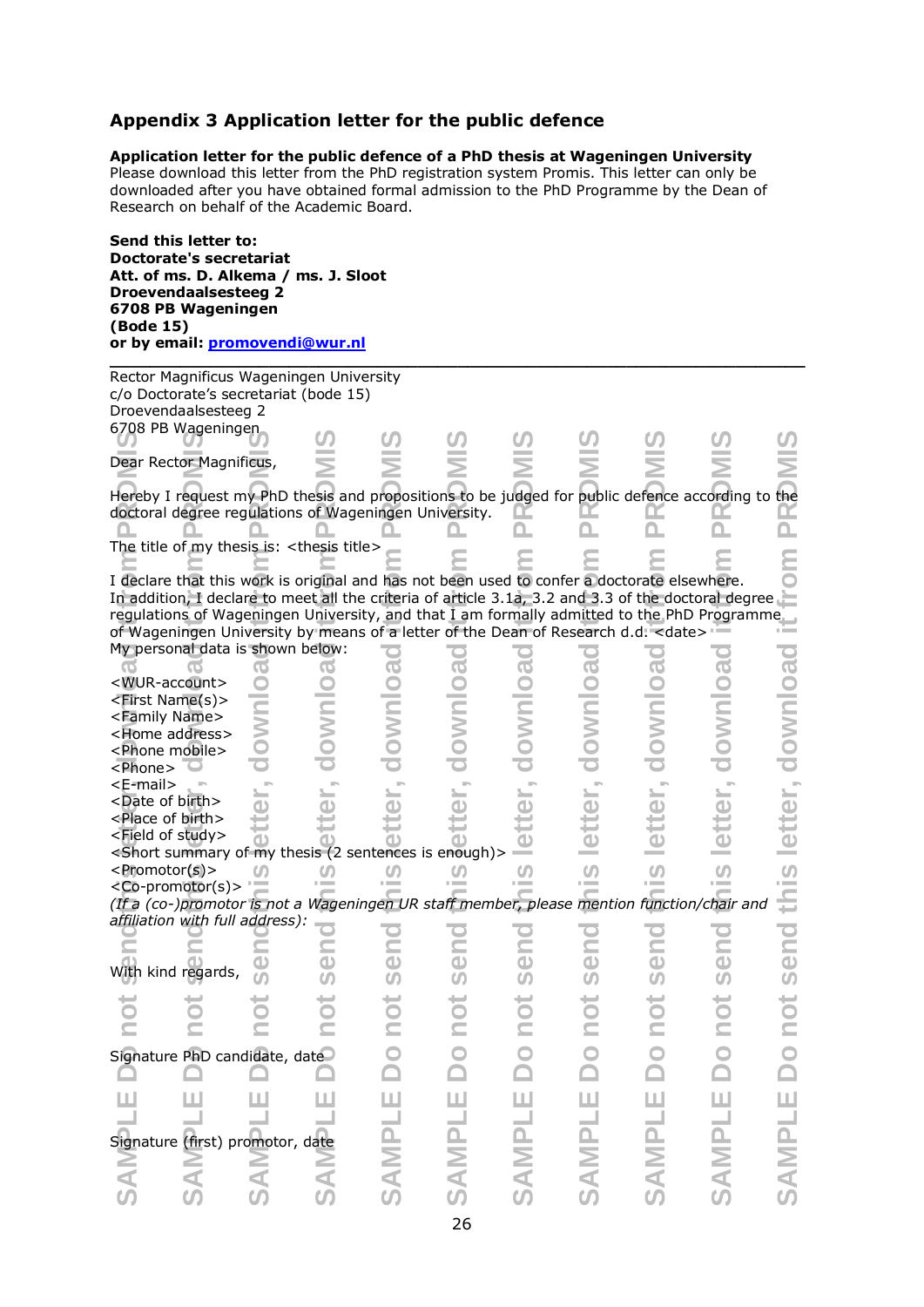### **Appendix 4 Design, format, reproduction and distribution of the thesis**

Appendices 4a through 4d show how the thesis should appear regarding its cover (4a), required title pages (4b), acknowledgements of financial support (4c) and the propositions (4d).

Any deviation from these examples requires prior permission from the Academic Board.

Two weeks before the public defence, the PhD candidate submits 15 copies of the thesis to the secretariat for PhD conferrals, and one (1) copy, a PDF file (which must include the thesis cover and the propositions) and an abstract in Word format to the Library.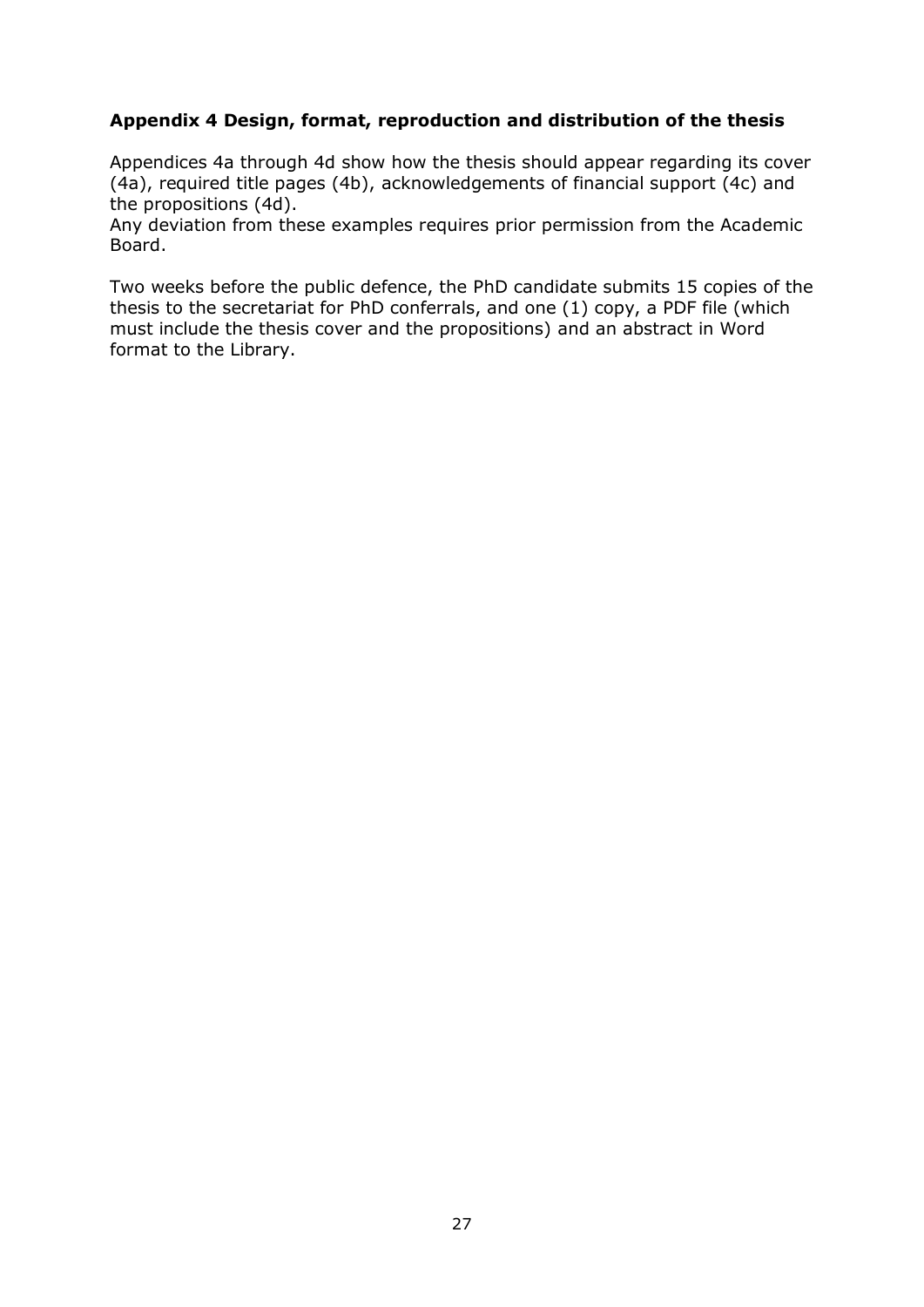#### **Appendix 4a Cover**

Logos on the cover are not allowed, except in the case of a joint degree, see appendix 8.

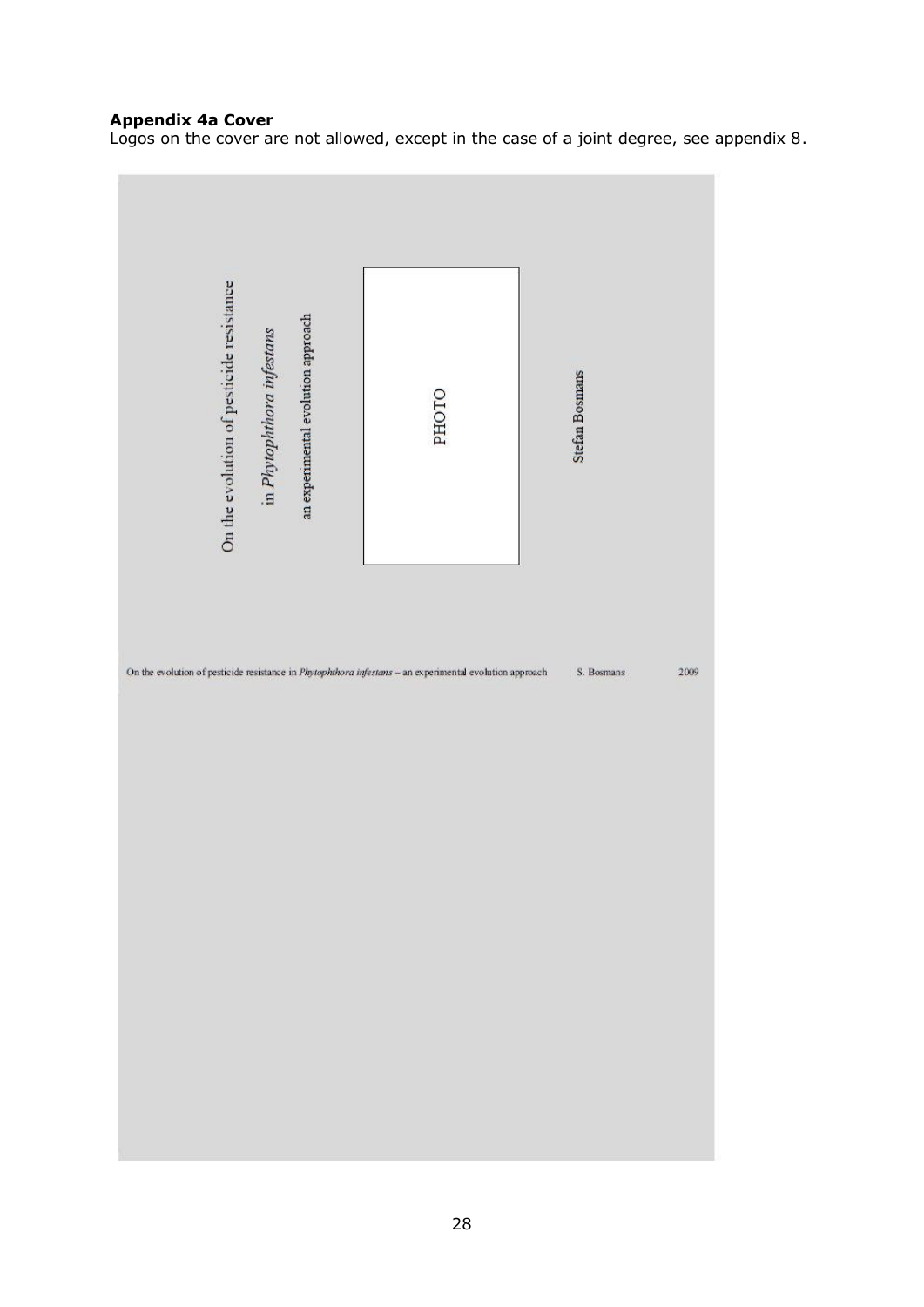#### **First title page**

# **The** *Phytophthora infestans* **avirulence gene**  *X5yz* **and its potato counterpart** *A6*

**Piet A. Ardappel**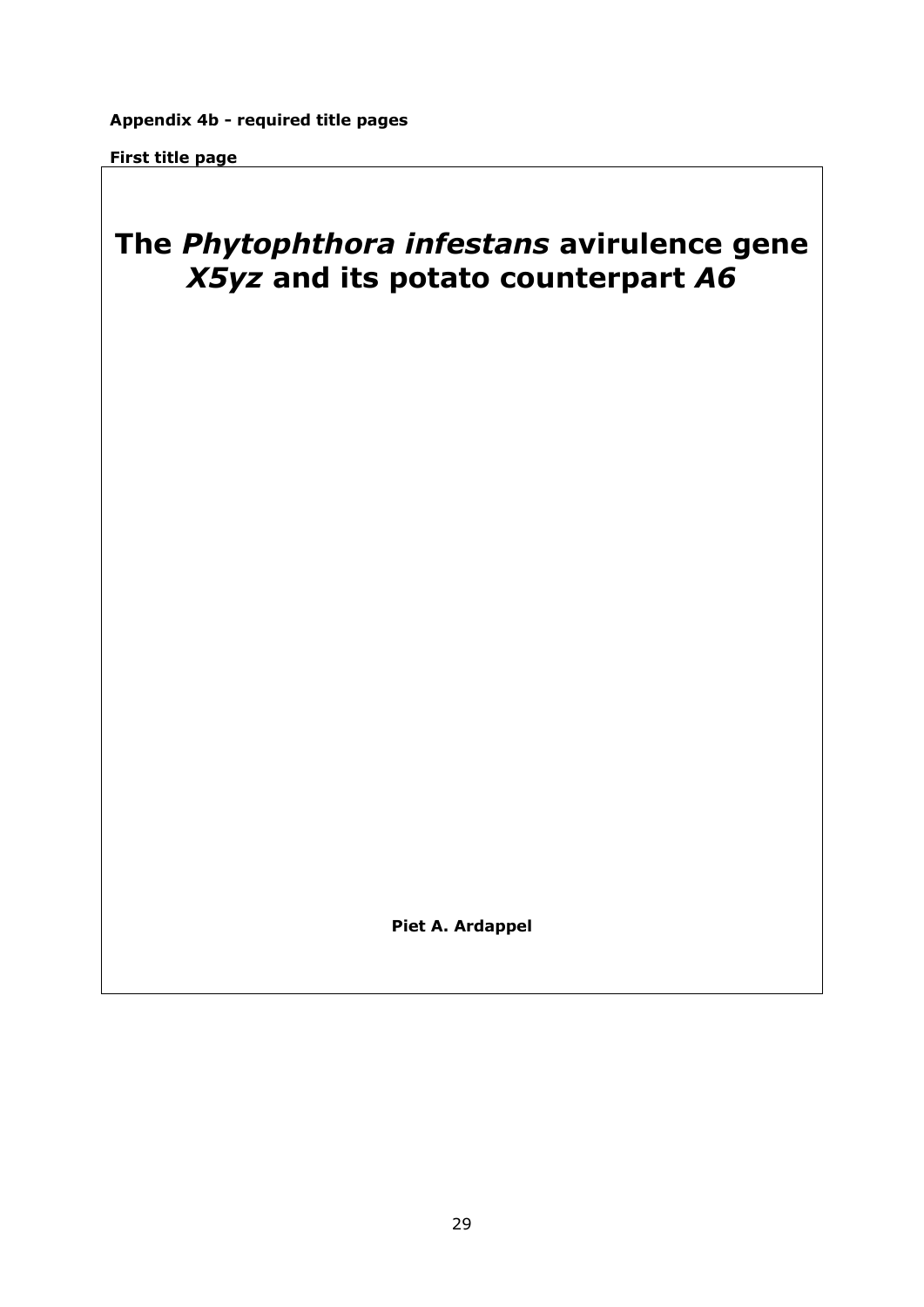#### **Second title page**

In the list of the promotor(s), the type of professor is added in case of a personal chair or a special chair. Also, the affiliation is added.

In the list of the co-promotor(s), their function and affiliation is added.

For WUR (co-)promotors, the affiliation states their basic organisational unit (chair group or business unit) plus Wageningen University & Research as main affiliation. The other members (the opponents) are listed with their main affiliation.

Affiliations outside the Netherlands include the name of the country.

#### **Thesis committee**

#### **Promotors**

Prof. Dr F. Pietersen Personal chair at the Laboratory of Phytopathology Wageningen University & Research

Prof. Dr F. Swartjes Professor of Phytopathology Wageningen University & Research

#### **Co-promotor**

Dr P.A. Willis Associate professor, Animal Nutrition Group Wageningen University & Research

#### **Other members**

Prof. Dr W.J. Stekels, Wageningen University & Research Dr P. de Groot, University of Amsterdam Dr A. de Bruin, Keygene N.V., Wageningen Dr P. van Oost, University of Aberdeen, UK

This research was conducted under the auspices of the Graduate School Experimental Plant Sciences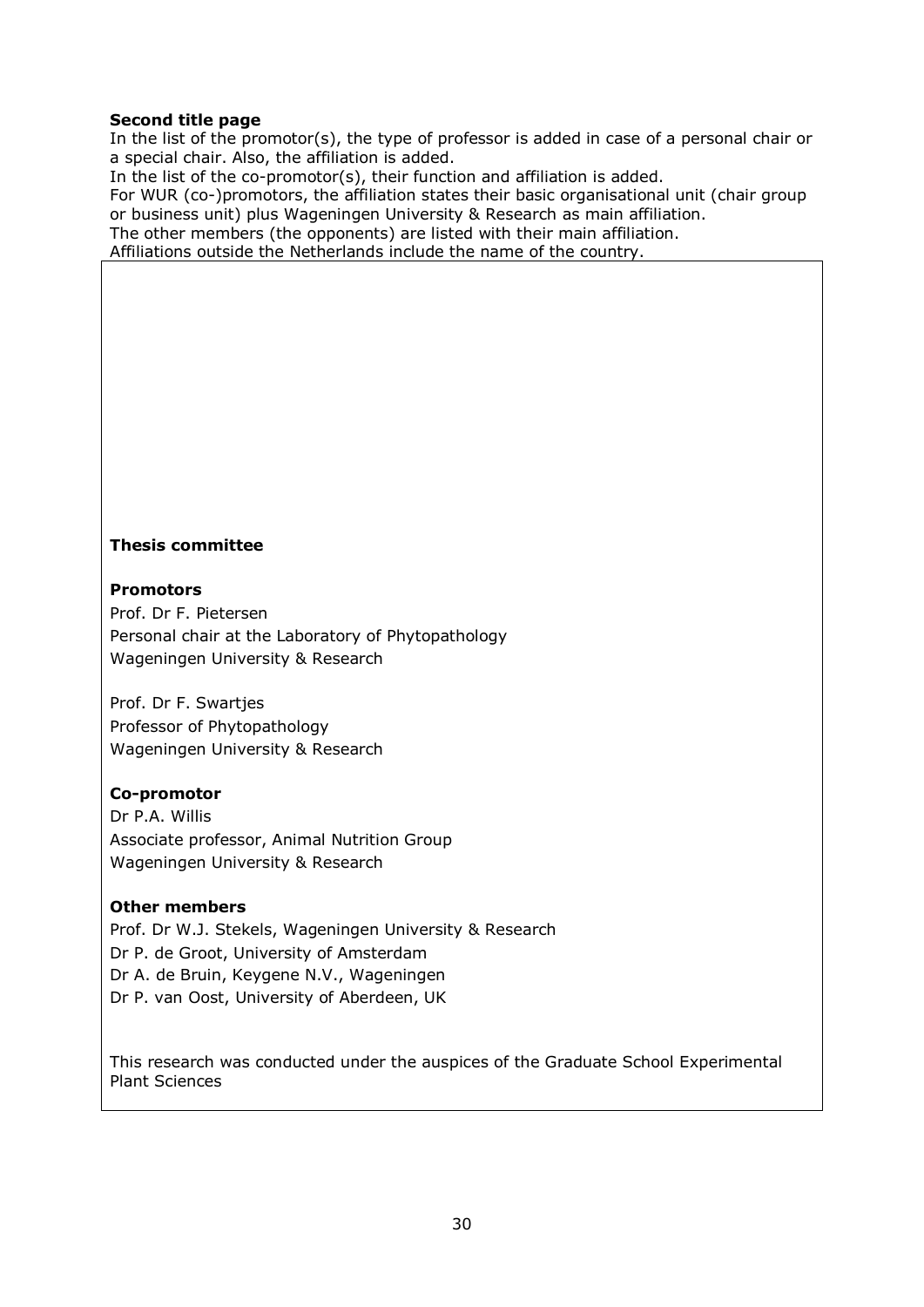# **The** *Phytophthora infestans* **avirulence gene**  *X5yz* **and its potato counterpart** *A6*

**Piet A. Ardappel**

**Thesis**

submitted in fulfilment of the requirements for the degree of doctor at Wageningen University by the authority of the Rector Magnificus, Prof. Dr A.P.J. Mol, in the presence of the Thesis Committee appointed by the Academic Board to be defended in public on Wednesday 1 February 2017 at 4 p.m. in the Aula.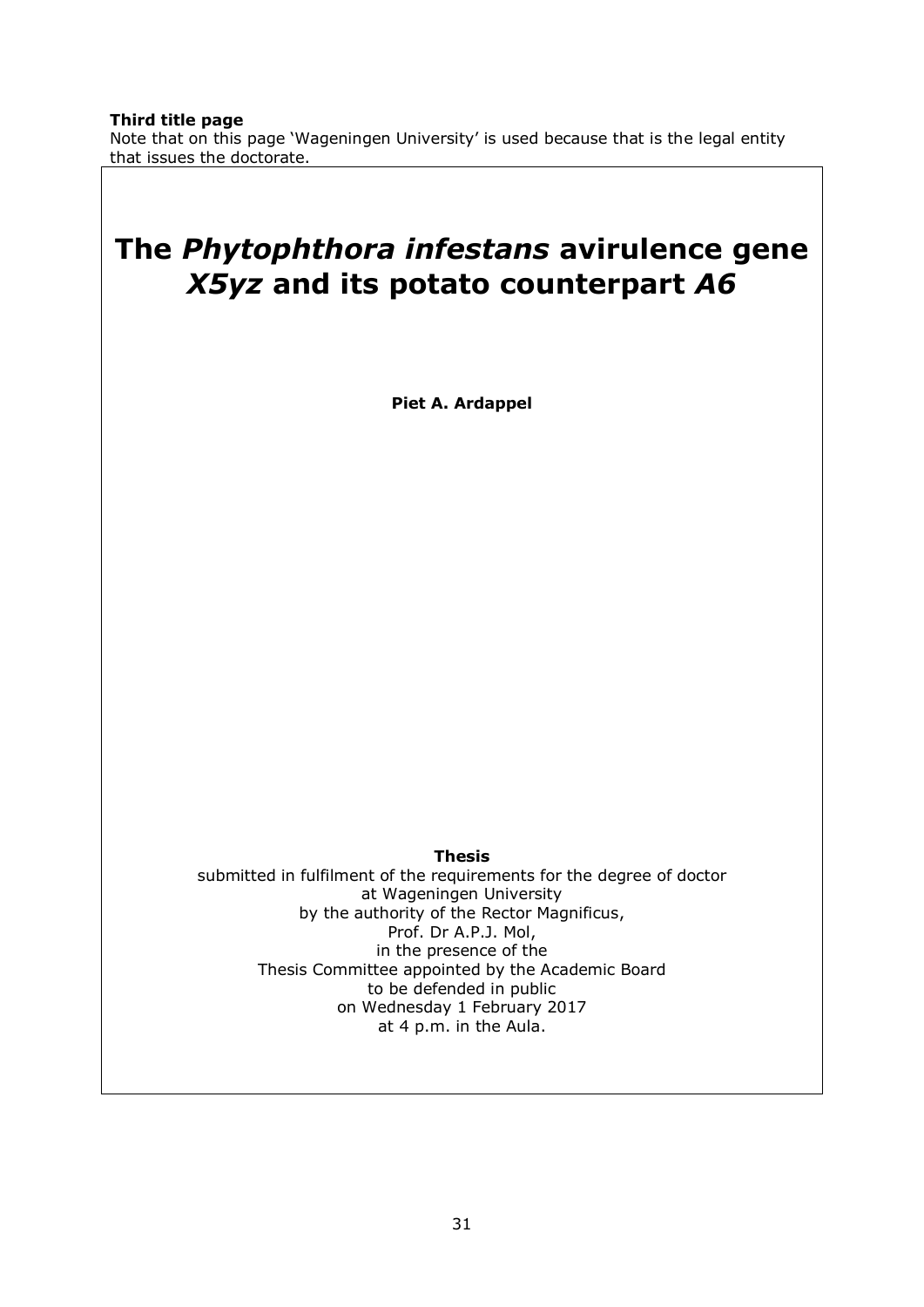#### **Fourth title page**

Note that on this page 'Wageningen University' is used because that is the legal entity that issues the doctorate.

Piet A. Ardappel The Phytophthora infestans avirulence gene X5yz and its potato counterpart A6, 83 pages.

PhD thesis, Wageningen University, Wageningen, the Netherlands (2017) With references, with summary in English

ISBN 123-45-67890-123-4 DOI http://dx.doi.org/10.18174/123456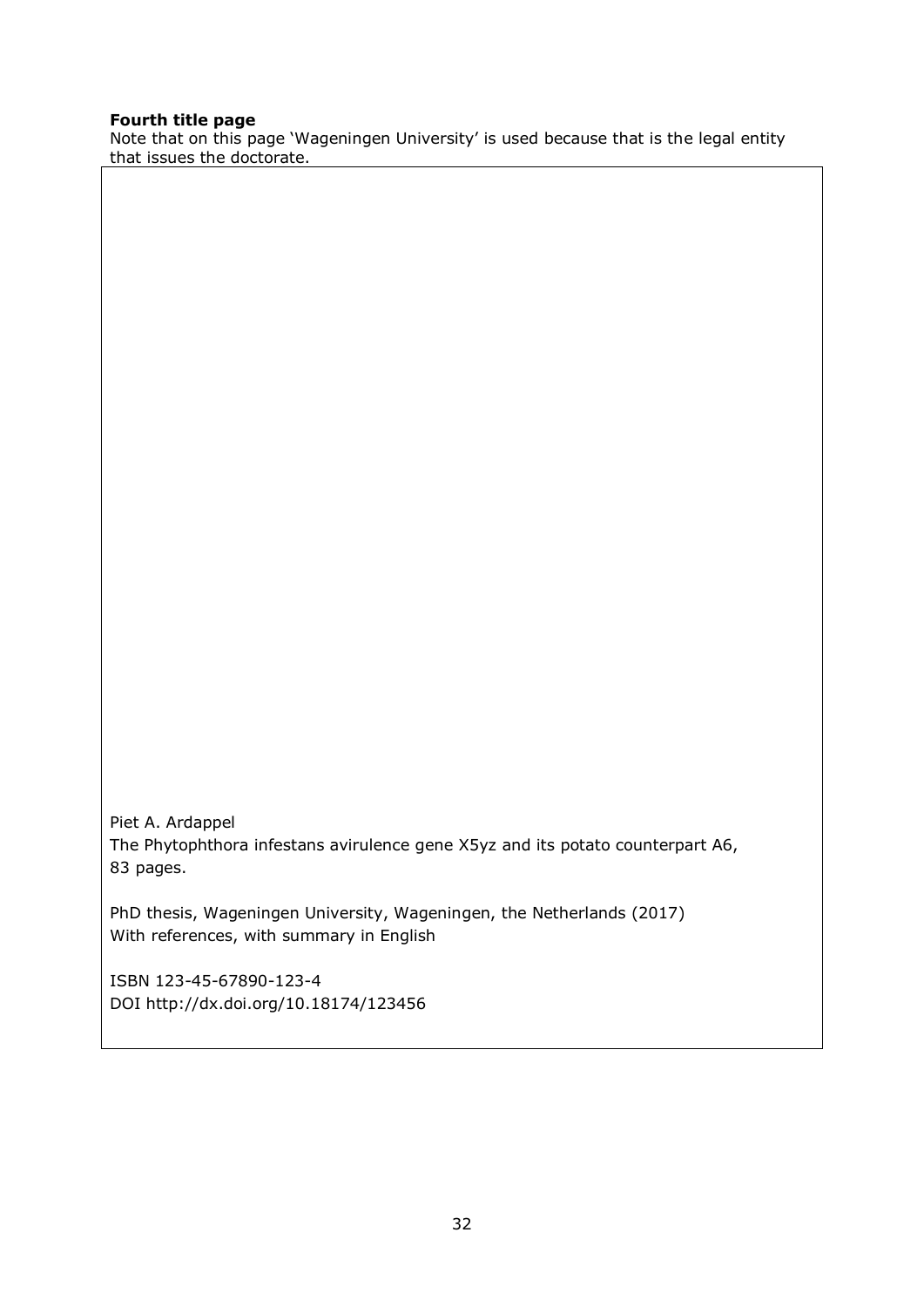**Appendix 4c – acknowledgements of financial support** (last inside page of thesis) Logos are not allowed, except the FSC logo if the thesis is printed on FSC-certified paper. Acknowledgments of the cover designer and printing company are optional.

The research described in this thesis was financially supported by The Dutch Financer.

Financial support from Wageningen University, the G. Schieter Foundation and Biomoney for printing this thesis is gratefully acknowledged.

Cover design by <name designer>

Printed by <name printing company> on FSC-certified paper <optional>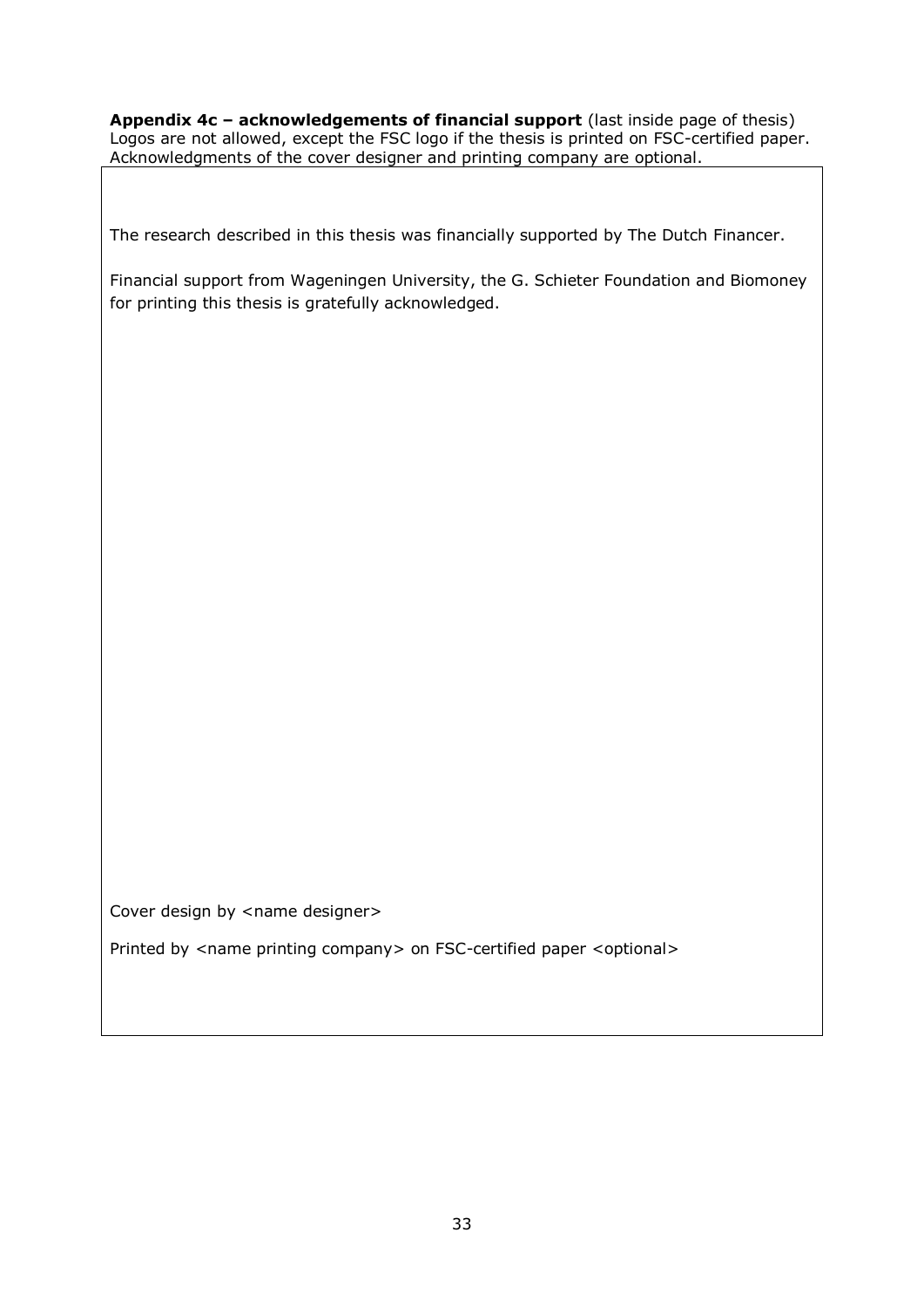#### **Appendix 4d – propositions** (as a separate leaflet)

#### **Propositions**

- 1. The general assumption that the mesophyll conductance to carbon dioxide in leaves of green plants is infinite cannot be maintained. (this thesis)
- 2. The partitioning of excited electrons to photosystems I and II is unbalanced in plants suffering from severe drought stress. (this thesis)
- 3. Zinc biofortification of cereals through plant breeding is inefficient, especially in the case of wheat.
- 4. For the analysis of the crop physiological background of tuber size distribution in potato it is essential to analyse phenomena of tuber set and tuber bulking at the level of the individual plant.
- 5. Moral acceptance of techniques of genetic modification plays a much smaller role in the debate on genetically modified organisms than proponents of such techniques assume.
- 6. The current debate in literature on the question whether green plants are intelligent suggests that plants might have a greater ability to perceive signals from their environment and to learn from these signals than some scientists do.

Propositions belonging to the thesis, entitled

Why electrons get excited and how to cool them down: on the thermodynamics of photosynthesis in green plants

Paul Herbert Droef Wageningen, 1 February 2017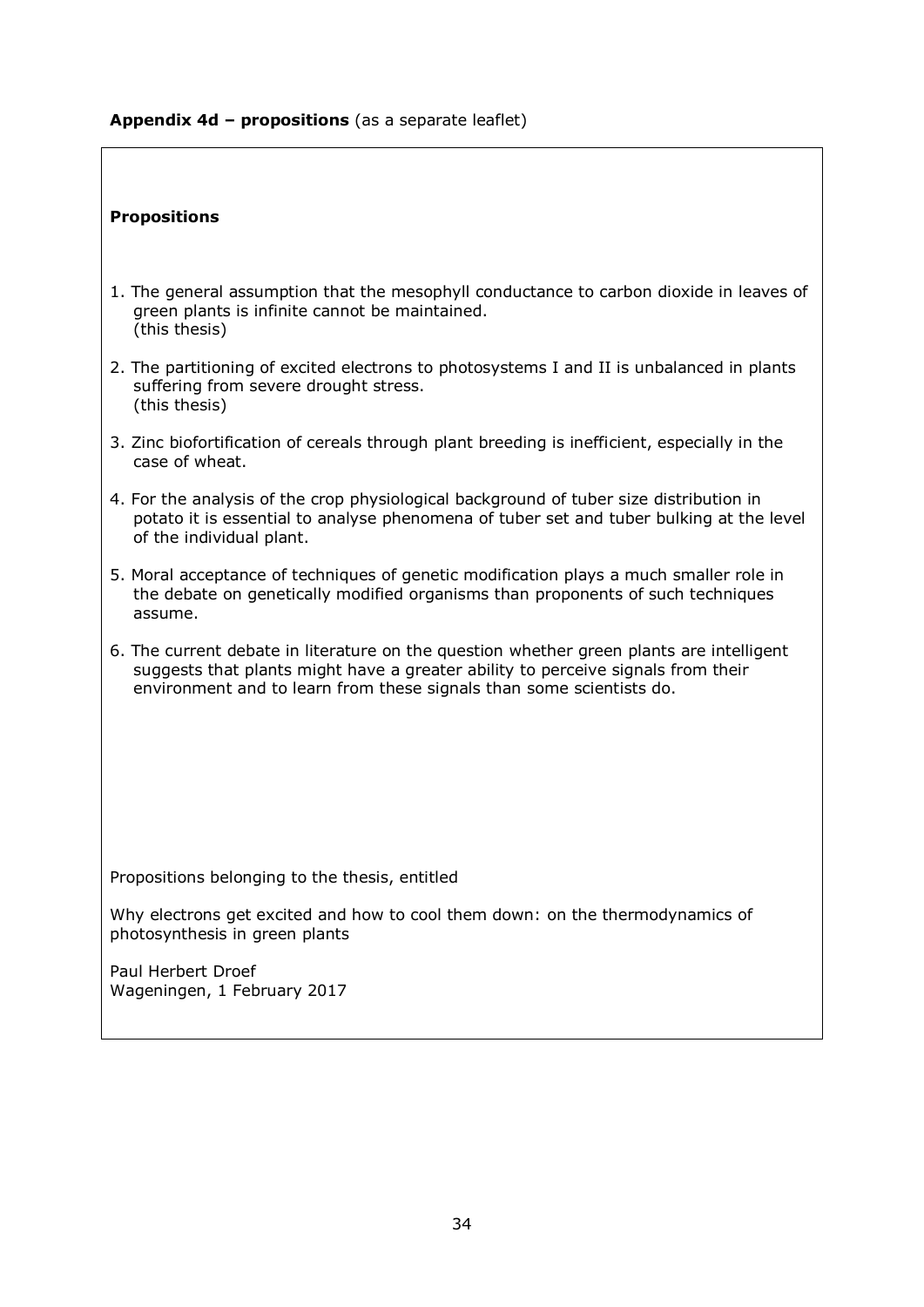#### **Appendix 5 PhD candidate's authorship statement**

#### **Aim of the authorship statement**

The authorship statement is sent with the thesis manuscript to the opponents to help them judge the candidate's contribution to (chapters in) the thesis. A PhD study is a learning process, so the candidate is not supposed to have it done all by her/himself. The promotor may have come up with the research question, for example, or suggested text improvements. Perhaps an MSc student did an experiment under the candidate's guidance.

#### **The authorship statement should focus on the candidate's own contribution**

While it may be needed to mention what others did, in particular when the candidate is not the first author of a chapter, the statement should focus on the candidate's own contribution. Therefore, the text is written in the first person.

The text must be concise, maximum 1 page A4, about 500 words. If there are authorship statements on chapters that were already submitted or published as paper, these may be re-used in this authorship statement.

Items to address in the research chapters are usually: research question, methodology, research and data collection, data analysis, text and graphs, and the final discussion. For other chapters or for other types of research, the items to address may differ.

#### **Example of an authorship statement**

PhD candidate's name: . . . First promotor: The state of the state of the state of the state of the state of the state of the state of the Title of PhD thesis: Title of PhD thesis: Date of public defence: . . .

*Chapter 1 General introduction.* The general research question and its general scientific and social perspective were proposed by my promotor. I delineated the research question, described how it fits in the current scientific literature and described its potential social impact. I revised the text two times, after comments of my co-promotor.

*Chapter 2 . . .*

*Chapter 3 Heat resistance of ice-cream.* I contributed to defining the research question, proposed the methodology and the experimental design, carried out the experiments together with an MSc student whom I supervised, and did the data analysis together with the student and a statistician. The student wrote the first draft (therefore, I am second author) and revised it after the comments of myself (which were quite many) and the other co-authors.

*Chapter 4 . . .*

*Chapter 5 . . .*

*Chapter 6 General discussion*. I wrote the first draft of the text after just one discussion with my co-promotor on the subjects and arguments to be included. I revised the text once, after comments of my promotor and co-promotor.

Date Signature PhD candidate Signature promotor for agreement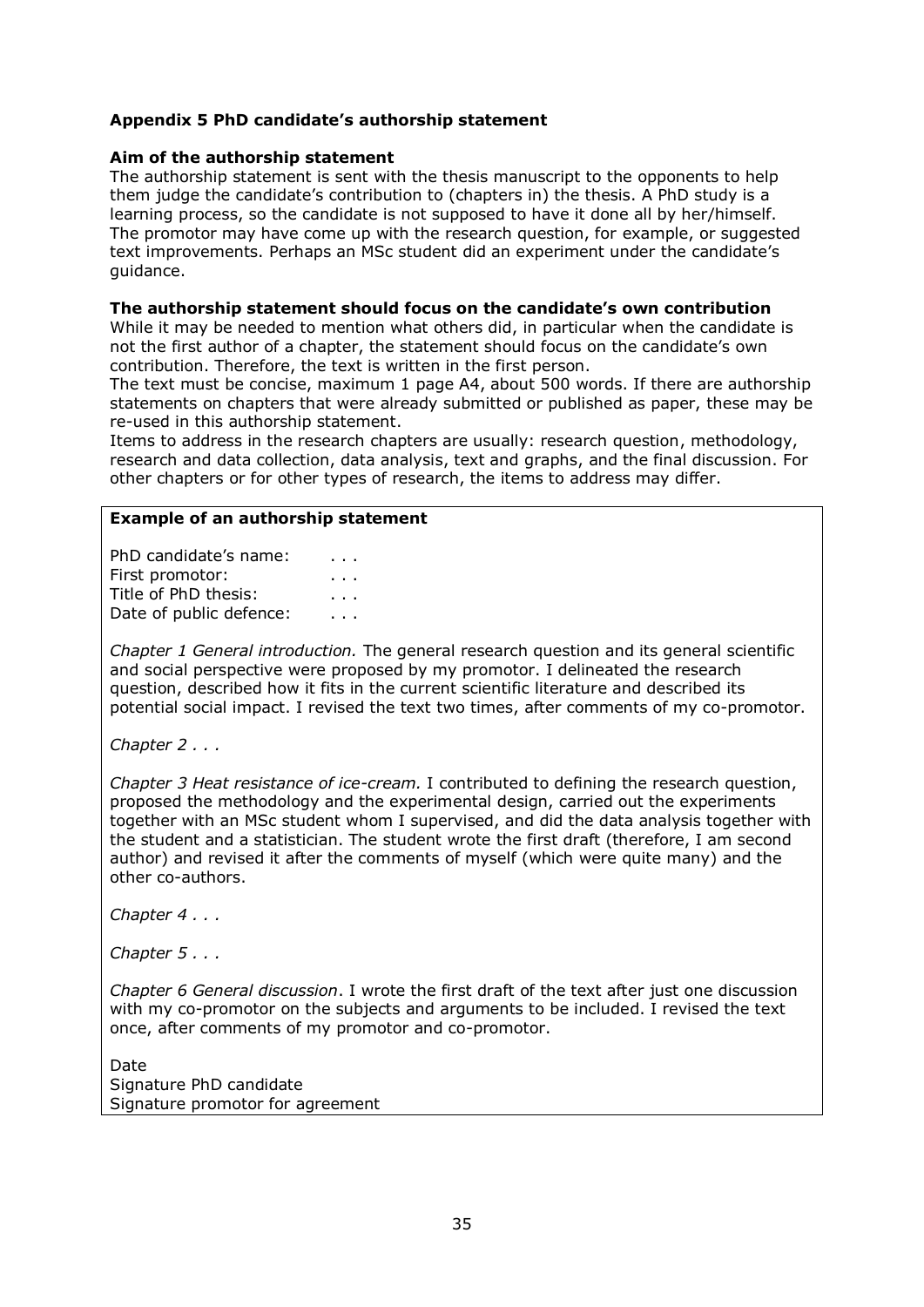#### **Appendix 6 Thesis evaluation form with rubric**

#### **Aim of a thesis evaluation with rubric**

Quality standards for PhD theses differ worldwide, and so do quality grades (such as 'cum laude') and evaluation procedures. Therefore, we provide here information about the evaluation procedure and a rubric for the evaluation of the thesis. This is not only useful for the opponents who evaluate the thesis, it may also help PhD candidates and their supervisors by making the Wageningen University thesis requirements transparent.

#### **Thesis evaluation form as sent to the opponents**

Dear members of the examining committee,

Thank you for your willingness to evaluate this PhD thesis.

Your thesis evaluation will be made available to the Dean of Research and will be used:

- to decide whether the PhD candidate can be allowed to defend the thesis;
- to decide whether the PhD thesis should be considered for 'cum laude' ('with distinction') in which case two extra reviewers will be asked for advice;
- by the rector or her replacement after the thesis defence, when the examining committee discusses the final grading of thesis and defence.

Your thesis evaluation will only be shared with the other examiners when the PhD thesis would be considered for 'cum laude' grading.

Also, the promotor will receive your anonymised thesis evaluation for two purposes:

- in the case when the thesis is marked 'unacceptable', to let the candidate improve the thesis;
- otherwise immediately after the defence, as feedback to the promotor about the quality of this particular thesis and to clarify the expectations for possible next PhD theses under her/his supervision.

An important note on your possible suggestions for revision:

- if you would mark the thesis 'unacceptable', your suggestions for a major revision are very welcome and will be forwarded to the promotor;
- if you propose that the candidate can be allowed to defend the thesis, the timeframe does not allow for major revisions anymore; however, if you would spot some errors or inconsistencies, your suggestions for textual corrections will be forwarded to the promotor, who has the right to decide, together with the PhD candidate, whether or not to follow your suggestions.

#### **Requirements for the degree of doctor awarded by Wageningen University**

In order to be awarded the degree of doctor, the candidate must have demonstrated the capability of:

- 1. functioning as an independent practitioner of science who is able to:
	- a. formulate scientific questions, either based on social issues or scientific progress;
	- b. conduct original scientific research;
	- c. publish articles in peer-reviewed scientific journals, publish books with scientific publishers or make a technical design;
- 2. integrating her research in, or placing it within the framework of, the own scientific discipline and against the background of a broader scientific area;
- 3. placing the research aims and research results in a societal context;
- 4. postulating concisely worded propositions in scientific and societal areas, formulated in such a way that they are subject to opposition and defence.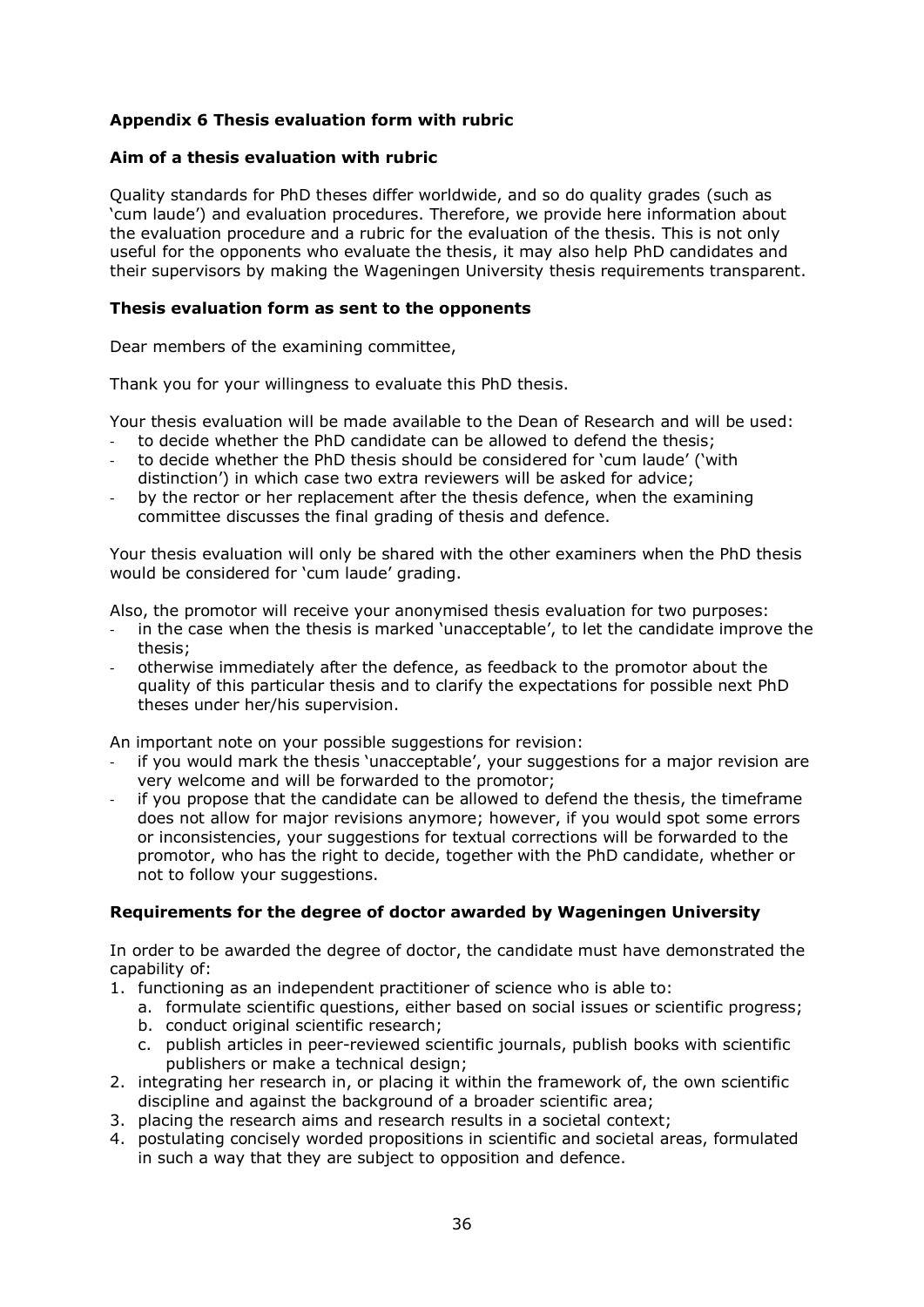#### **User instructions**

Please evaluate the PhD thesis on four criteria using the rubric at the end of this form:

- each row represents one criterion, e.g. originality of the research;
- each column represents a level for the grading, e.g. 'good';
- and each cell describes the level for that criterion.

The aim of using a rubric is to enhance homogeneity of assessments and the ability to discuss assessments with other examiners and the promotor. Also, it clarifies to PhD candidates the expectations for a PhD thesis.

Use of the comment fields on the evaluation form is highly recommended. It provides extra feedback to both promotor and candidate.

Keep in mind that each row (criterion) in the rubric should be read independently. It could be that the PhD thesis scores 'unacceptable' on one criterion and 'good' on another. Always start at the lowest mark in the rubric and test whether the PhD thesis should be awarded the next higher mark. Achievements at lower levels are implicit at higher levels and not again included in the criteria.

You are kindly asked to describe in 25 – 100 words your evaluation of each criterion. You could do this by comparing representative examples from the thesis to the descriptors from the rubric.

#### **Reference**

Barbara E. Lovitts: Making the Implicit Explicit: creating performance expectations for the dissertation. Stylus, Sterling, Virginia, USA, 2007.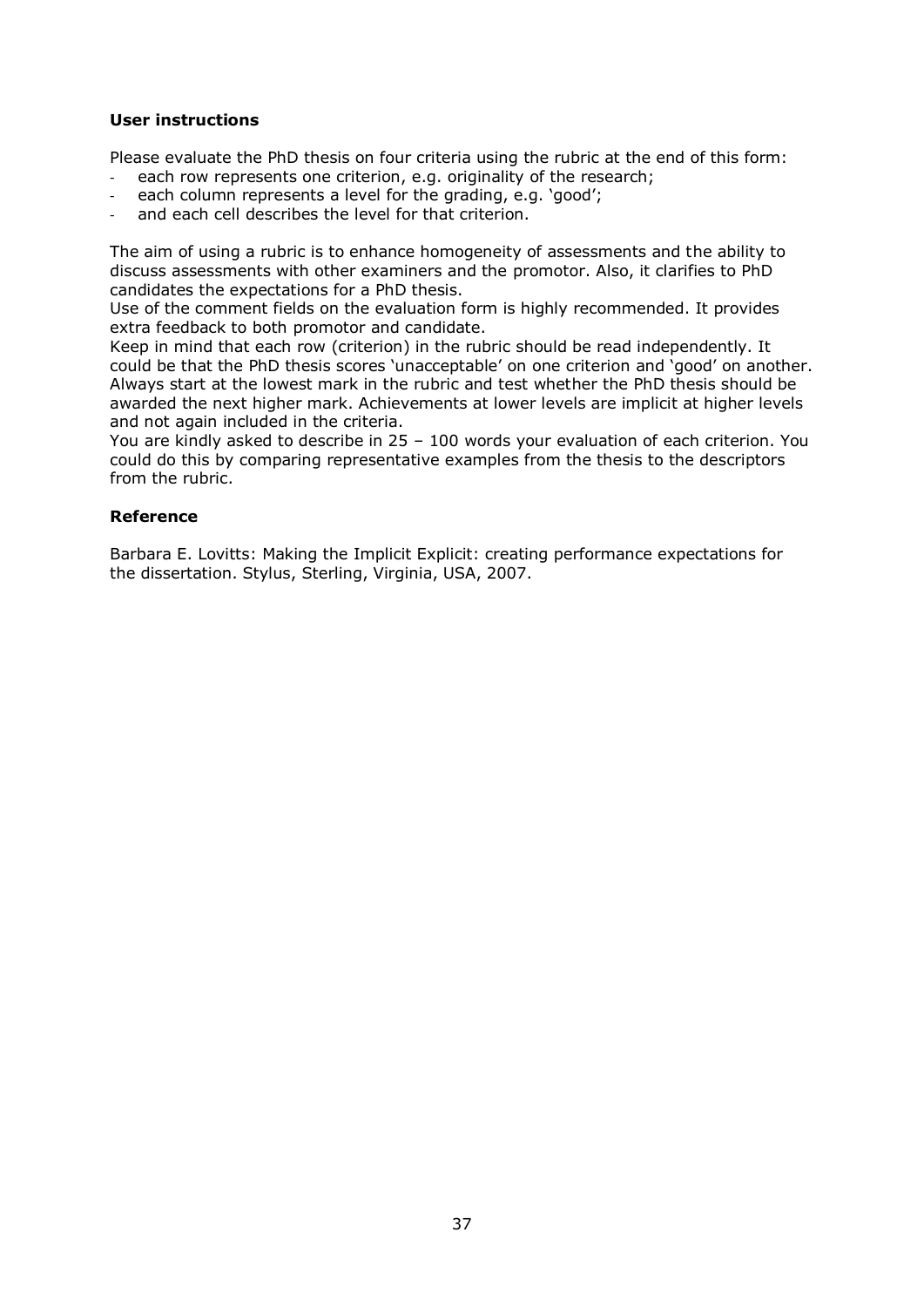# **Your evaluation of the PhD thesis**

| Name of the PhD candidate          |   |
|------------------------------------|---|
| Planned date of the public defence |   |
| Title of the PhD thesis            | ٠ |

#### **1. Originality of the research**

Grade: unacceptable / acceptable / satisfactory / good / very good / excellent Reason for evaluation (25-100 words):

#### **2. Scientific quality of the research chapters**

Grade: unacceptable / acceptable / satisfactory / good / very good / excellent Reason for evaluation (25-100 words):

#### **3. Reflection on the research as shown in the Introduction and General discussion** Grade: unacceptable / acceptable / satisfactory / good / very good / excellent Reason for evaluation (25-100 words):

#### **4. Quality of written presentation**

Grade: unacceptable / acceptable / satisfactory / good / very good / excellent Reason for evaluation (25-100 words):

**5. Overall Assessment** (based on the above evaluation categories 1 – 4) Grade: unacceptable / acceptable / satisfactory / good / very good / excellent Reason for evaluation (25-100 words):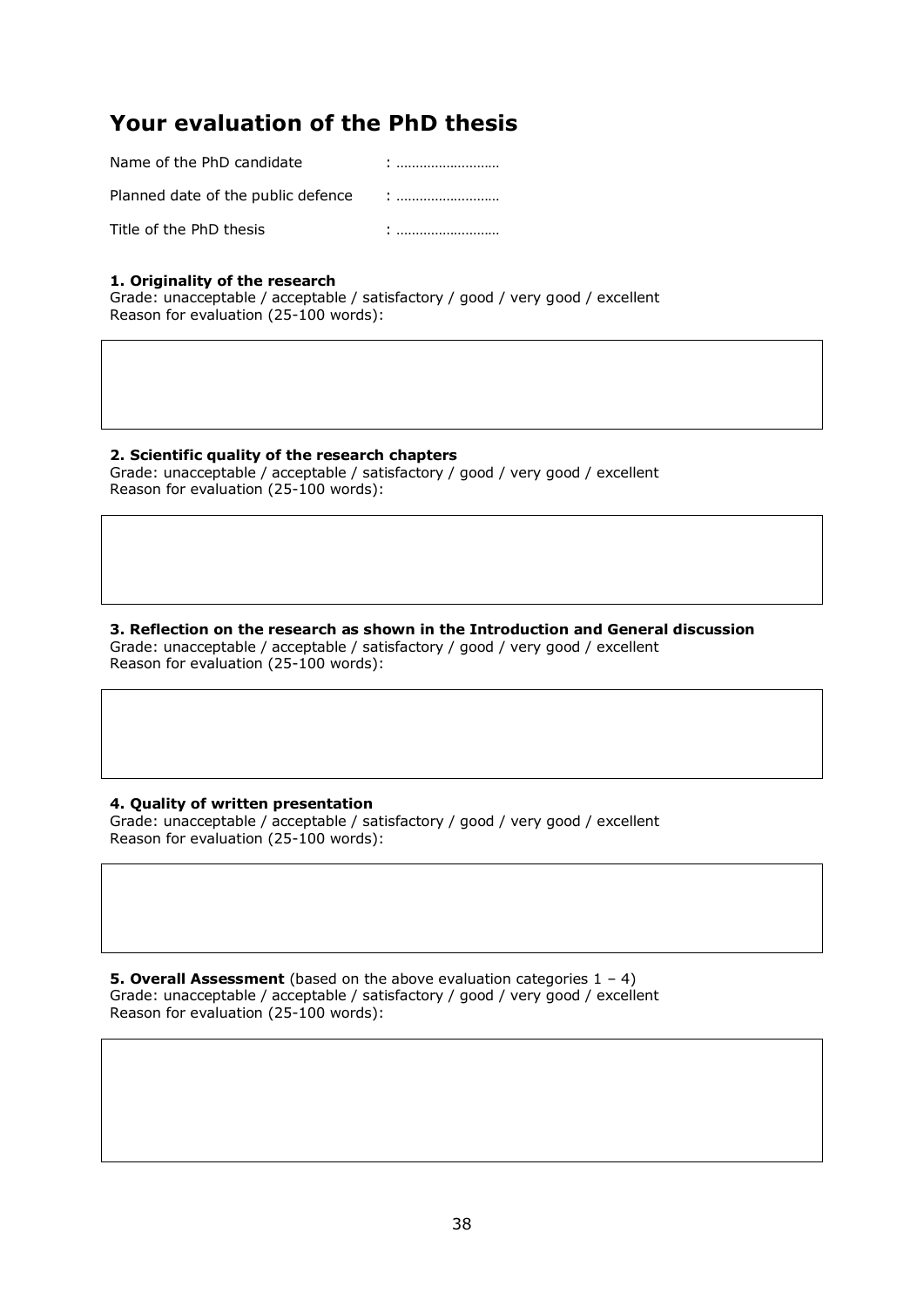#### **Your conclusion (1) - should the candidate be allowed to defend the thesis?**

The PhD candidate will only be allowed to defend the thesis if none of the above criteria is marked as 'unacceptable' by any of the examiners.

In the case of a negative ('no') decision, please provide your arguments for that qualification in the box below. The anonymized evaluation form will be forwarded to the candidate's promotor with the request to let the candidate improve the manuscript. The revised version of the manuscript, with a letter explaining the modifications made, will be evaluated by the examiner. Unless changes in the manuscript have been substantial, other members of the examining committee will only be informed about the changes and will not be asked to re-evaluate the thesis.

#### **"I propose that the PhD candidate can defend the thesis:" yes / no**

Note: this question must be answered!

Reason for negative evaluation (25-100 words):

#### **Your conclusion (2) - should the thesis be considered for 'cum laude'?**

The qualification of 'excellent' for all or nearly all of the above criteria indicates that this PhD thesis belongs to the top of your scientific field. This may be a reason for awarding 'cum laude' ('with distinction'). After the oral defence, the committee will be asked to comment on the quality of the defence. At that point the final decision whether or not to award 'cum laude' is made by voting.

**"I propose to have this PhD thesis considered for 'cum laude':" yes / no** Note: not answering this question will be interpreted as neither yes nor no.

Reason for cum laude proposal (25-100 words):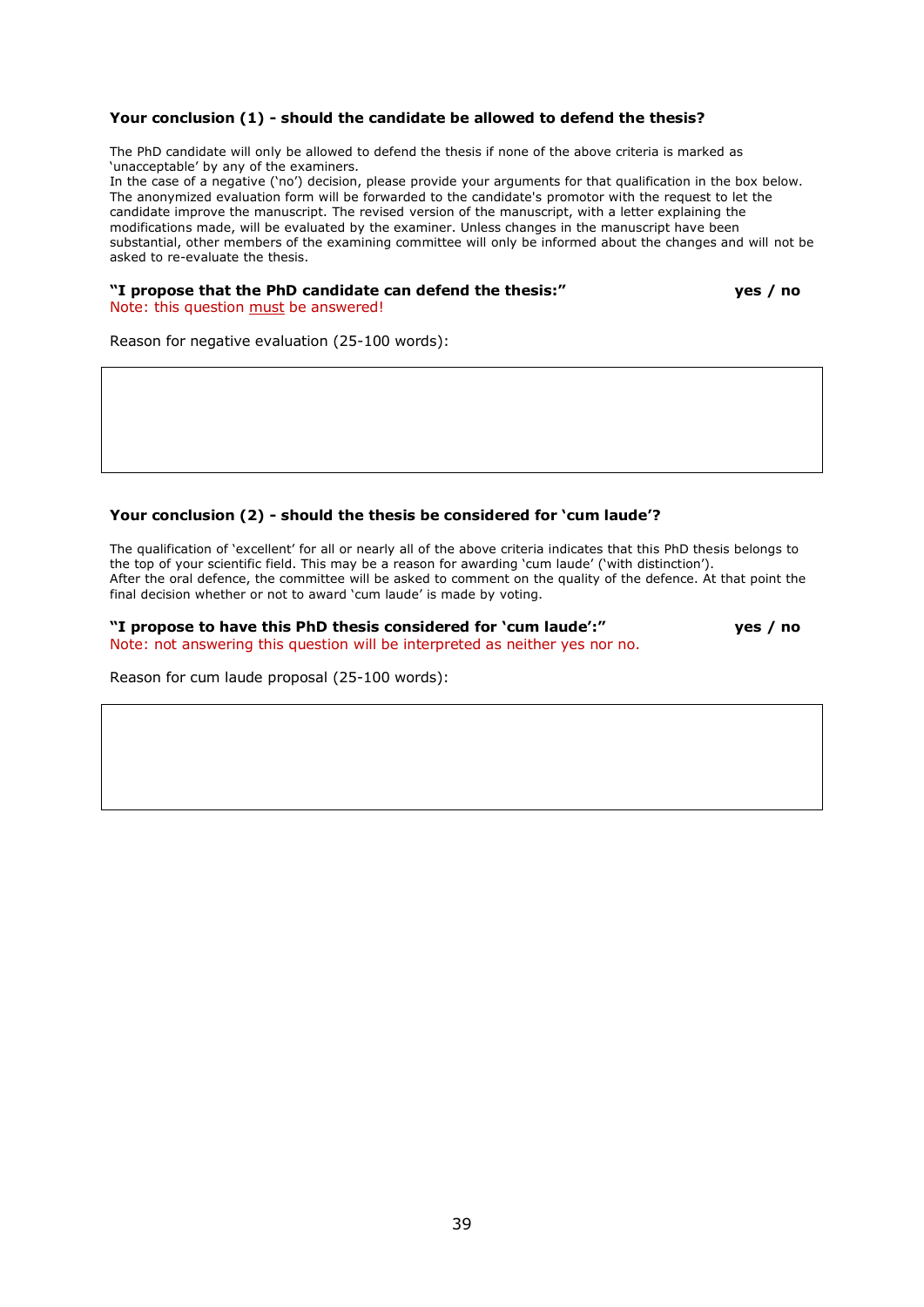#### Keep on separate page so that the form can be anonymised easily

| Date |  |
|------|--|

Please e-mail the completed form to the Doctorate's Secretariat: [promovendi@wur.nl](mailto:promovendi@wur.nl)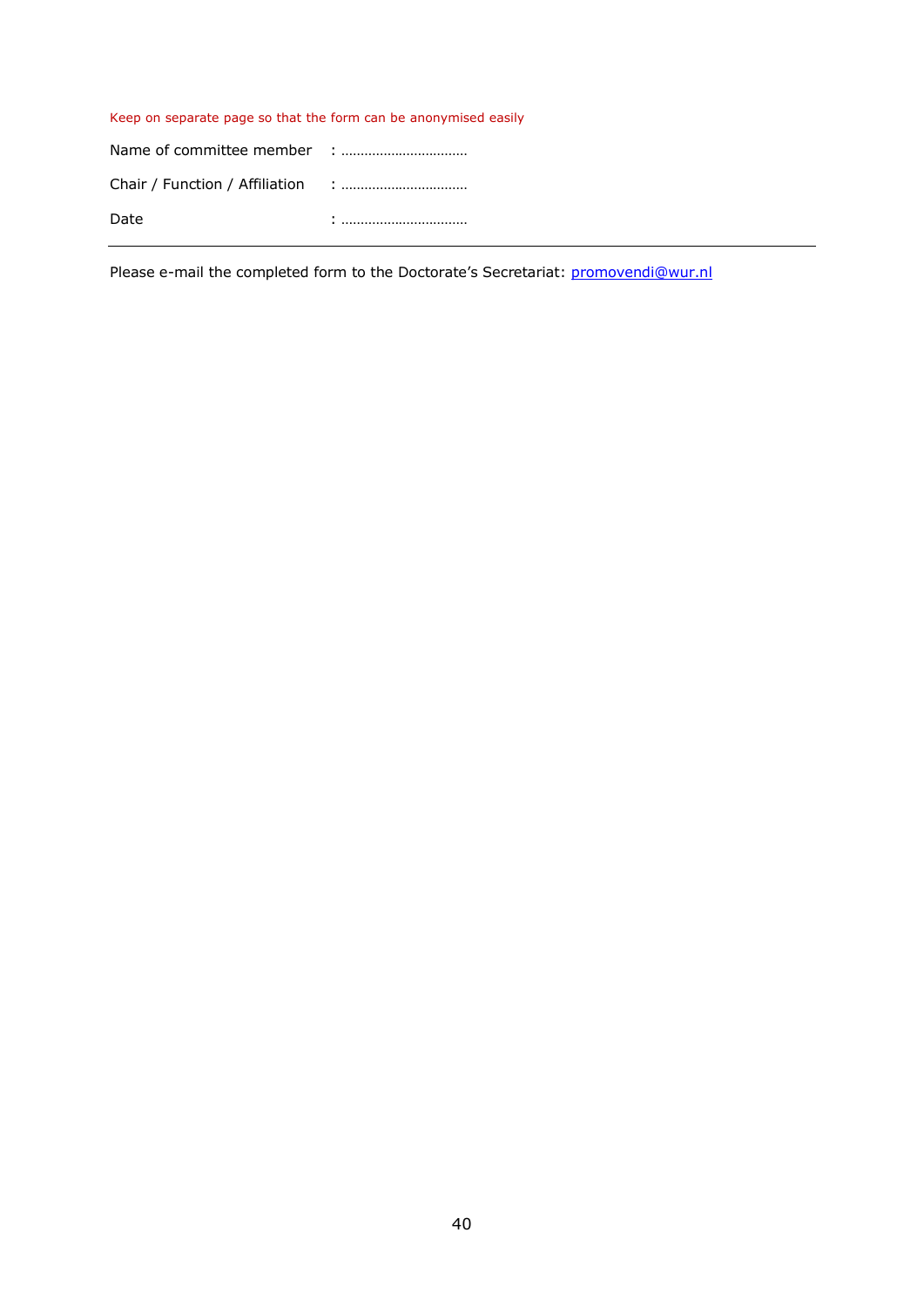#### **Rubric for evaluation of a PhD thesis**

| <b>Criteria</b>                                                                               | <b>Unacceptable</b>                                                                                                                                                                                                                                              | Acceptable                                                                                                                                                                                                                                                                                                                    | <b>Satisfactory</b>                                                                                                                                                                                                                                                                                                               | Good                                                                                                                                                                                                                                                                                                                                            | Very good                                                                                                                                                                                                                                                                                                         | <b>Excellent</b>                                                                                                                                                                                                                                                                                                                          |
|-----------------------------------------------------------------------------------------------|------------------------------------------------------------------------------------------------------------------------------------------------------------------------------------------------------------------------------------------------------------------|-------------------------------------------------------------------------------------------------------------------------------------------------------------------------------------------------------------------------------------------------------------------------------------------------------------------------------|-----------------------------------------------------------------------------------------------------------------------------------------------------------------------------------------------------------------------------------------------------------------------------------------------------------------------------------|-------------------------------------------------------------------------------------------------------------------------------------------------------------------------------------------------------------------------------------------------------------------------------------------------------------------------------------------------|-------------------------------------------------------------------------------------------------------------------------------------------------------------------------------------------------------------------------------------------------------------------------------------------------------------------|-------------------------------------------------------------------------------------------------------------------------------------------------------------------------------------------------------------------------------------------------------------------------------------------------------------------------------------------|
| 1. Originality of the<br>research *                                                           | Does not make a<br>contribution, either<br>because it is a copy,<br>or nearly so, of work<br>done before by<br>others, or because<br>the research question<br>is trivial.                                                                                        | Makes a small and<br>not very original<br>contribution, uses a<br>cookbook approach,<br>is not really<br>interesting but shows<br>the ability to do<br>research.                                                                                                                                                              | Makes a modest<br>contribution by<br>addressing a<br>relevant, but small<br>and traditional<br>question that is<br>interesting for those<br>who work on the<br>same subject.                                                                                                                                                      | Makes a substantial<br>contribution by<br>addressing a relevant<br>question that is<br>interesting for others<br>within the field.<br>Is a solid part of<br>normal science, but<br>does not open up the<br>field.                                                                                                                               | Makes an important<br>contribution by<br>solving an old<br>problem in a new<br>way, or by addressing<br>a new and relevant<br>question, however<br>without completely<br>exploring and solving<br>that new question.                                                                                              | Makes an exciting,<br>major contribution,<br>either by solving an<br>old problem in a<br>brilliant, innovative<br>way or by asking and<br>answering a new and<br>intriguing question.                                                                                                                                                     |
| 2. Scientific quality<br>of the research<br>chapters **                                       | Chapters lack the<br>scientific quality to be<br>publishable in any<br>reputable journal or<br>by any reputable<br>book publisher.                                                                                                                               | Chapters lack clear<br>cohesion and/or show<br>variable quality.<br>One or two chapters<br>have the quality to be<br>publishable in low-<br>ranking journals or as<br>part of a larger book,<br>but will probably<br>remain uncited.                                                                                          | Chapters have<br>sufficient cohesion<br>and quality to<br>address the research<br>question.<br>Most chapters are<br>publishable in low-<br>ranking journals or by<br>a low-ranking book<br>publisher and may be<br>get cited a few times.                                                                                         | Most chapters are<br>published or likely to<br>be published in<br>reputable journals,<br>and may become<br>cited within the field.<br>If a monograph, the<br>thesis may be<br>interesting for a<br>reputable publisher.                                                                                                                         | All or most chapters<br>are published or likely<br>to be published in the<br>upper range of<br>journals in the field,<br>likely to become well<br>cited within the field.<br>If a monograph, the<br>thesis will certainly<br>evoke interest from<br>reputable publishers.                                         | All or most chapters<br>are published or likely<br>to be published in top<br>journals in the field,<br>likely to become well<br>cited within and<br>outside the own field.<br>If a monograph, top<br>publishers will like to<br>publish it.                                                                                               |
| 3. Reflection on the<br>research as shown<br>in Introduction and<br><b>General discussion</b> | Candidate cannot<br>show clearly what<br>s/he has done and<br>why s/he did it.<br>Candidate cannot<br>show how the results<br>fit in the existing<br>knowledge, or what<br>the social impact is.<br>Possible weaknesses<br>in the research are<br>not discussed. | Candidate describes<br>in a simple way what<br>s/he has done, but<br>not why s/he did it.<br>Trivial reflection on<br>how results fit in the<br>existing knowledge<br>and what the social<br>impact is.<br>The most obvious<br>weaknesses in the<br>research are<br>indicated, but not<br>how they affect the<br>conclusions. | Candidate describes<br>adequately what s/he<br>has done, but hardly,<br>or unclear, why s/he<br>did it.<br>Narrow view on how<br>results fit in the<br>existing knowledge<br>and what the social<br>impact is.<br>Most weaknesses in<br>the research are<br>indicated, but less<br>clearly how they<br>affect the<br>conclusions. | Candidate describes<br>clearly what s/he has<br>done, but less clearly<br>why s/he did it.<br>Obvious correspond-<br>ences and conflicts<br>with existing know-<br>ledge are identified.<br>Most obvious social<br>impact is indicated.<br>Most weaknesses in<br>the research are<br>indicated, and how<br>they affect the main<br>conclusions. | Candidate describes<br>clearly what s/he has<br>done and why s/he<br>did it.<br>Most correspondences<br>and conflicts with<br>existing knowledge<br>are identified. Most<br>social impact is<br>indicated.<br>All weaknesses in the<br>research are<br>indicated, and how<br>they affect the main<br>conclusions. | Candidate shows<br>clearly, compellingly<br>and critically what<br>s/he has done and<br>why s/he did it.<br>Results are critically<br>confronted with<br>existing knowledge.<br>Possible social impact<br>is addressed in full.<br>All weaknesses in the<br>research are<br>indicated, and how<br>they affect each of<br>the conclusions. |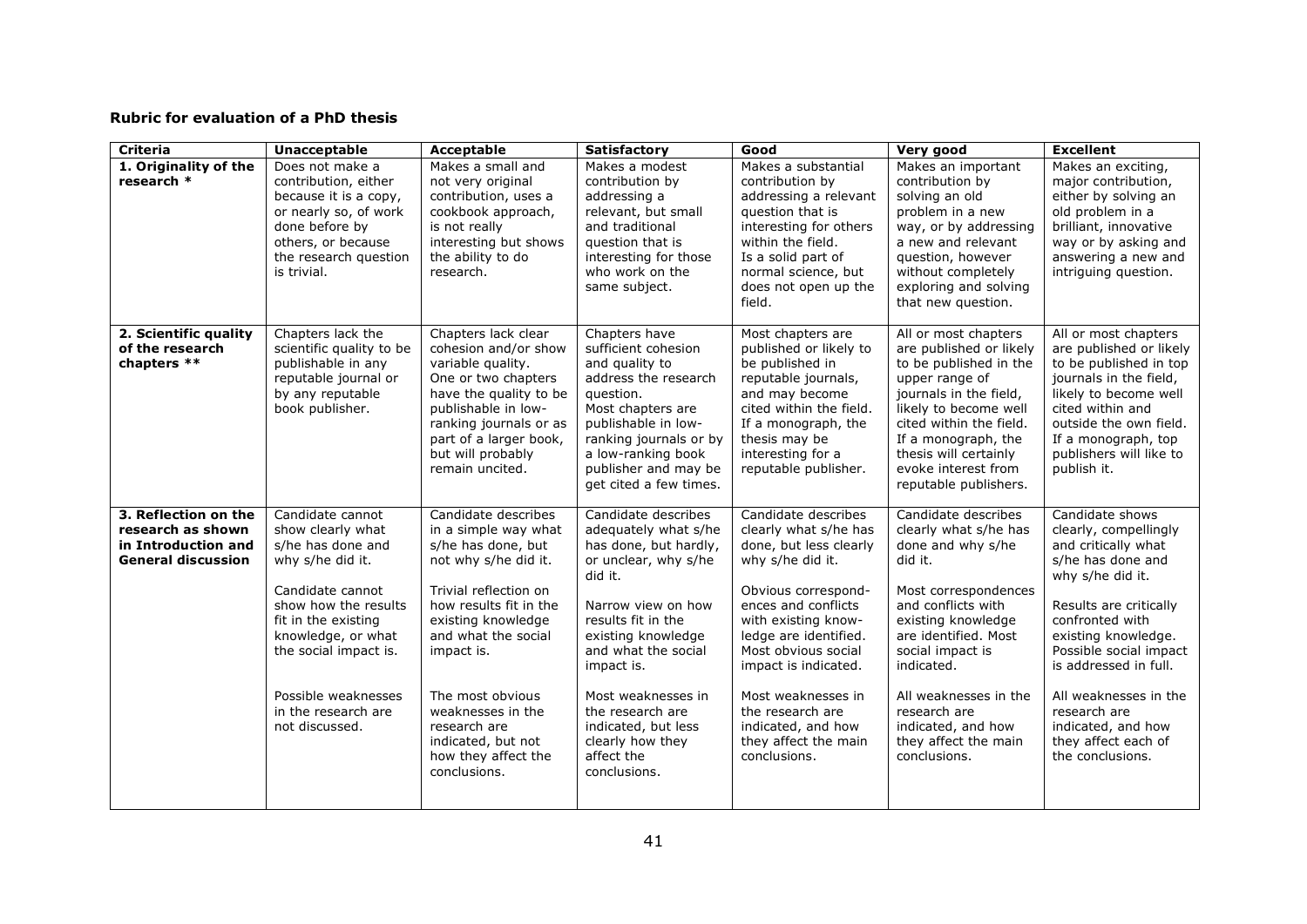| <b>Criteria</b> | <b>Unacceptable</b>                                                                                   | Acceptable                                                                                                                                | <b>Satisfactory</b>                                                                                                    | Good                                                                                                                 | Very good                                                                                                         | <b>Excellent</b>                                                                                                                   |
|-----------------|-------------------------------------------------------------------------------------------------------|-------------------------------------------------------------------------------------------------------------------------------------------|------------------------------------------------------------------------------------------------------------------------|----------------------------------------------------------------------------------------------------------------------|-------------------------------------------------------------------------------------------------------------------|------------------------------------------------------------------------------------------------------------------------------------|
| 4. Quality of   | Writing, figures and                                                                                  | Writing, figures and                                                                                                                      | Writing, figures and                                                                                                   | Writing is correct and                                                                                               | Writing is clear and                                                                                              | Writing is crystal                                                                                                                 |
| written         | lay-out are so poor                                                                                   | lay-out are not                                                                                                                           | lay-out are mostly                                                                                                     | mostly clear, but text                                                                                               | concise, figures and                                                                                              | clear and compelling,                                                                                                              |
| presentation    | that it is hard to<br>understand what the<br>candidate wants to<br>say. Reading is very<br>difficult. | always correct and<br>clear, level of detail<br>varies widely, but<br>with effort the text is<br>understandable.<br>Reading is difficult. | adequate, but level of<br>detail varies and text<br>could be more<br>concise. Reading is<br>laborious.                 | could be more<br>concise. Figures and<br>lay-out are mostly<br>clear, with few flaws.<br>Reading is effortless.      | lay-out are functional<br>and flawless.<br>Reading is a joy.                                                      | concise but balanced<br>with sufficient detail,<br>with attractive.<br>functional figures and<br>lay-out. Reading is<br>exciting.  |
|                 | Thesis is badly<br>structured, often<br>information is missing<br>or appearing at the<br>wrong spot.  | Main structure of the<br>thesis is adequate,<br>but placement and<br>structure of sections<br>are often not logical.                      | Main structure of the<br>thesis is correct,<br>placement and<br>structure of sections<br>are not logical in<br>places. | Main structure of the<br>thesis is correct, but<br>some sections are<br>less well placed or<br>less well structured. | Main structure of the<br>thesis is clear and<br>correct, most sections<br>are well structured<br>and well placed. | Thesis is very well<br>structured with each<br>chapter and section<br>having a clear<br>function and sitting at<br>the right spot. |

\* In the case of a thesis on interdisciplinary or applied research, please consider the contribution to the interdisciplinary or applied field rather than to each of the underlying disciplines.

In the case of a design, please consider the originality of the design and the contribution to technology. Consider the candidate's technological competence, application of design methodologies, and analytical and integrative skills.

\*\* If the research chapters are multi-authored, it is important to consider the candidate's contribution to each chapter, in particular when s/he is not the first author. To this end, an authorship statement by the candidate has been added to the thesis manuscript. Also, it's good to check whether the research chapters show a level of written presentation similar to the Introduction and General discussion. If the research chapters are written in a better way, this may result in a higher grade for the criterion 'research chapters' but it suggests an important contribution of co-authors. Thus, a higher grade for the research chapters alone should perhaps not be reflected in the overall grade of the thesis.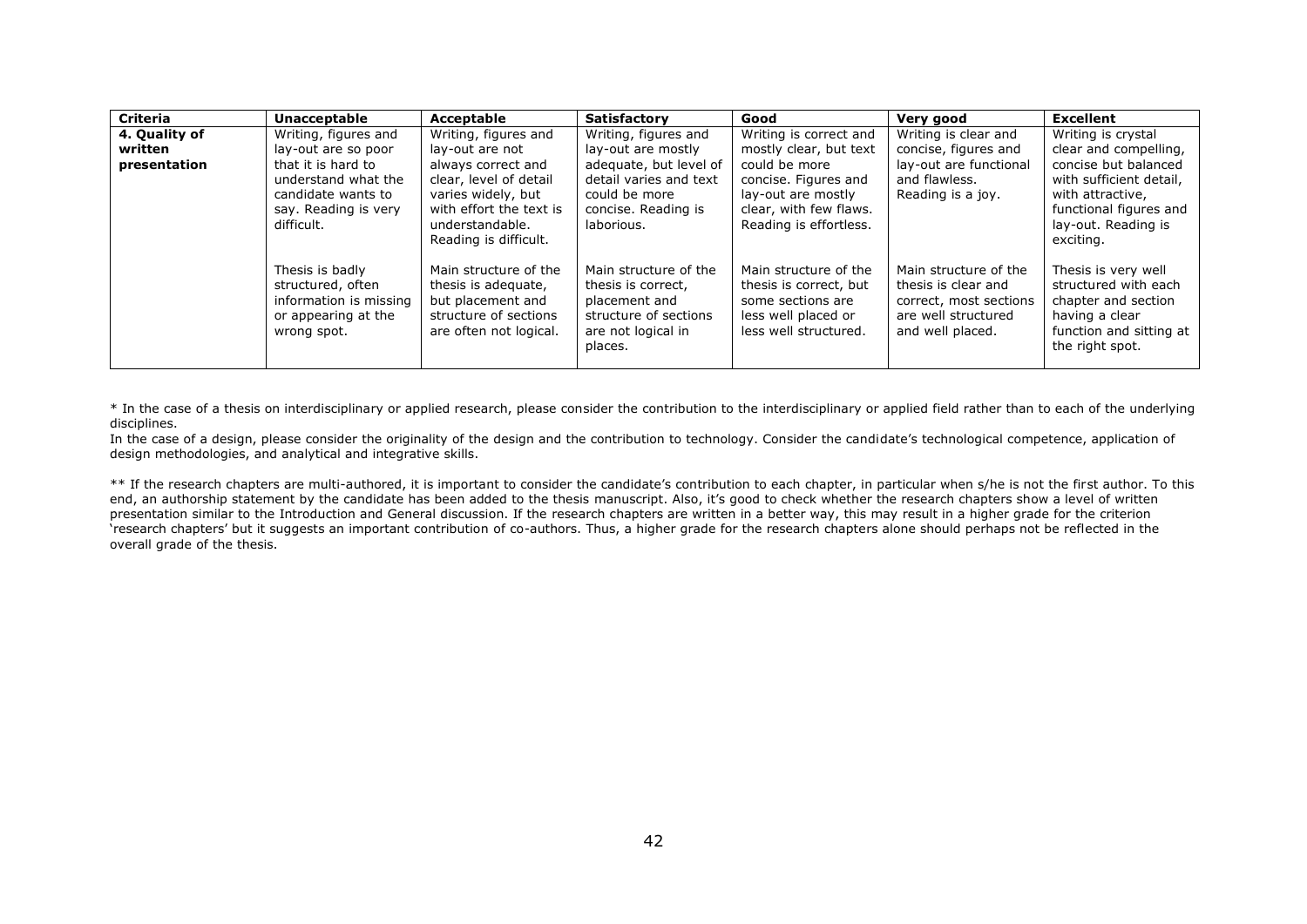### **Appendix 7 Protocol for the thesis defence ceremony**

#### **Location**

Wageningen University Auditorium Gen. Foulkesweg 1a, Wageningen

#### **General aspects**

The thesis defence ceremony has a long tradition. It is a high point in the practice of science, where new ideas are discussed and defended at a high level in public, preferably in an international context, between newly arrived and established scientists. Wageningen University believes the ceremony should take place in the most dignified fashion possible, and has therefore established behaviour requirements for the ceremony.

The PhD candidate may be accompanied by at most two paranymphs. The paranymphs are ceremonial assistants to the PhD candidate. They assist the PhD candidate in practical matters, for example reading one of the propositions on request.

Opponents need to be present. If an opponent cannot attend, she can be replaced by another scholar in her field. Distant participation in the discussion with the candidate is not allowed.

The ceremony is accessible to the public and is recorded and broadcasted on WUR-TV. The broadcast can be viewed and obtained on the website of Wageningen University: wurtv.wur.nl

The video recording will be kept for three years and filed afterwards.

Wageningen University deals carefully with recorded video material and complies with all legal requirements. At Wageningen University, a Privacy Regulation is in force, which is published on the website of Wageningen University.

#### **Conventions**

The focus of the ceremony is the practice of science. It is therefore unsuitable for the PhD candidate, paranymphs of members of the thesis committee to make any religious, political or nationalistic statements by means of clothing, words, gestures or in any other way. Any other statements that do not show respect for the scientific and dignified character of the ceremony are also unsuitable.

#### **Formal titles of address**

Rector Magnificus (or her substitute) Madame / Mister Rector / Chair Promotor **Highly esteemed promotor** Co-promotor Highly esteemed co-promotor Opponents Highly esteemed opponent

#### **Clothing regulations**

There are no emphatic clothing regulations, but compliance with the following guidelines is appreciated.

PhD candidate and paranymphs, gentlemen: white tie with black shoes and black socks. PhD candidate and paranymphs, ladies: festive clothing in subdued colours.

#### Thesis committee:

Full professors, gentlemen: gown and cap or dark suit with black shoes and black socks. Full professors, ladies: gown and cap or festive clothing in subdued colours. Other members, gentlemen: dark suit or morning coat with black shoes and black socks. Other members, ladies: festive clothing in subdued colours.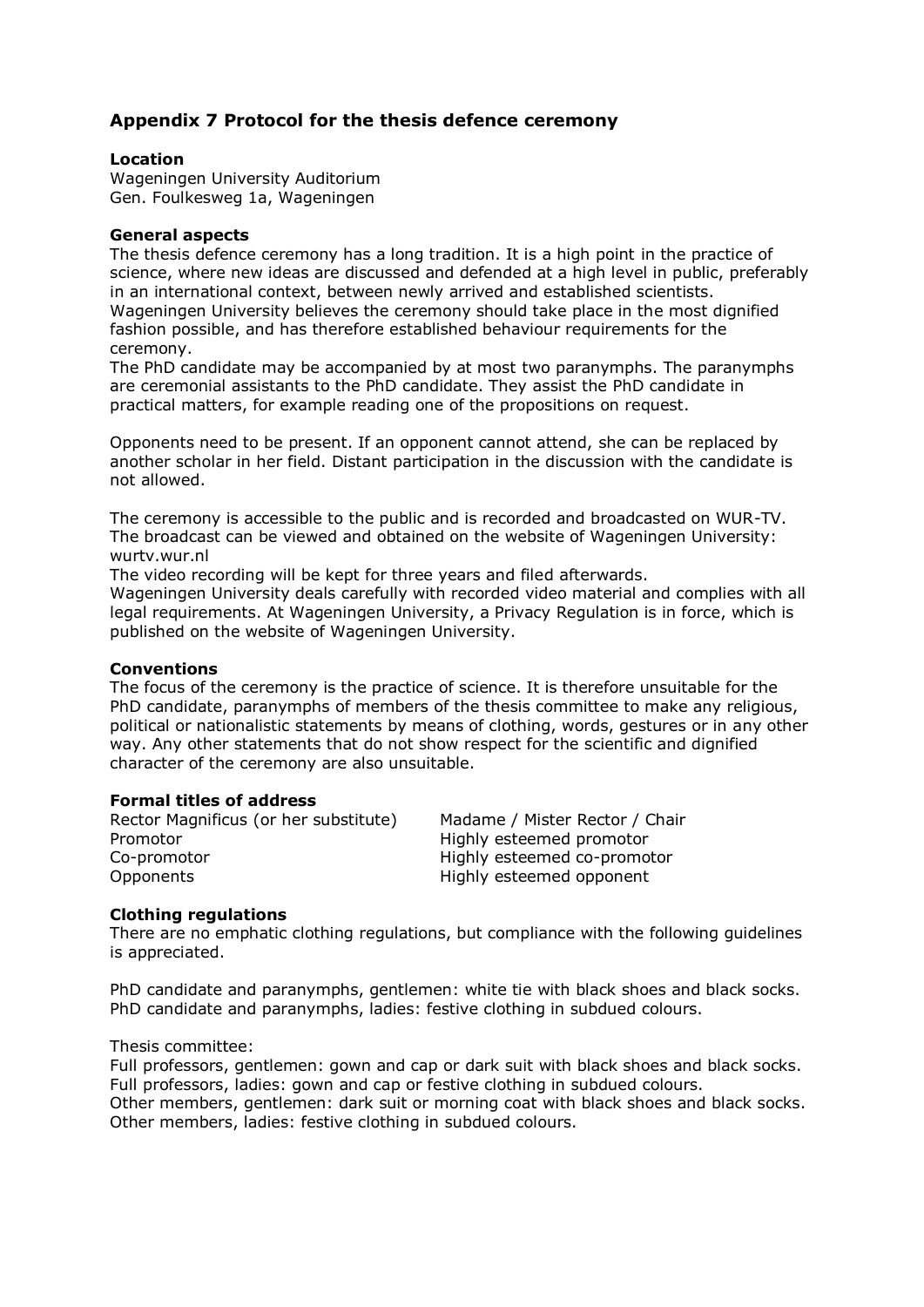#### **Schedule**

30 minutes before the start of the academic session Preparations:

Thesis committee goes to meeting room at the Aula to discuss opposition themes, propositions, time allocation.

PhD candidate, paranymphs and beadle go to the small auditorium. Public is admitted to the main auditorium.

15 minutes before the start of the academic session

Beadle brings the PhD candidate and the paranymphs to the main auditorium. The PhD candidate gives a brief explanation of the PhD research, the paranymphs sit at the front of the auditorium. After the explanation, the paranymphs join the PhD candidate and stand next to her on the podium.

2 minutes before the start of the academic session

Ceremonial procession of the thesis committee, Beadle going first; the procession is led by the Rector Magnificus or her substitute.

Thesis committee members take their seats on the podium.

The Rector Magnificus and the promotor/co-promotor(s) seat themselves at the table at the right side of the podium (as seen from the auditorium). The first promotor sits left from the Rector Magnificus, the second promotor and/or co-promotor(s) sit right from the Rector.

The other members of the thesis committee take their places at the table at the left side of the podium (as seen from the auditorium), in the order in which they will oppose the PhD candidate, with the first opponent on the auditorium side.

The Beadle invites the PhD candidate and the paranymphs to take their places behind the lectern in the middle of the podium. The PhD candidate and the paranymphs take their places.

The Beadle leaves the auditorium.

Start of the academic session

The Rector Magnificus opens the meeting by sounding the gavel and begins the ceremony as follows:

"I hereby open this ceremony, convened by the Academic Board of Wageningen University, in which  $\leq$  name of PhD candidate $>$  is offered the opportunity of defending a thesis, with propositions, entitled '<title of thesis>'. The defence will take place before an examining committee appointed by the Academic Board as a prerequisite for conferring the degree of doctor. Good morning/afternoon, ladies and gentlemen. I would like to welcome you all to this graduation. My name is <name>. I am professor of <name chair> and member of the academic board. In this capacity, I represent the rector magnificus today."

The Rector Magnificus opens the defence a ceremony by introducing the first opponent: "I call on the first examiner, <name and job title of opponent>."

The Rector Magnificus introduces each subsequent member of the thesis committee to the PhD candidate when they ask their first question.

The opponents discuss their objections with the PhD candidate during the time that is allocated, which is monitored by the Rector Magnificus.

45 minutes after the start of the academic session

Beadle enters the auditorium, walks to the podium and announces that the time has elapsed with the words: "Hora est".

The Rector Magnificus ensures that any continuing discussion or argument is completed, including its defence, and adjourns the meeting as follows: "I adjourn the meeting; the examining committee will now withdraw for consultation."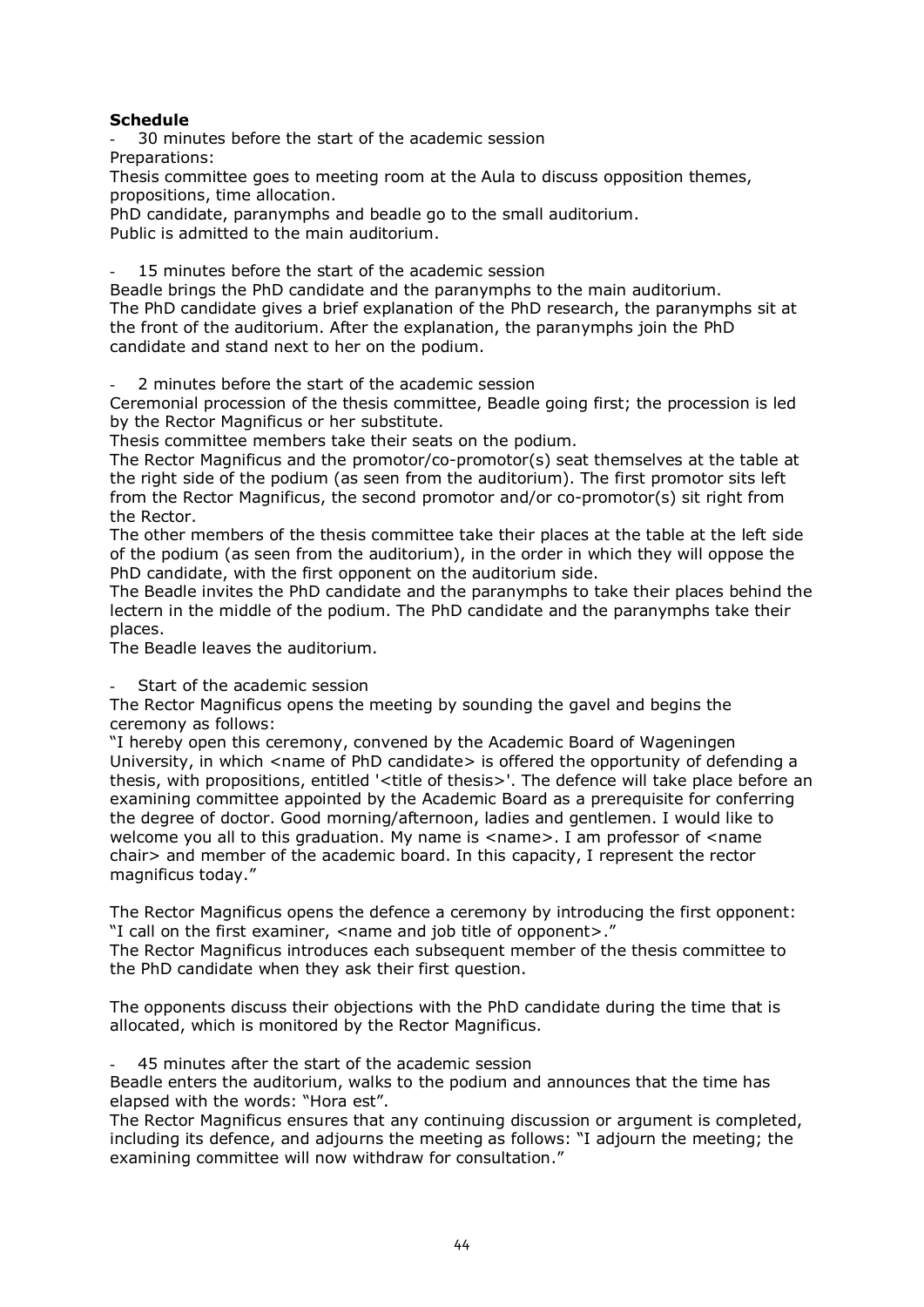Preceded by the Beadle, the procession leaves the auditorium and enters the meeting room.

The thesis committee decides whether or not to confer the doctorate and consults on the formulation of the degree classification (*judicium*), based on the draft text provided by the promotor. In any case, the text of the degree classification also refers to the thesis defence and the propositions.

- 60 minutes after the start of the academic session

The procession enters the auditorium, preceded by the Beadle. Everyone takes their places again.

The Rector Magnificus reopens the meeting and announces the decision that the thesis committee has taken on behalf of the Academic Board with the follow words: "I hereby re-open this meeting. The Academic Board of Wageningen University, represented by the Rector Magnificus and <number> committee members appointed by the Academic Board, having noted the content of a thesis, entitled '<title of the thesis>' with propositions, having heard the defence of that thesis, has decided to confer the degree of doctor on: <name of PhD candidate>, born in <city of birth> on <birthdate> and to grant to him/her all rights and privileges ensuing from that doctorate by law and custom." (If the degree is awarded cum laude: "Moreover, due to the exceptional capability in the independent practice of science shown by the candidate, the designation 'cum laude' is attached to this degree.")

"The Academic Board assumes that you accept your duty as a scientist to execute your future research ethically and with due diligence according to the Netherlands code of conduct of good scientific practice. I now invite the promotor (name) to acquit himself of her/his duty."

The promotor presents the degree certificate with the following words: "You have heard the decision of the Academic Board of Wageningen University to confer on you, <name PhD candidate>, the degree of doctor. It is now my honour to present you with the degree, signed by the Rector Magnificus and the promotor(s), and sealed with the Great Seal of Wageningen University. I first invite you to sign the degree as well. With this signature, you declare to act according to the scientific code of conduct in the future." The promotor allows the new doctor to sign the certificate and continues with the words: "Allow me, Rector Magnificus, to offer my congratulations and to add a personal address."

The judicium and laudation (*laudatio*) last no more than five minutes in total and are business-like and constructive in tone. In the judicium, the grade of thesis and defence will be mentioned only in case of cum laude.

The Rector Magnificus congratulates the new doctor on behalf of the university, after which she closes the meeting. The ceremonial procession leaves the main auditorium, followed by the new doctor and the paranymphs. The promotor and co-promotor have the first opportunity to congratulate the new doctor.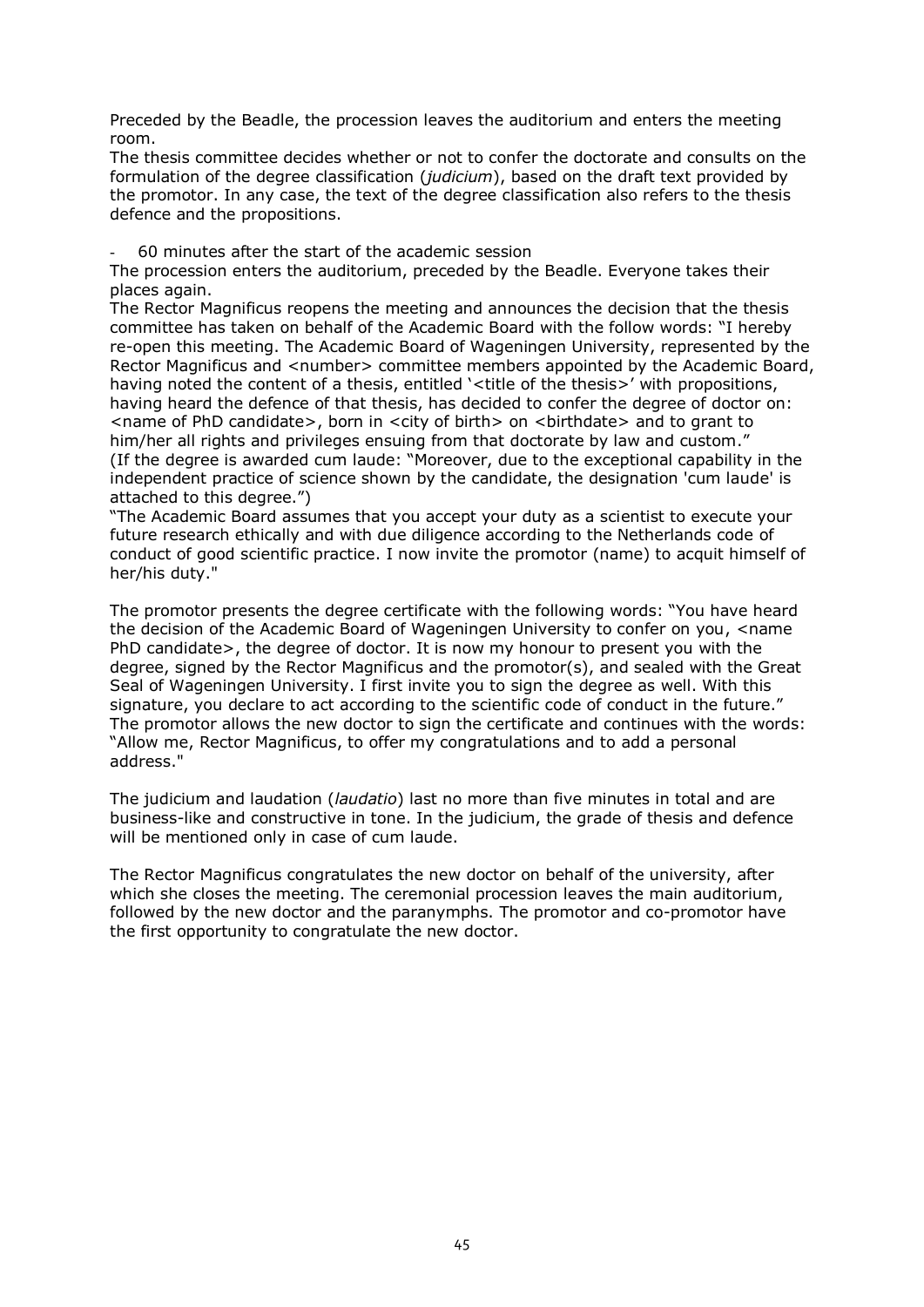# **Appendix 8 Regulations for conferring a joint, double or dual doctorate**

#### **Introduction**

Wageningen University offers the opportunity to award joint doctorates. In 2010, Dutch universities were given the legal right to offer such joint doctoral degrees as described in the WHW (Higher Education and Research Act). The development of joint doctorates is made possible by the Bologna treaty and is strongly supported by the European Union. At Wageningen University, joint doctorates can only be awarded as part of a joint PhD programme that has been approved by the Academic Board of Wageningen University. The guiding principle is that the requirements of a joint doctorate programme should meet the requirements of the institutions involved in awarding the degree of Doctor.

#### **Joint, double and dual degrees**

The increase of joint doctoral programmes, within and outside the European Union, is accompanied by a proliferation in terminology used to describe the awarded degrees. Thus, PhD programmes with joint governance, joint admission and joint supervision of PhD candidates, may issue either 'joint', 'double' or 'dual' degrees.

For all such joint programmes, irrespective of the terminology used for the degree, the regulations in this appendix 8 apply.

#### **Certificate**

After the public defence, the candidate will receive two certificates, issued by WU and by the partner institution.

A diploma supplement will state that the degree was awarded for a single thesis resulting from a joint doctoral programme of the partner institutions.

#### **Place of public defence**

In the framework of an approved joint, double or dual degree programme, the public defence may take place either in Wageningen or at the partner institution.

If the public defence takes place in Wageningen, the partner institution may – if desired – organise later its own public defence or other ceremony.

If the public defence takes place at the partner institution and subsequently also a ceremony is desired in Wageningen, that ceremony will not be an official public defence in the Aula but a ceremony organised by the supervisors.

#### **Procedure for a joint doctorate programme**

A joint doctorate programme preferably consists of a number of PhD projects/candidates. The proposal for the joint doctorate programme should describe the entry requirements and end terms that are applicable to all candidates in the programme. The joint doctorate programme should at least meet the conditions described in the Doctoral degree regulations of Wageningen University for the regular PhD programme.

A proposal for a joint doctorate programme has to be submitted by the graduate school of the participating chair group(s) to the Academic Board before the start of the PhD projects.

The proposal for a joint doctorate programme should include:

- 1. a description of the partner institutions and existing collaborations;
- 2. a description of the common scientific goal, framework or issue, including the number of intended PhD projects, the added value of the programme for Wageningen University and the planned joint activities such as joint courses as part of the joint doctorate programme;
- 3. a description of the selection procedure for PhD projects and candidates
- 4. a format for the supervision and training plans;
- 5. a budget plan for the joint doctorate programme with special attention to arrangements governing PhD reimbursements;
- 6. the conditions for admission to the PhD programme, awarding the thesis and the thesis defence (location and procedure) based on the requirements set by Wageningen University at least. Within a programme, a fair distribution (a distribution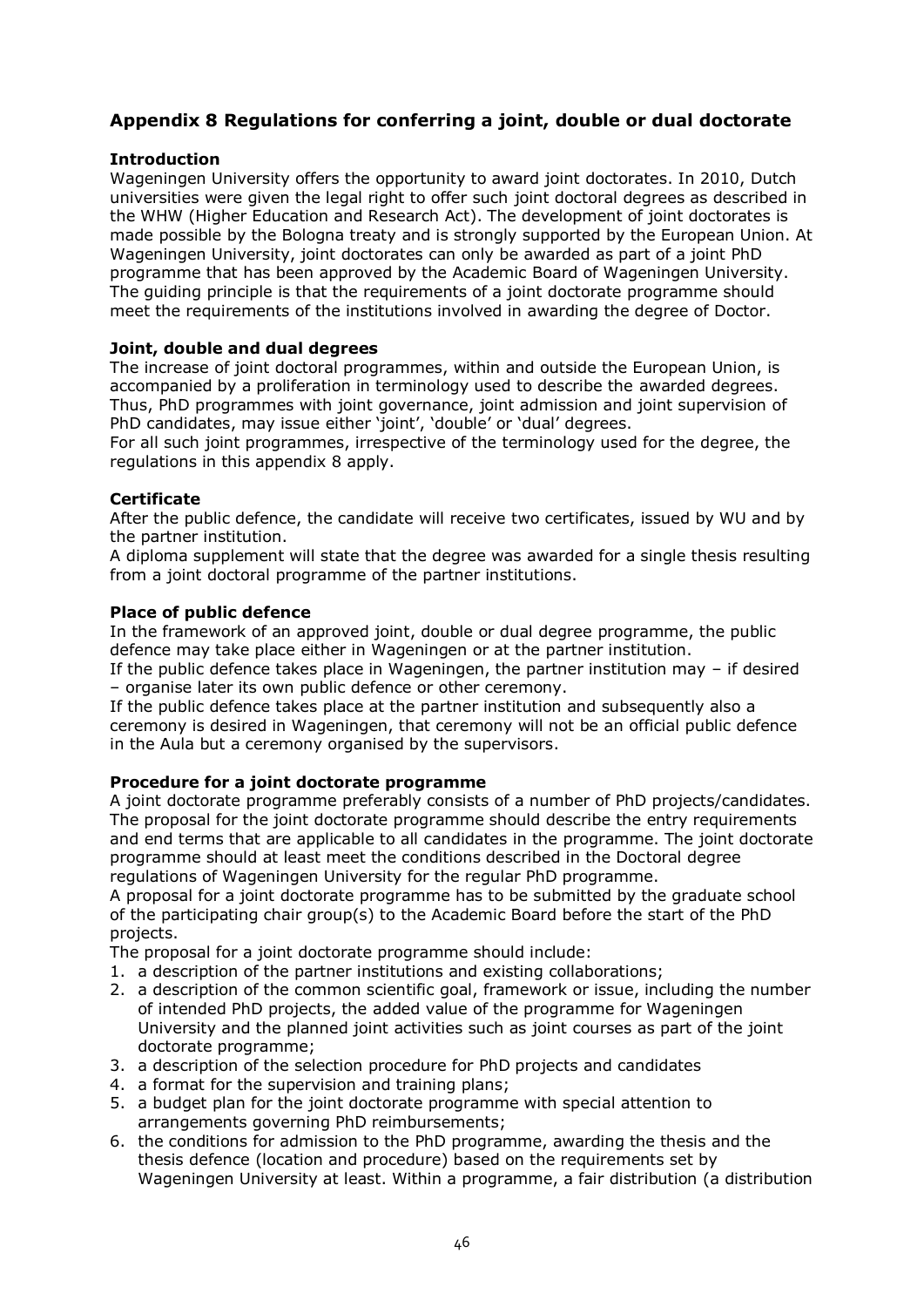reflecting the input from the institutions) of the defence ceremonies over the different locations should be pursued;

7. a proposal for the degree(s) to be conferred (joint, double or dual) and for the certificates to be issued, including supplements if applicable.

#### **Explanation of items to be covered in application for joint doctorate programme**

#### *Description of partner institutes*

Setting up a joint doctorate programme minimally requires comparable scientific quality of the partners. Large differences in quality may lead to discussions on a number of aspects concerning the joint doctorate programme, like the selection of candidates, PhD requirements, safeguarding quality, organisation of supervision, etc. Partners with equivalent quality are more likely to agree on issues related to a joint doctorate programme. In cases where substantial differences in quality between partners exist, it is important to take this into consideration when PhD projects are defined. With weaker partners, a double degree could be a better option.

When more than two partners participate in a programme, it must be clearly defined before the start of the programme whether joint degrees are established with all partners or only with selected partners.

#### *Description of the scientific rationale*

The core of the joint doctorate programme consists of a common scientific goal, framework or issue around which the PhD programme is organised. This constitutes the foundation of the programme and should therefore be clearly elaborated and agreed upon among programme partners. Participation of the graduate school or chair group (hereinafter: participant) in the programme should create added value in terms of achieving the scientific goals of the participant. Thus, the programme should fit into the strategy of the participant as well.

#### *Selection procedure*

Develop a joint selection procedure for PhD candidates that at least pays attention to proficiency in the English language, scientific quality of the candidate and the selection procedure. These criteria are comparable to the criteria Wageningen University maintains. A well-defined selection procedure of both PhD projects and PhD candidates is essential. Elements in the selection of PhD candidates are to a high degree compatible with the standards already in use at Wageningen University. As a rule, they cover English proficiency, scientific quality of the candidate and quality of the research proposal. It is important to take notice of cultural differences between partners when it comes to the selection of candidates. For example, at APT (France) the daily supervisor is not involved in the selection of a PhD candidate, while at WU the daily supervisor plays a key role. Identification of these issues early on might prevent discussion during the implementation of the programme. Pay attention to cultural differences and agree upon the way the candidates are ranked.

#### *Supervision and training plans*

The supervision and training plan format should include information on:

- the primary and secondary supervisor and the frequency of contact. All institutions involved in the joint PhD project should provide supervision.
- the formal time the decision is made on the continuation of the PhD project after 12-18 months.
- the training activities.

#### *Budget plan*

In the Netherlands, universities are paid by the government based on the number of completed PhD theses. Considerable differences between countries exist with respect to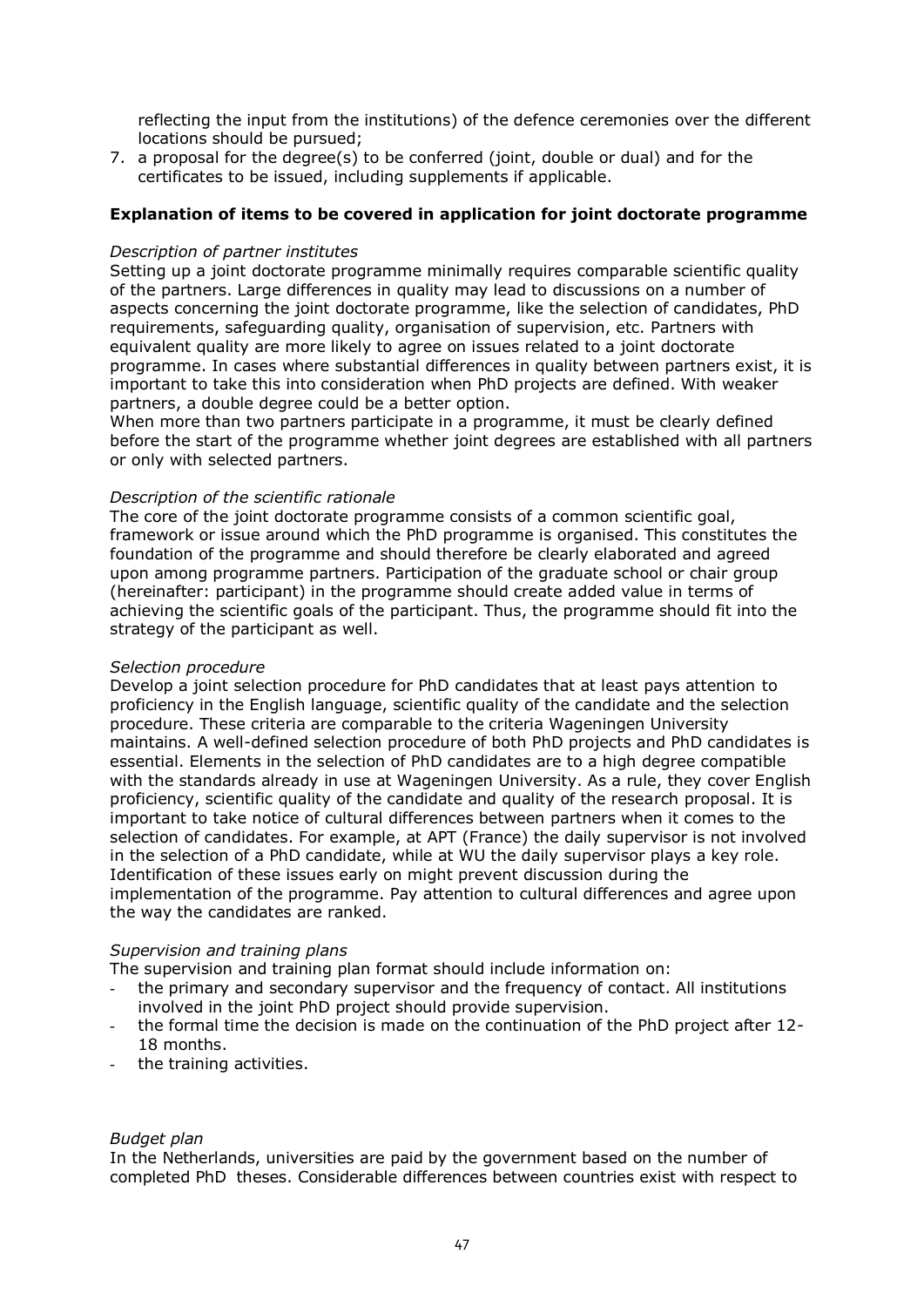this. The Dutch government is also very critical towards payments for PhD theses that were written in an international programme, such as joint doctorate programmes. In the current situation, a Dutch university receives payment for a PhD thesis only if the defence took place within the Netherlands. In cases where the defence takes place outside the Netherlands, no payment from the Dutch government is awarded. It is therefore extremely important when planning a budget for a joint doctorate programme to take national rules concerning PhD thesis payments into account and lay the agreements down in a budget plan. For WU groups, it is important to clarify this: all in all, the number of PhD defences at WU should be a fair representation of WU's contribution to the programme.

#### *Conditions*

The requirements regarding the quality of the PhD candidate, the thesis and the defence should in any case meet the requirements set by Wageningen University for the regular (non-joint) degree or doctorate.

There will be a single PhD defence for a joint doctorate. The protocol for the PhD defence will depend on the actual location.

There will be a single evaluation procedure for a PhD thesis and for the defence within a joint PhD programme. The title pages to be used for a joint thesis, as far as different from the regular pages, are included below.

#### Procedure when PhD defence takes place at WU

When the PhD thesis defence takes place at WU the standard procedure is used. The thesis and propositions must be approved by supervisors from both institutions before it can be sent to the examining committee. The examining committee consists of at least four members and includes at least one full professor from WU. The composition of the examining committee must be approved by the Academic Board of both institutions. The supervisor at WU is responsible for seeking approval from both institutions and will inform the secretariat for doctoral conferrals. The conditions set in the doctoral degree regulations of WU regarding the defence are minimum requirements. Modifications to the composition of the examining committee to meet the requirements of the partner institution are possible. The defence must follow the WU protocol.

#### Procedure when PhD defence is at a partner institution

When the PhD thesis defence takes place at a partner institution, the standard procedure of the partner institution is used. The thesis and propositions must be approved by supervisors from both institutions before it can be sent to the examining committee. The examining committee consists of at least four members and includes at least one full professor from WU. The composition of the examining committee must be approved by the Academic Board of both institutions. The supervisor from WU is responsible for seeking approval from WU no later than 6 months before the defence. Modifications to the composition of the examining committee of the partner institution might be requested to meet WU requirements. The defence will follow the protocol of the partner institution.

#### **Registration and output-based funding at WU**

With respect to the registration of output, Wageningen University will act according to the rules agreed upon by the Association of Universities in the Netherlands (VSNU) on publications that involve more than one organisation:

- Each joint doctorate counts as a WU PhD graduation, irrespective of where the defence has taken place.
- The joint doctorate is registered in a way that prevents double counting of PhD theses at the European level.

With respect to the registration of the PhD thesis, the category 'Joint Doctorate' and the place of the defence will be added to the library thesis categories.

To determine whether or not a PhD graduation is eligible for output-based funding, the location of the PhD defence will be registered in PROMIS. In case of a defence at a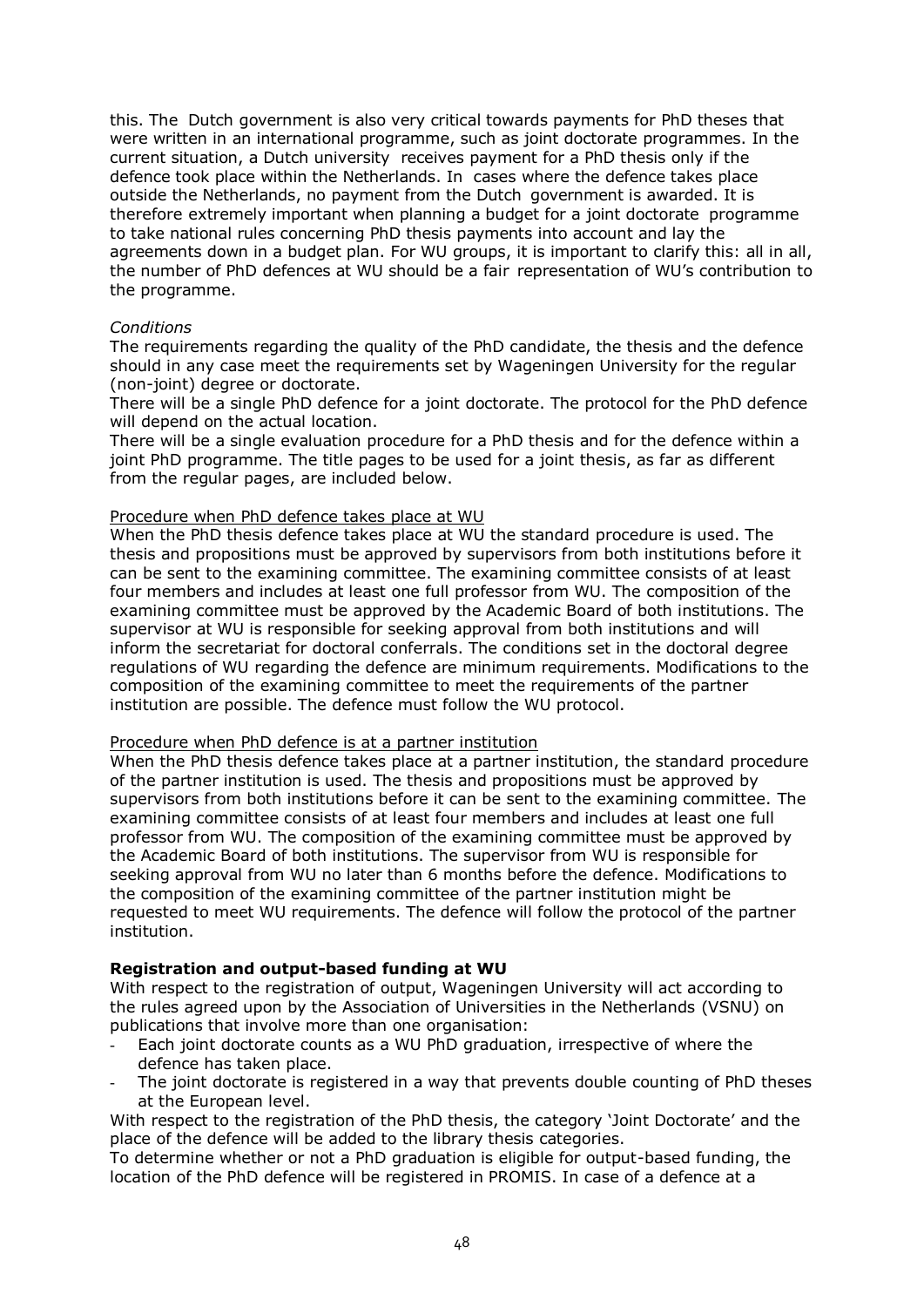location other than Wageningen University, the joint doctorate graduation will be considered a non-Wageningen defence from the viewpoint of output-based funding.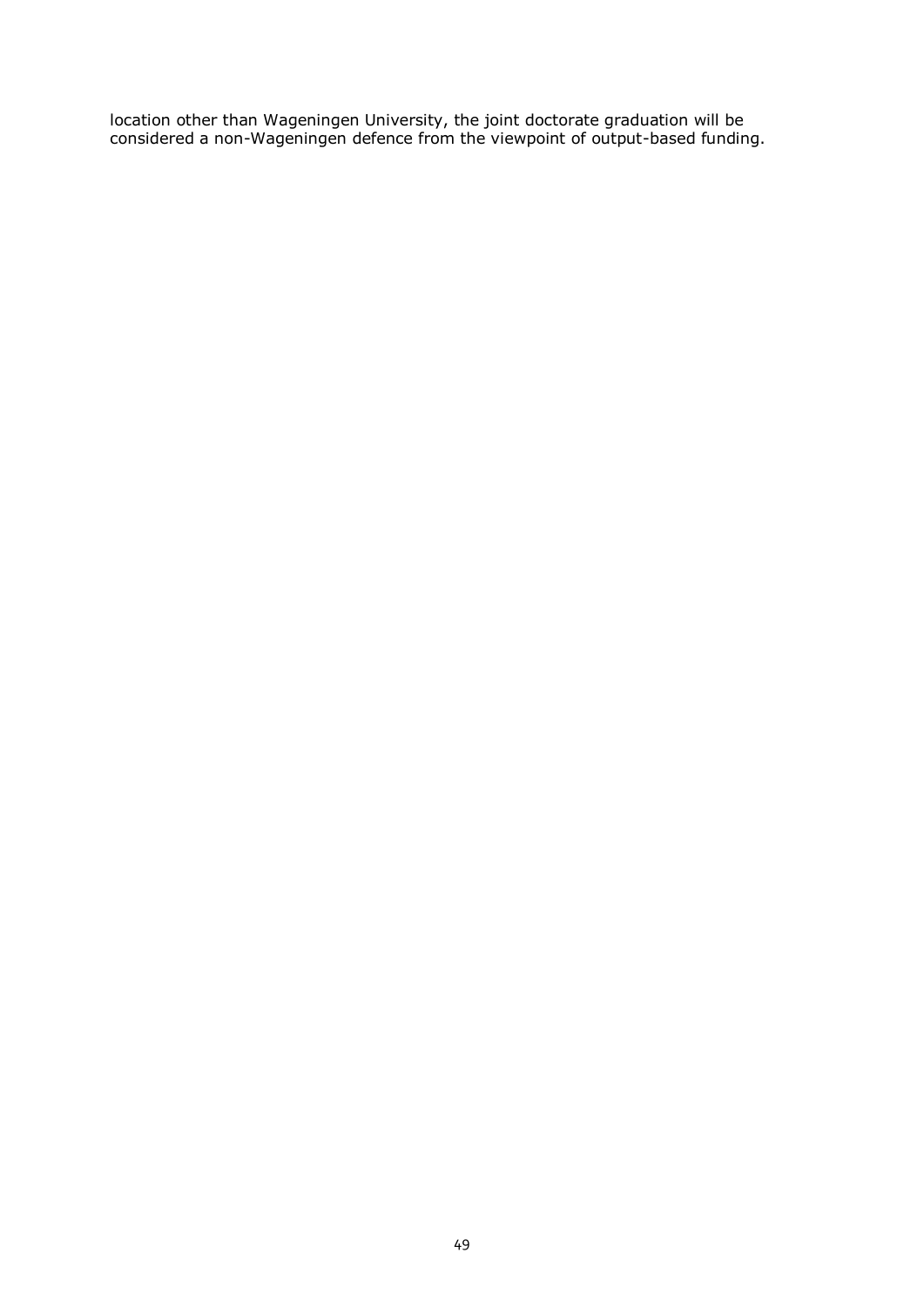**Required title pages for a joint PhD thesis defended at Wageningen University** If requested by the partner university, the thesis cover and/or the first title page may contain the logos of both universities.

**First title page of a joint PhD thesis**

# **The** *Phytophthora infestans* **avirulence gene**  *X5yz* **and its potato counterpart** *A6*

**Piet A. Ardappel**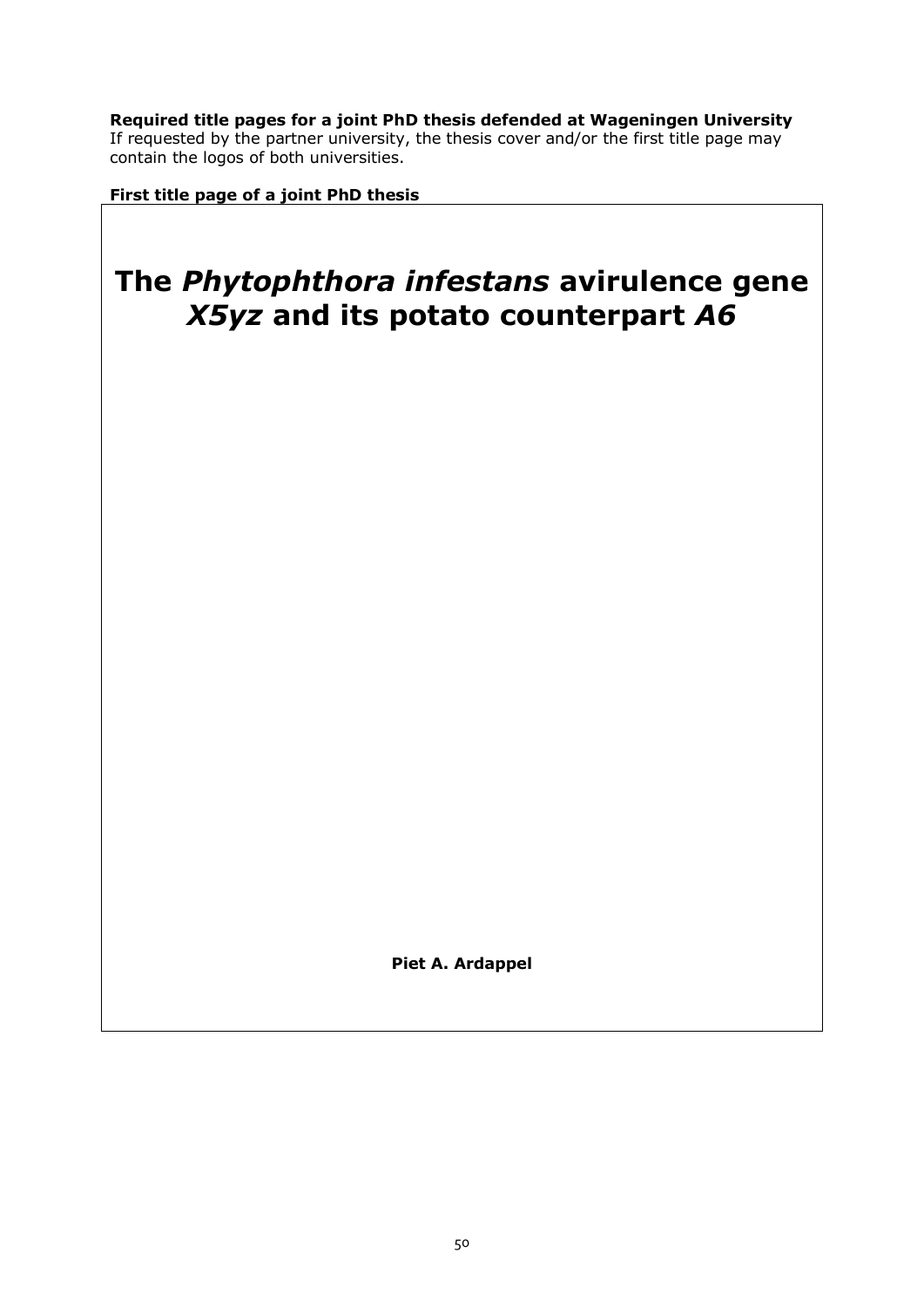#### **Second title page of a joint PhD thesis**

In the list of the promotor(s), the type of professor is added in case of a personal chair or a special chair. Also, the affiliation is added.

In the list of the co-promotor(s), their function and affiliation is added.

For WUR (co-)promotors, the affiliation states their basic organisational unit (chair group or business unit) plus Wageningen University & Research as main affiliation.

The other members (the opponents) are listed with their main affiliation.

Affiliations outside the Netherlands include the name of the country.

#### **Thesis committee**

#### **Promotors**

Prof. Dr F. Pietersen Personal Chair at the Laboratory of Phytopathology Wageningen University & Research

Prof. Dr F. Swartjes Professor of Phytopathology Partner Institution

#### **Co-promotor**

Dr P.A. Willis Associate professor, Animal Nutrition Group Wageningen University & Research

#### **Other members**

Prof. Dr W.J. Stekels, Wageningen University & Research Dr P. de Groot, Partner Institution Dr A. de Bruin, Keygene N.V., Wageningen Dr P. van Oost, University of Aberdeen, UK

This research was conducted under the auspices of the Graduate School of Partner Institution, Partner Country, and the Graduate School Experimental Plant Sciences, The Netherlands, and as part of the joint PhD programme NAME.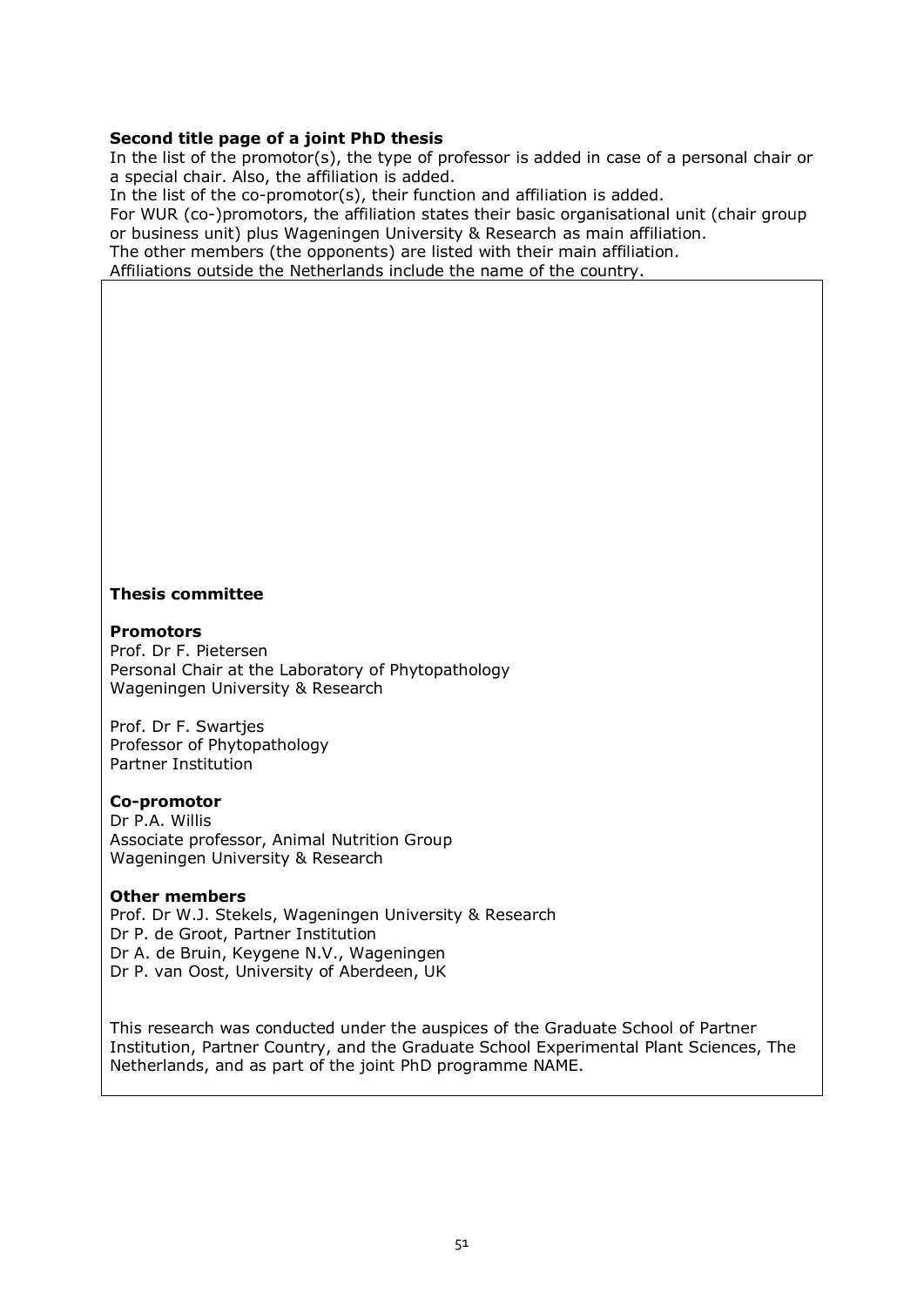#### **Third title page of a joint PhD thesis**

Note that on this page 'Wageningen University' is used because that is the legal entity that issues the doctorate.

# **The** *Phytophthora infestans* **avirulence gene**  *X5yz* **and its potato counterpart** *A6*

**Piet A. Ardappel**

**Thesis** submitted in fulfilment of the requirements for the joint degree of doctor between **Partner Institution** by the authority of the Rector Magnificus, Prof. Dr Other Rector, and **Wageningen University** by the authority of the Rector Magnificus, Prof. Dr A.P.J. Mol, in the presence of the Thesis Committee appointed by the Academic Boards of both universities to be defended in public on Wednesday 1 February 2017 at 4 p.m. in the Aula of Wageningen University.